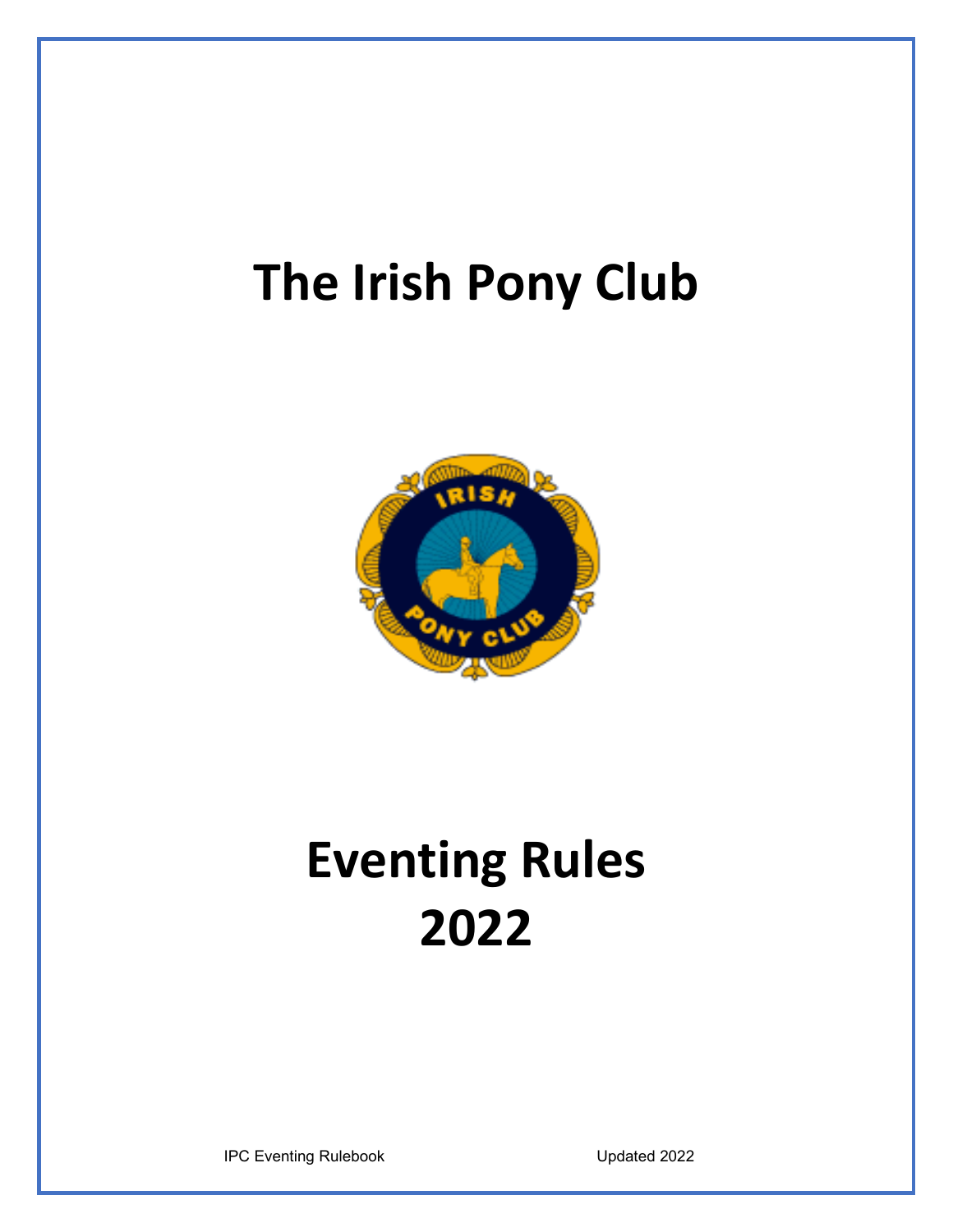*Rules that differ from previous Eventing Rule Books are shown in bold and red text*

.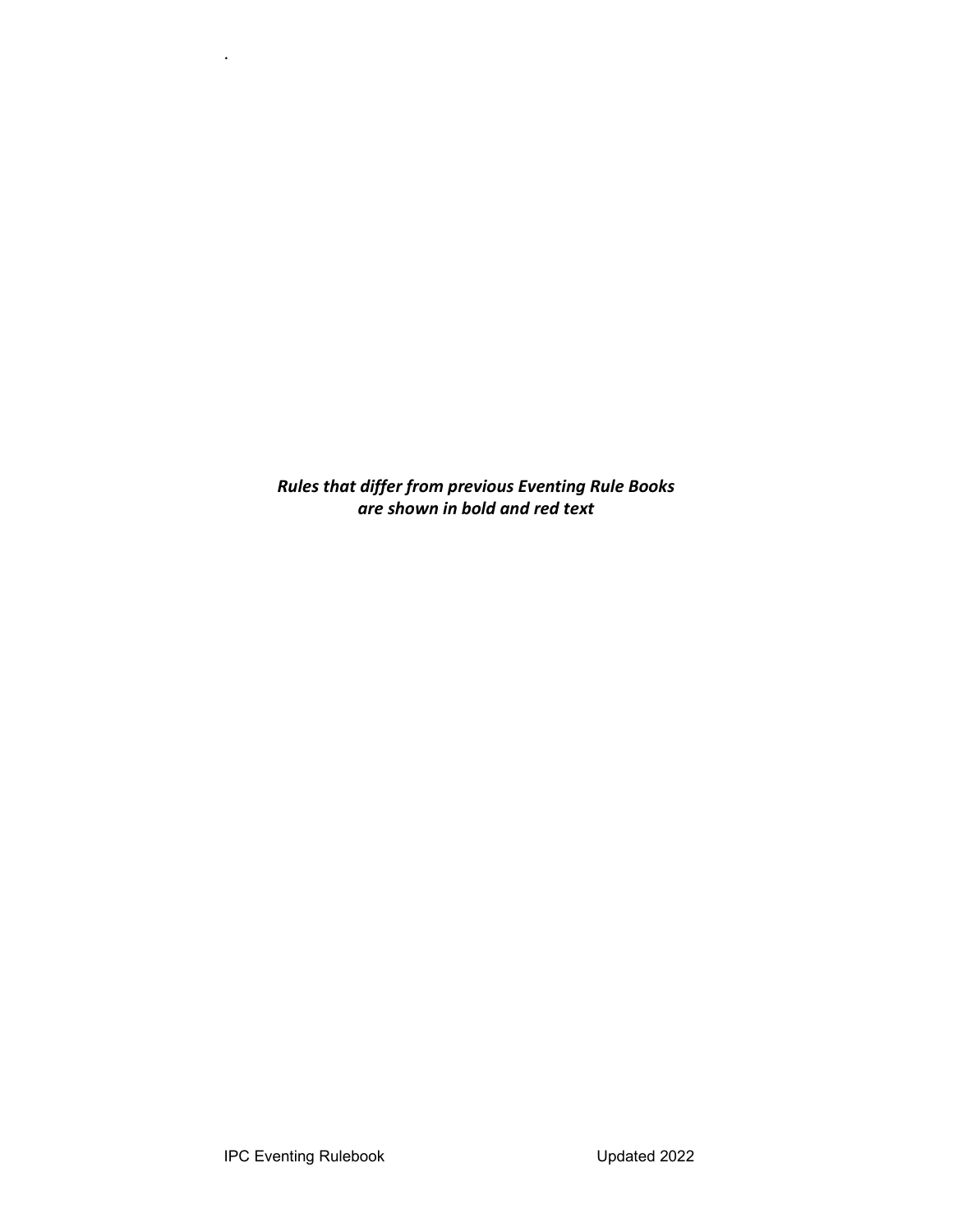As a member of the Irish Pony Club, I stand for the best in sportsmanship as well as horsemanship.

I shall compete for the enjoyment of the game well played and take winning and losing in my stride, remembering that without good manners and good temper, sport loses its cause for being.

I shall at all times treat my horse with due consideration.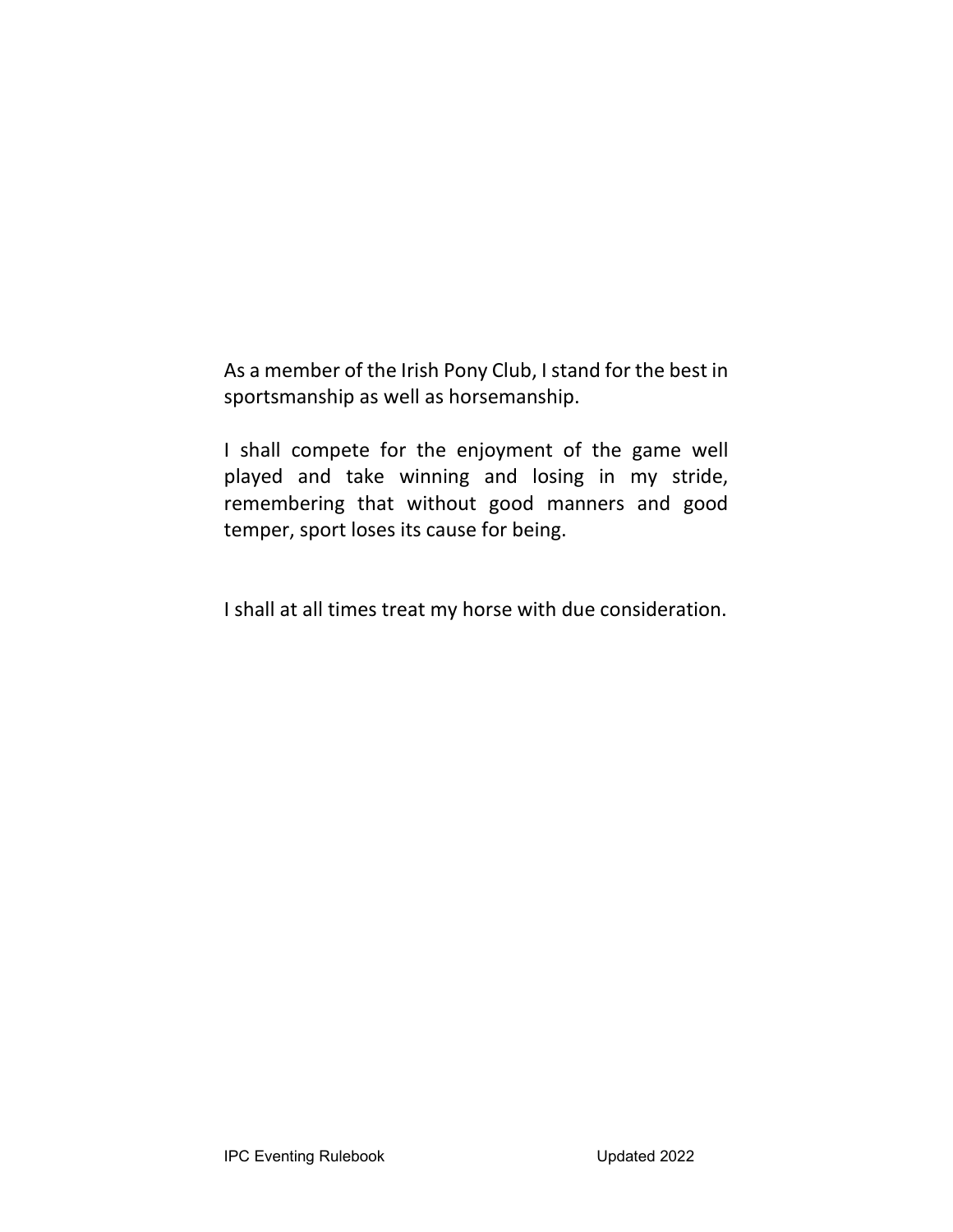# **TABLE OF CONTENTS**

| 1.2.1            |  |
|------------------|--|
| 1.2.2            |  |
| 1.2.3            |  |
| 1.2.4            |  |
| 1.2.5            |  |
| 1.2.6            |  |
| 1.2.7            |  |
| 1.2.8            |  |
| 1.2.9            |  |
| 1.2.10           |  |
| 1.2.11           |  |
| 1.2.12           |  |
| 1.2.13           |  |
| 1.2.14           |  |
| 1.2.15           |  |
| 1.3              |  |
| 1.3.1            |  |
| 1.3.2            |  |
| 1.3.3            |  |
| 1.3.4            |  |
| 1.3.5            |  |
| 1.3.6            |  |
| 1.3.7            |  |
| 1.3.8            |  |
| 1.3.9            |  |
| 1.3.10           |  |
|                  |  |
| 1.3.11           |  |
| 1.3.12           |  |
| 1.3.13           |  |
| 1.3.14           |  |
| 1.3.15<br>1.3.16 |  |
| 1.3.17           |  |
| 1.3.18           |  |
| 1.3.19           |  |
| 1.3.19.1         |  |
| 1.3.19.2         |  |
| 1.3.19.3         |  |
| 1.3.19.4         |  |
| 1.3.19.5         |  |
| 1.3.20           |  |
| 1.3.20.1         |  |
| 1.3.20.2         |  |
| 1.3.20.3         |  |
| 1.3.20.4         |  |
| 1.3.21           |  |
| 1.3.22           |  |
| 1.3.23           |  |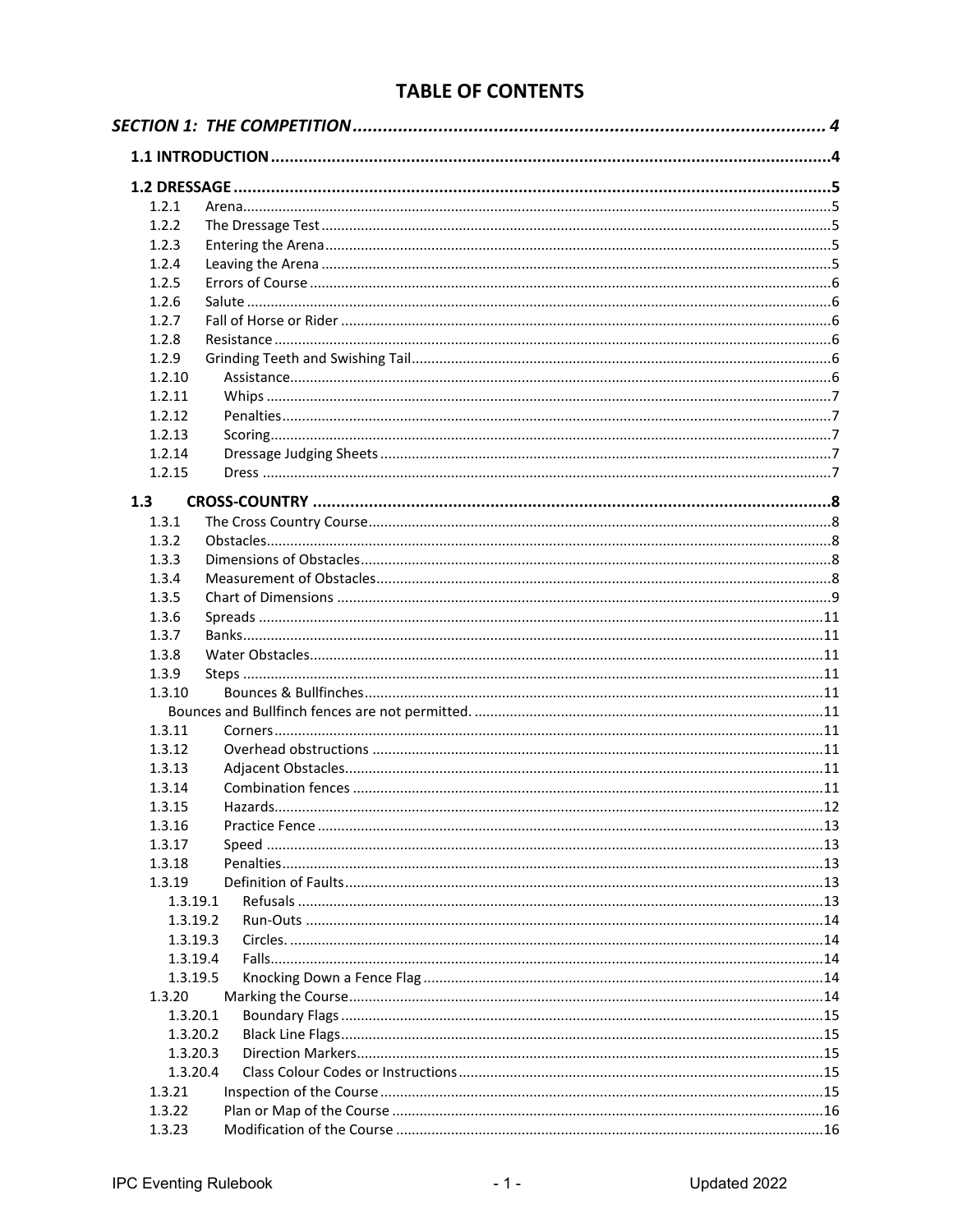| 1.3.24           |  |
|------------------|--|
|                  |  |
| 1.3.24.1         |  |
| 1.3.24.2         |  |
| 1.3.24.3         |  |
| 1.3.25<br>1.3.26 |  |
| 1.3.27           |  |
| 1.3.28           |  |
| 1.3.29           |  |
| 1.3.30           |  |
| 1.3.31           |  |
|                  |  |
| 1.4.1            |  |
| 1.4.2            |  |
| 1.4.3            |  |
| 1.4.4            |  |
| 1.4.5            |  |
| 1.4.6            |  |
| 1.4.7            |  |
|                  |  |
|                  |  |
|                  |  |
|                  |  |
| 2.3              |  |
| 2.3.1            |  |
| 2.3.2            |  |
|                  |  |
|                  |  |
|                  |  |
|                  |  |
|                  |  |
| 2.6.1            |  |
| 2.6.2            |  |
| 2.6.3            |  |
| 2.6.4            |  |
|                  |  |
|                  |  |
|                  |  |
|                  |  |
|                  |  |
|                  |  |
|                  |  |
|                  |  |
| 3.4              |  |
|                  |  |
|                  |  |
|                  |  |
|                  |  |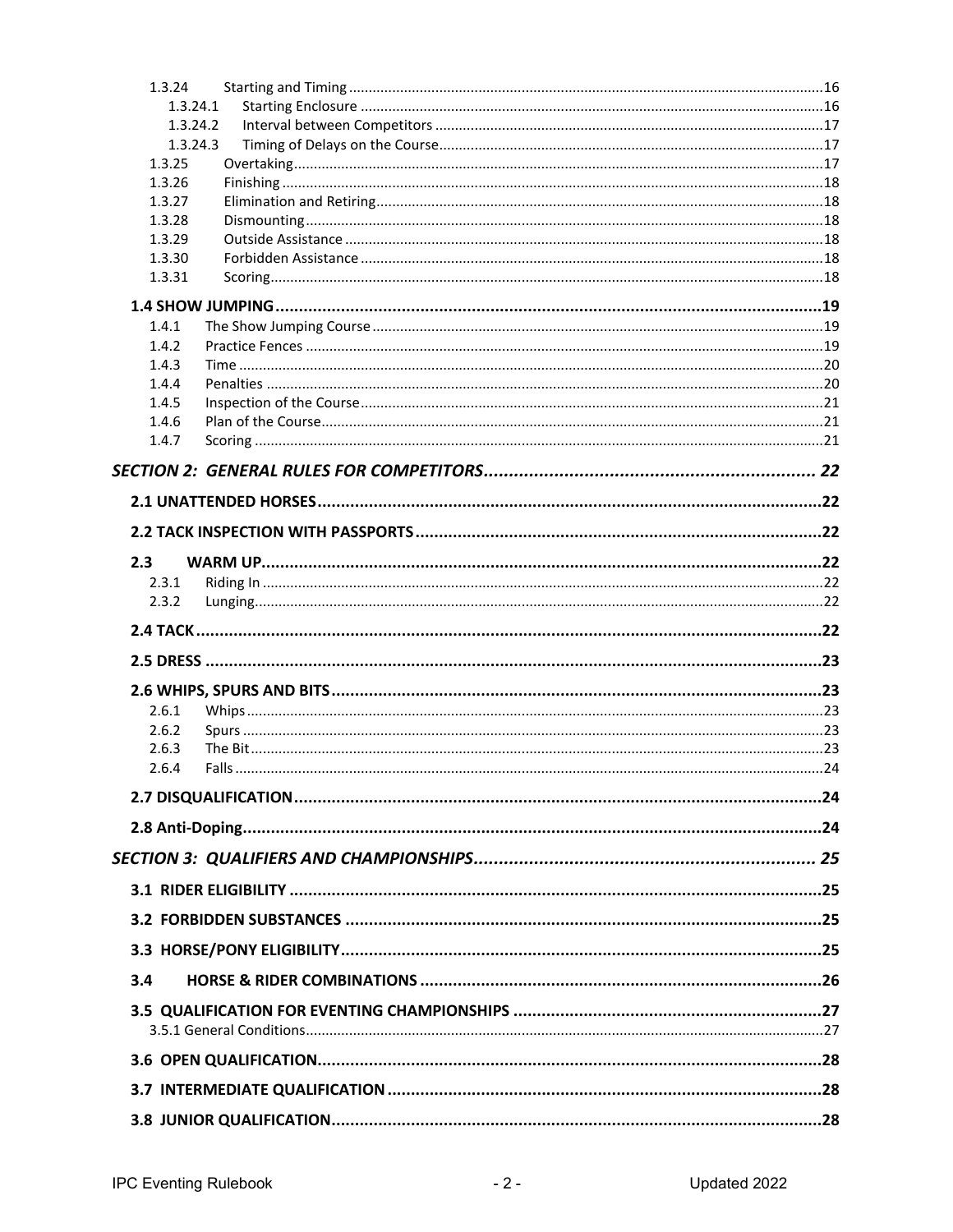<span id="page-5-0"></span>

| 3.13<br>3.13.2                                                               |
|------------------------------------------------------------------------------|
|                                                                              |
|                                                                              |
|                                                                              |
|                                                                              |
|                                                                              |
|                                                                              |
|                                                                              |
|                                                                              |
|                                                                              |
|                                                                              |
|                                                                              |
|                                                                              |
|                                                                              |
|                                                                              |
|                                                                              |
|                                                                              |
|                                                                              |
|                                                                              |
| APPENDIX 2 - CONDITIONS OF THE RED MILLS IRISH PONY CLUB EVENTING LEAGUE  36 |
|                                                                              |
| APPENDIX 4 - EXAMPLES OF PRACTICE SHOWJUMPING FENCES THAT ARE NOT ALLOWED 38 |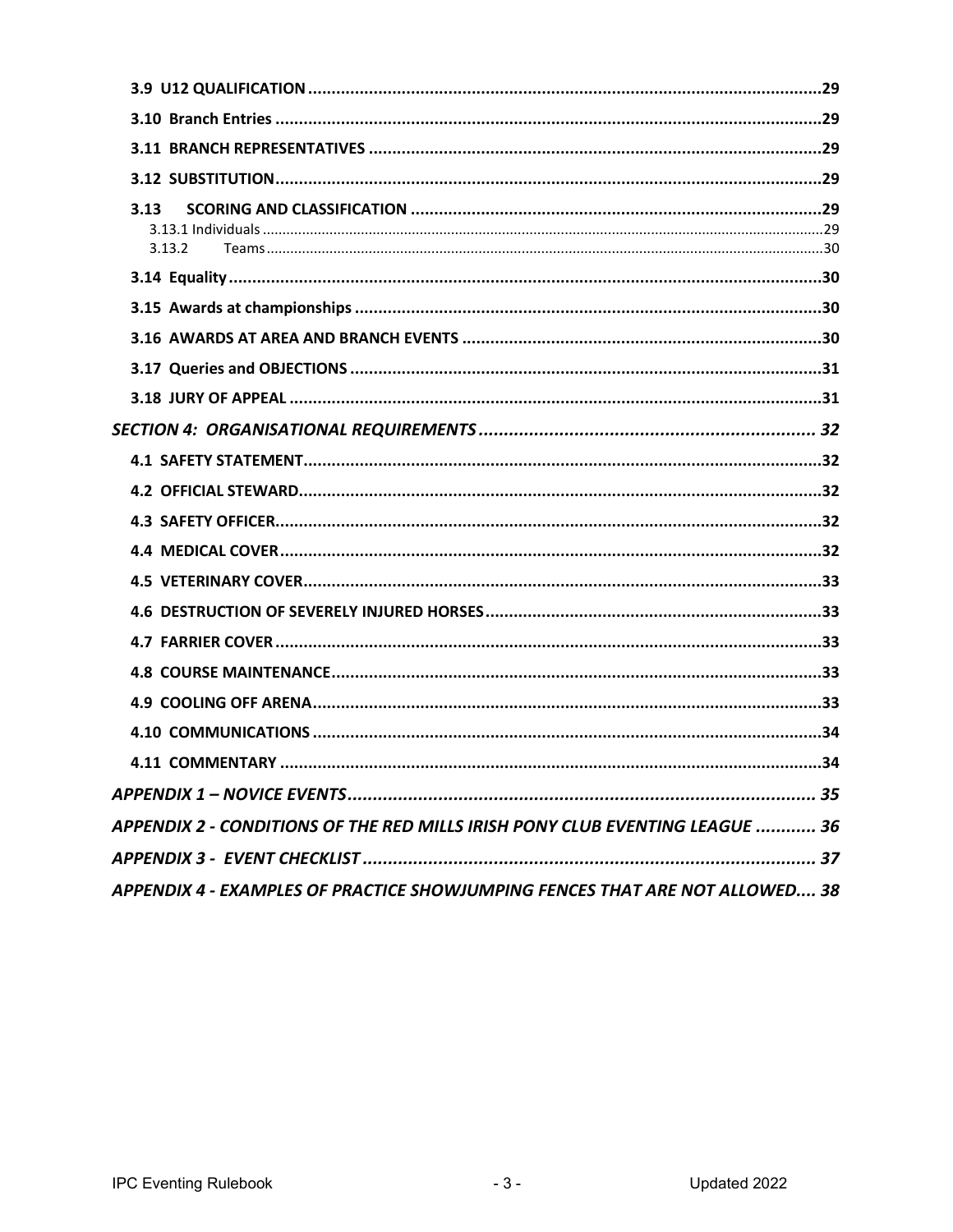# **SECTION 1: THE COMPETITION**

#### <span id="page-6-0"></span>**1.1 INTRODUCTION**

Eventing is a competition consisting of three phases:

- **Dressage**
- **Show Jumping**
- **Cross Country**

Each phase must be ridden from memory, astride, and with the same horse and rider combination throughout the competition. Dressage shall always be the first phase, followed by show jumping and then cross-country. This order will be adhered to at all levels, except that the show jumping and cross-country phases may be reversed at the Championships or at a qualifier but only with prior consultation with the Chief Steward. The interval between phases will be a minimum of 30 minutes between dressage and showjumping but a minimum of 1 hour between cross country and showjumping.

Eventing provides the Irish Pony Club with a competition requiring courage, determination and all-round riding ability on the part of the rider and careful and systematic training of the horse.

Its objective is to encourage a higher standard of riding throughout the Irish Pony Club and to stimulate among the future generation a greater interest in riding as a sport and as a recreation.

Every eventuality cannot be provided for in these Rules. In any unforeseen or exceptional circumstances it is the duty of the relevant officials to make a decision in a sporting spirit and to approach as nearly as possible the intention of these Rules.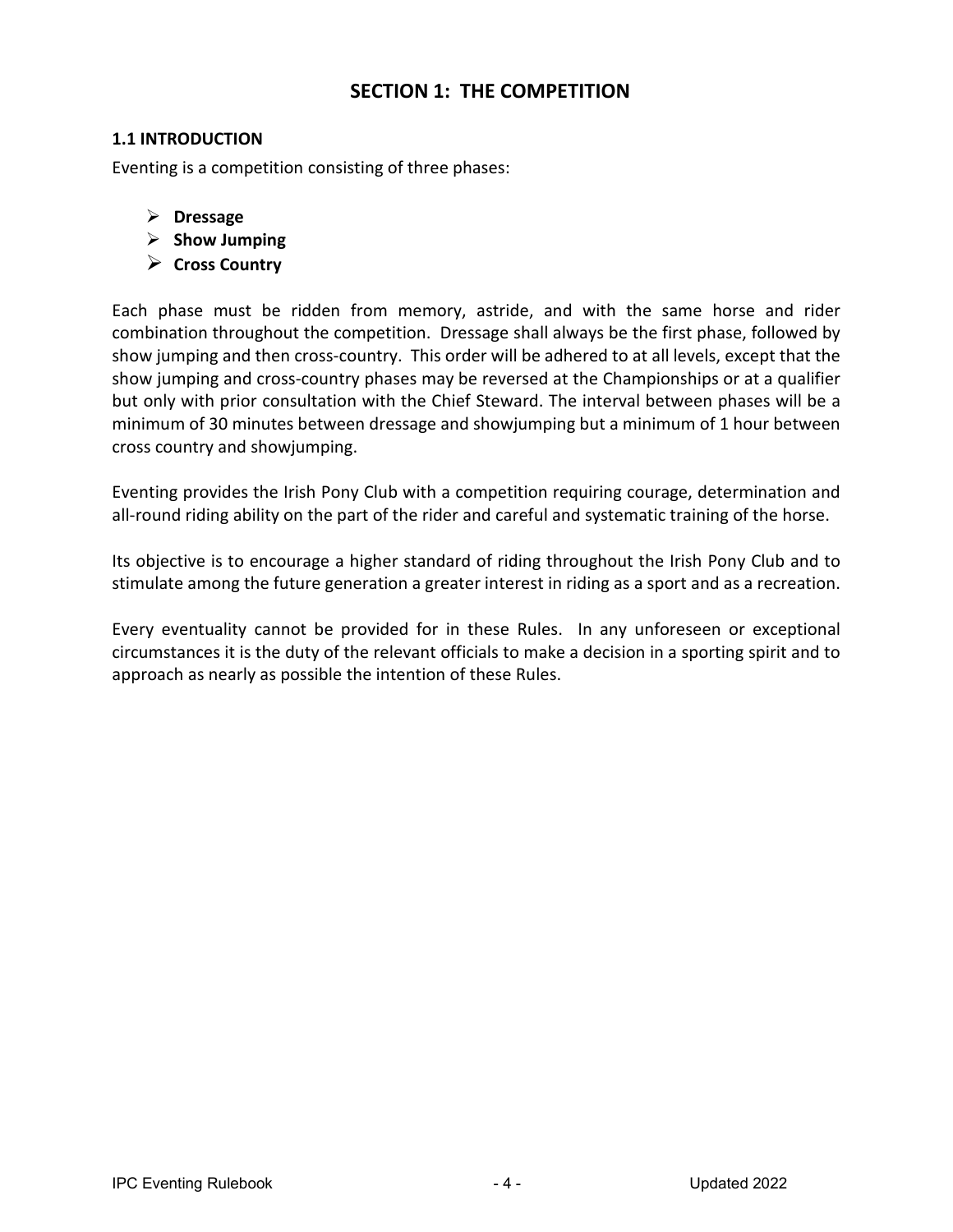#### <span id="page-7-0"></span>**1.2 DRESSAGE**

#### <span id="page-7-1"></span>**1.2.1 Arena**

The standard dressage arena measures 40m x 20m. For some tests an arena measuring 60m x 20m may be required. Arenas must be erected on flat and level ground, separated from the public and adjacent arenas, preferably by 20m but by a minimum 10m. If necessary the area should be roped in order to avoid disturbance or distractions. The letters outside the arena should be positioned about 0.5m away from the arena surrounds.



#### <span id="page-7-2"></span>**1.2.2 The Dressage Test**

The current Irish Pony Club Eventing Dressage tests allotted for the year will be used at Area and Branch Events and at the Championships. The tests should be ridden from memory and with both hands, except when saluting or otherwise directed. There are no time limits except in the case of resistance. All the movements must follow in the order laid down on the test sheet.

#### <span id="page-7-3"></span>**1.2.3 Entering the Arena**

#### *A competitor must enter the Dressage arena within 45 seconds of the signal.*

#### <span id="page-7-4"></span>**1.2.4 Leaving the Arena**

All riders must leave the arena at A after performing a test. A horse is eliminated if during a test it leaves the arena when the surround is 23cm high or more. Where the surround is less than 23cms, and is marked by boards or similar, no marks may be given for the movement when the horse places all four feet outside the arena.

Where the arena is marked by a line only, or intermittent boards it is left to the discretion of the judges as to the marks deducted. Any horse leaving the arena not under control will be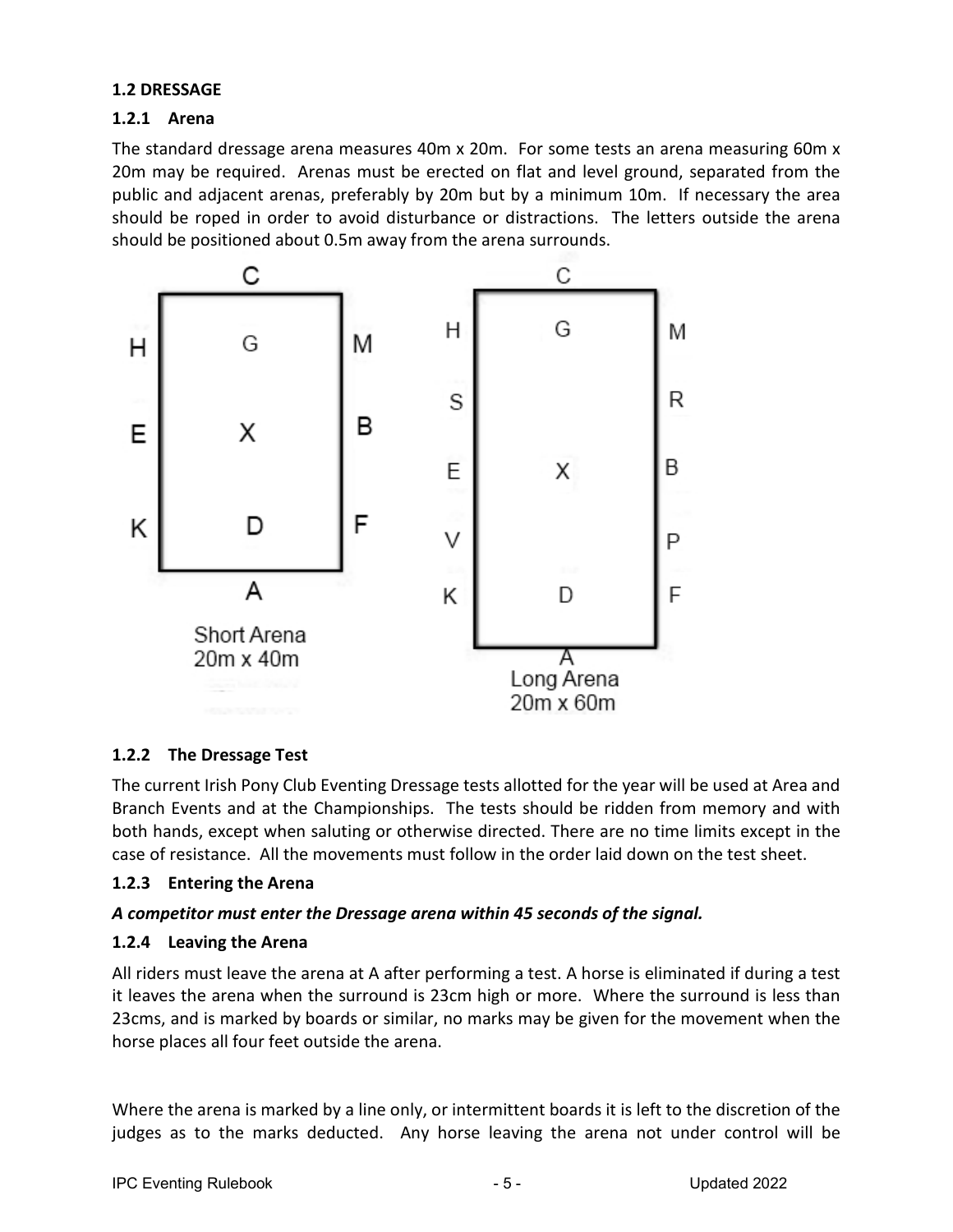eliminated and for this purpose the Test begins when the horse enters at A and finishes when it leaves the arena at A after completing the Test.

# <span id="page-8-0"></span>**1.2.5 Errors of Course**

A rider is judged to have made an error of course when he departs from the direction or pace as laid down in the text for the test. Under normal procedure the judge on observing that an error has occurred shall ring the bell and indicate to the rider if necessary the point of which he must take up the test again and the next movement to be executed. However, in some cases when although the competitor makes an error of course, sounding the bell would unnecessarily impede the fluency of the performance it is up to the judge to decide whether or not to sound the bell – for instance a transition to canter made at K which should have been made at A. The judge shall note in the appropriate place in his remarks column that an error occurred.

A rider who starts the wrong test will be allowed to restart the correct test at the judge's discretion. He must do so immediately without any delay. He will be penalised for a first error of course.

The test finishes when the horse leaves the arena at A. Any departure from the instructions as to the manner of leaving the arena may be regarded as an error of course and penalised accordingly.

# <span id="page-8-1"></span>**1.2.6 Salute**

All riders must take the reins and whip if carried in one hand when saluting. Riders drop the other hand down by their side and bow with their head only.

# <span id="page-8-2"></span>**1.2.7 Fall of Horse or Rider**

After entering the dressage arena a fall of either horse or rider incurs elimination. The rider must report to the official doctor on duty whether or not he wishes to ride again on the day. If passed fit by the official doctor the rider may seek permission from the Chief Steward to continue Hors Concours in the same competition riding the same horse.

# <span id="page-8-3"></span>**1.2.8 Resistance**

Any horse failing to enter the arena within 45 seconds of the signal to start shall be eliminated. Any horse refusing to continue the test for a period of 20 consecutive seconds during the course of a test shall be eliminated.

# <span id="page-8-4"></span>**1.2.9 Grinding Teeth and Swishing Tail**

Grinding of teeth is considered a resistance, as is repeated swishing of the tail. Penalties for these faults may be deducted from the movements concerned and from the marks for General Impression at the end of the test.

#### <span id="page-8-5"></span>**1.2.10 Assistance**

**Voice:** The use of the voice is prohibited and shall be penalised by the loss of two marks from those that would have been awarded for the movement in which this occurred.

**Outside:** Any outside assistance by voice, signs, movements, etc, is considered as assistance to a rider or to his horse. The combination may be eliminated for receiving assistance at the discretion of the judge or the Chief Steward.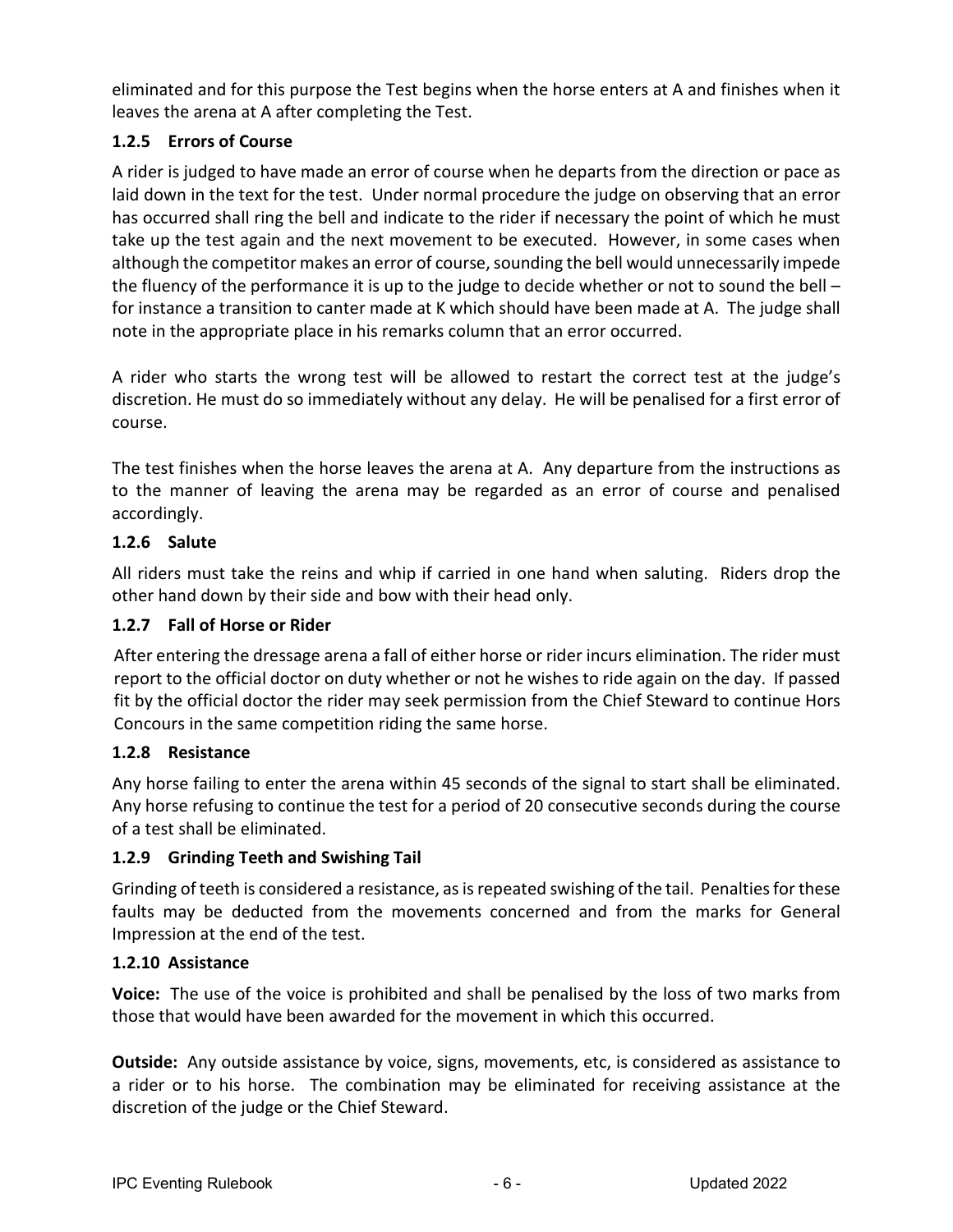#### <span id="page-9-0"></span>**1.2.11 Whips**

**Whips of a suitable length for each class will be allowed during the Dressage Test. A dropped whip may not be picked up.**

#### <span id="page-9-1"></span>**1.2.12 Penalties**

Errors of course are penalised as follows:

| <b>First Error</b> | 2 penalties |
|--------------------|-------------|
| Second Error       | 4 penalties |
| <b>Third Error</b> | Elimination |

These marks are cumulative.

#### <span id="page-9-2"></span>**1.2.13 Scoring**

The judge's good marks shall be added together and any penalties awarded shall be deducted. This total is subtracted from the maximum mark obtainable. Multiply the result by 100 and divide it by the maximum mark obtainable. The result is the score in penalty points for the test.

When there is more than one judge the resulting totals are then averaged.

#### <span id="page-9-3"></span>**1.2.14 Dressage Judging Sheets**

These sheets may be handed to the District Commissioner, or his representative of the competitors concerned, when the dressage penalties for all competing in the class have been calculated and posted on the scoreboard. It is important that this is done in good time so that any errors can be spotted and the result amended before the prize giving.

#### <span id="page-9-4"></span>**1.2.15 Dress**

Consult the current Tack Sheet for rules on permitted saddlery and dress. **Not wearing gloves during this phase will incur 2 penalties**

#### **1.2.16 Techincal Elimination ( Dressage)**

**If a competitor incurs a technical elimination during the dressage phase it is at the discretion of the chief steweard whether the competitor may continue HC for the remainiing two phases**

#### **1.2.17 Wearing of boots**

**If a competitor enters the arena with front or hind boots on their animal, they will incur a penalty deduction of 2 points.**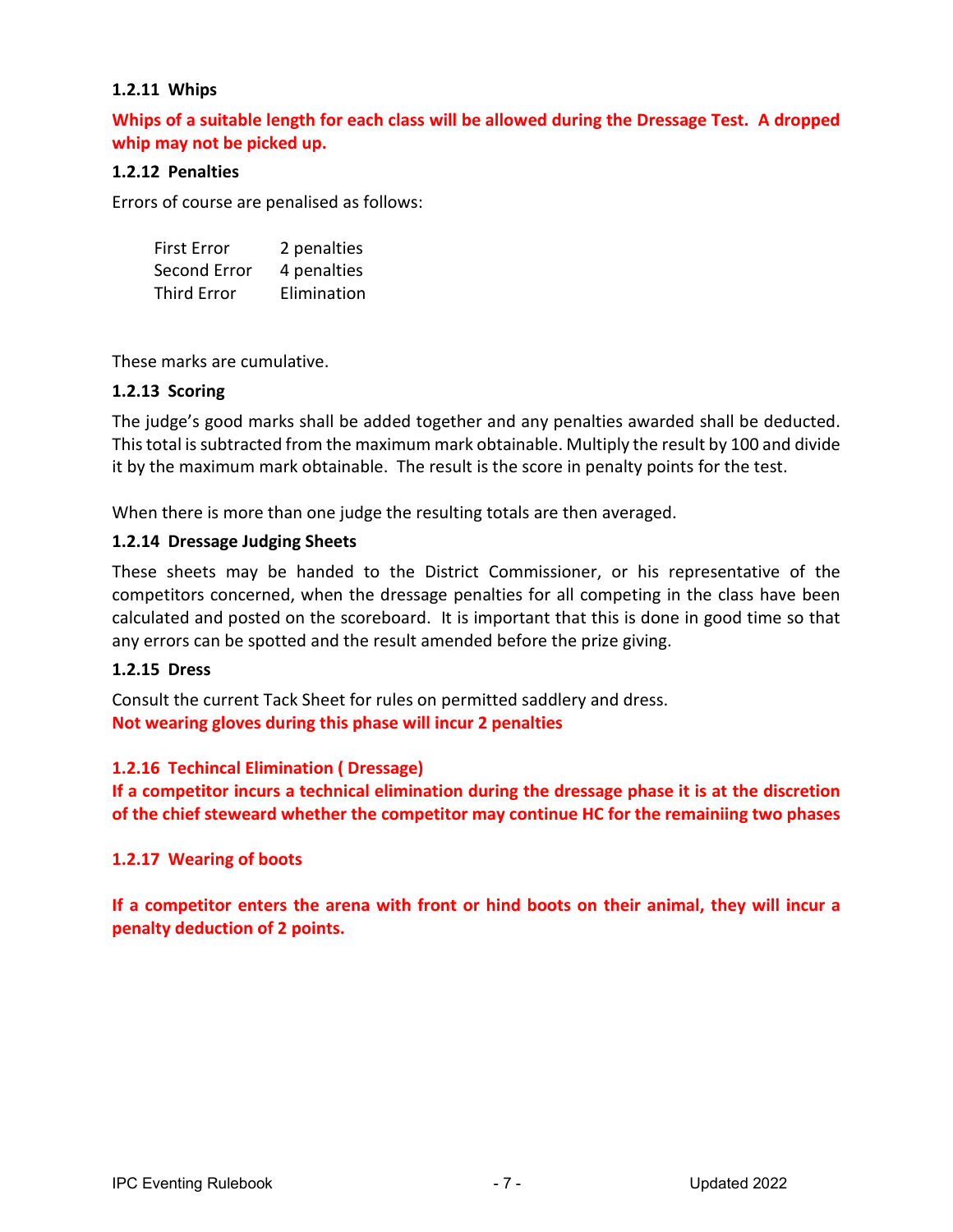# <span id="page-10-0"></span>**1.3 CROSS-COUNTRY**

#### <span id="page-10-1"></span>**1.3.1 The Cross Country Course**

The length of the course shall be approximately 1600 - 2800m (1 - 1.75 miles) at Area and Branch Events and 2500 - 3500m (1.5 - 2.2 miles) at the Championships.

In Under 12 classes the length of the course should not exceed 1800m.

At Qualifiers and Branch competitions it is recommended there should be approximately 24 jumping efforts, which shall include at least one ditch either with or without a fence. At the Championships the number of jumping efforts may be increased and should include at least one ditch. In U12 classes there should be approximately 20 jumping efforts.

#### <span id="page-10-2"></span>**1.3.2 Obstacles**

Obstacles must be solid, fixed and imposing. Where natural obstacles are used, they must be reinforced if necessary so that they present, as far as possible, the same problem throughout the competition.

- All portable fences must be secured to the ground in such a way that it will not be possible for them to be dislodged by a horse.
- Obstacles will be numbered and flagged and must be jumped in numerical and/or alphabetical order.
- Within the limits laid down in the following pages obstacles should be designed to prepare competitors for the Championships.
- Poles used for timber obstacles shall be not less than 10cm in diameter at their narrowest end.

#### <span id="page-10-3"></span>**1.3.3 Dimensions of Obstacles**

The following table gives the maximum permitted dimensions of obstacles for each class. This does not mean that obstacles must always be of uniform height or spread throughout their length, or that these dimensions may never be exceeded anywhere between the red and white flags marking the extent of the obstacle. It is sufficient if that part of the obstacle where the average horse and rider could reasonably and conveniently be expected to jump does not exceed the maximum permitted dimensions.

#### <span id="page-10-4"></span>**1.3.4 Measurement of Obstacles**

- The height of an obstacle is measured from the point from where the average horse would take off.
- The spread of an open obstacle, e.g. an oxer or open ditch, is measured from the outside of the rails or other material making up the obstacle.
- The spread of a closed obstacle with a solid top, e.g. a table, is measured from the highest point to the highest point.
- **Where the height of an obstacle cannot be clearly defined, e.g. a natural hedge or brush fence, the height is measured to the fixed and solid of the obstacle through which a horse cannot pass with impunity. The overall height of a natural hedge or brush fence may not exceed the maximum height by more than** *10 cms for U12's. Junior/Intro Intermediate, Intermediate & Open the overall height of a natural hedge or brush fence may not exceed the maximum height by more than 20cm.*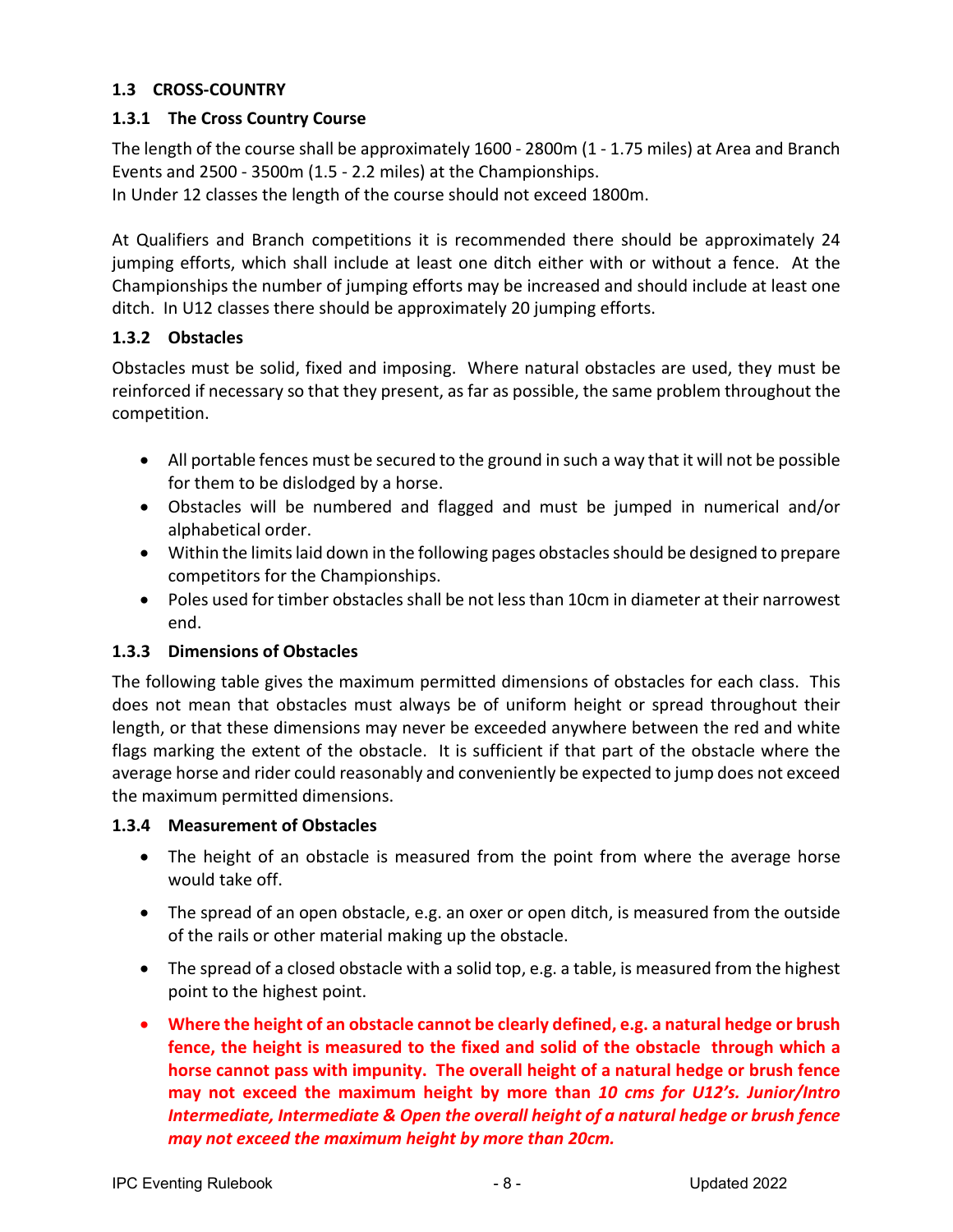# <span id="page-11-0"></span>**1.3.5 Chart of Dimensions**

| <b>CROSS COUNTRY</b>         | Open         | <b>Intermediate</b> | Junior& Intro<br><b>Intermediate</b> | Under 12         |
|------------------------------|--------------|---------------------|--------------------------------------|------------------|
| Length of Course             |              |                     |                                      |                  |
| At Area & Branch events      | 1600 - 2800m | 1600 - 2800m        | 1600 - 2800m                         | Not to exceed    |
| At Championships             | 2500 - 3500m | 2500 - 3500m        | 2500 - 3500m                         | 1800m            |
| Speed                        | 500mpm       | 450mpm              | 420mpm                               | 350mpm           |
| Obstacles                    | Not more     | Not more            | Not more                             | Not more than    |
| Number of jumping efforts    | than 28      | than 25             | than 25                              | 20               |
| Maximum Height               | 1.10m        | 1.00m               | 90cm                                 | 80cm             |
| Max spread - highest point   | 1.40m        | 1.10 <sub>m</sub>   | 1.00m                                | 80cm             |
| Max spread - base            | 2.10m        | 1.80m               | 1.50m                                | 1.10m            |
| With spread only             |              |                     |                                      |                  |
| Max spread without height    | 2.80m        | 1.80m               | 1.20 <sub>m</sub>                    | N/A              |
| <b>Drop Fences</b>           |              |                     |                                      |                  |
| Max. drop                    | 1.60m        | 1.40m               | 1.30m                                | 1.0 <sub>m</sub> |
| Jump into and out of water   |              |                     |                                      | Run through or   |
| Max. depth of water          | 30cm         | 30cm                | 30cm                                 | jump             |
| <b>Max spread over water</b> | 3.05m        | 3.05m               | 2.00m                                | 1.50m            |
| <b>Max Brush height</b>      | 1.30m        | 1.20m               | 1.10m                                | <b>90cm</b>      |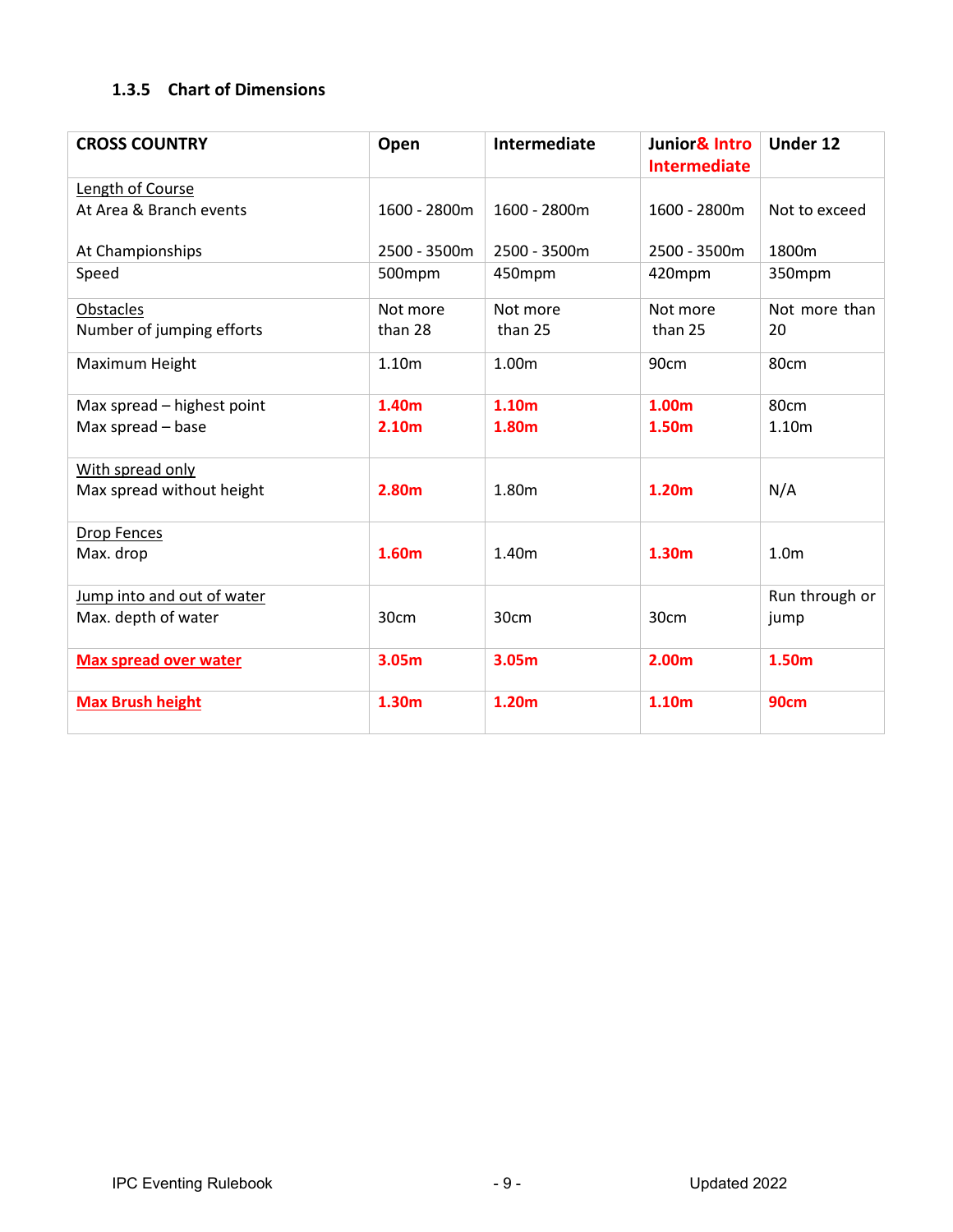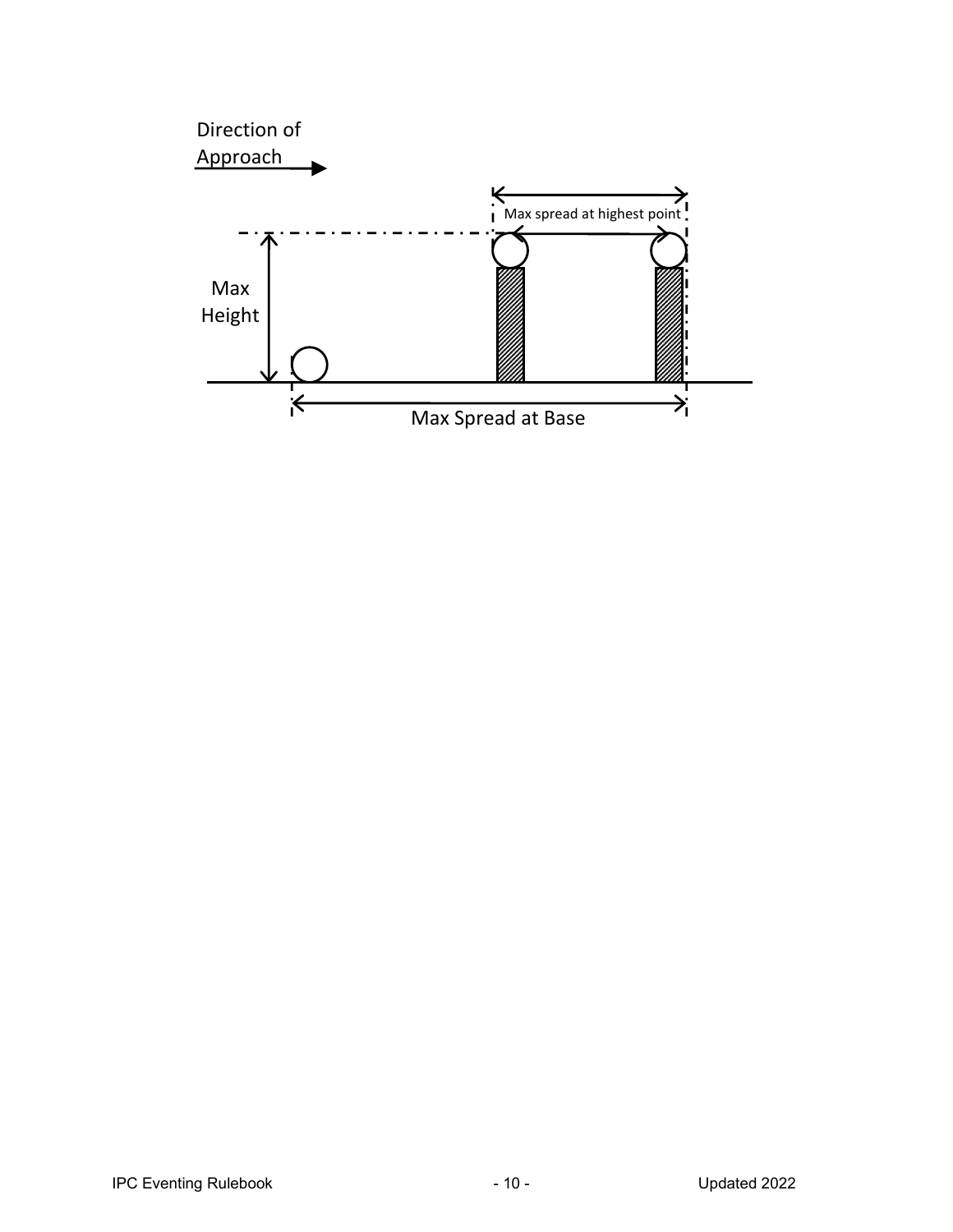### <span id="page-13-0"></span>**1.3.6 Spreads**

At obstacles with spread only (dry or water filled ditch) a low guardrail or hedge not exceeding 50 cm in height, that facilitates jumping is permitted. Guardrail or hedge must be included in the measurement of the spread.

Spreads without a guardrail must be riveted on the take-off side.

# <span id="page-13-1"></span>**1.3.7 Banks**

Banks on to the top of which a horse is intended to jump shall not exceed a height of 1.05m or have a spread of less than 2.75m. If the slope is sufficient to allow a horse to land on the face of it and scramble up there is no limit to the height or spread.

#### <span id="page-13-2"></span>**1.3.8 Water Obstacles**

At Area/Branch and Championship Events water obstacles that require a horse to jump into water, either over a fence or down a vertical drop may be included provided that the underwater surface is sound.

Where a horse is required to jump into or out of water or where there is an obstacle in the water, the depth of water is measured from firm ground where the horse would normally land or take off. Elsewhere the water must not greatly exceed the maximum depth of 30cms. In order to prevent a bold horse from jumping it in one, the water must be at least 5.50m wide.

#### <span id="page-13-3"></span>**1.3.9 Steps**

Each individual step shall not exceed the maximum height permitted for the relevant class.

#### <span id="page-13-4"></span>**1.3.10 Bounces & Bullfinches**

<span id="page-13-5"></span>Bounces and Bullfinch fences are not permitted**.**

#### <span id="page-13-6"></span>**1.3.11 Corners**

**Corners are permitted in Open, Intermediate and Junior classes. An easier, time wasting black flagged, option must be available for Junior classes. Corners are not permitted in Novice or U12 classes.**

#### <span id="page-13-7"></span>**1.3.12 Overhead obstructions**

Any roof, rigid or solid barrier or branch over an obstacle must be a minimum of 3.65m above ground level.

#### <span id="page-13-8"></span>**1.3.13 Adjacent Obstacles**

If two or more obstacles, although sited close together, are designed as separate problems each shall be numbered and judged independently. A competitor may circle between them or go beyond the line of the fence without penalty provided that he has not presented his horse to the next obstacle. He must not, under penalty of elimination, retake any obstacle, which he has already jumped.

#### <span id="page-13-9"></span>**1.3.14 Combination fences**

When an obstacle is formed of several elements such as banks or steps, a normal or an angled combination, each part shall be flagged and marked with a different letter (A, B, C etc.) but only the first element shall be numbered and all elements shall be judged as one obstacle. They must be jumped in the correct sequence.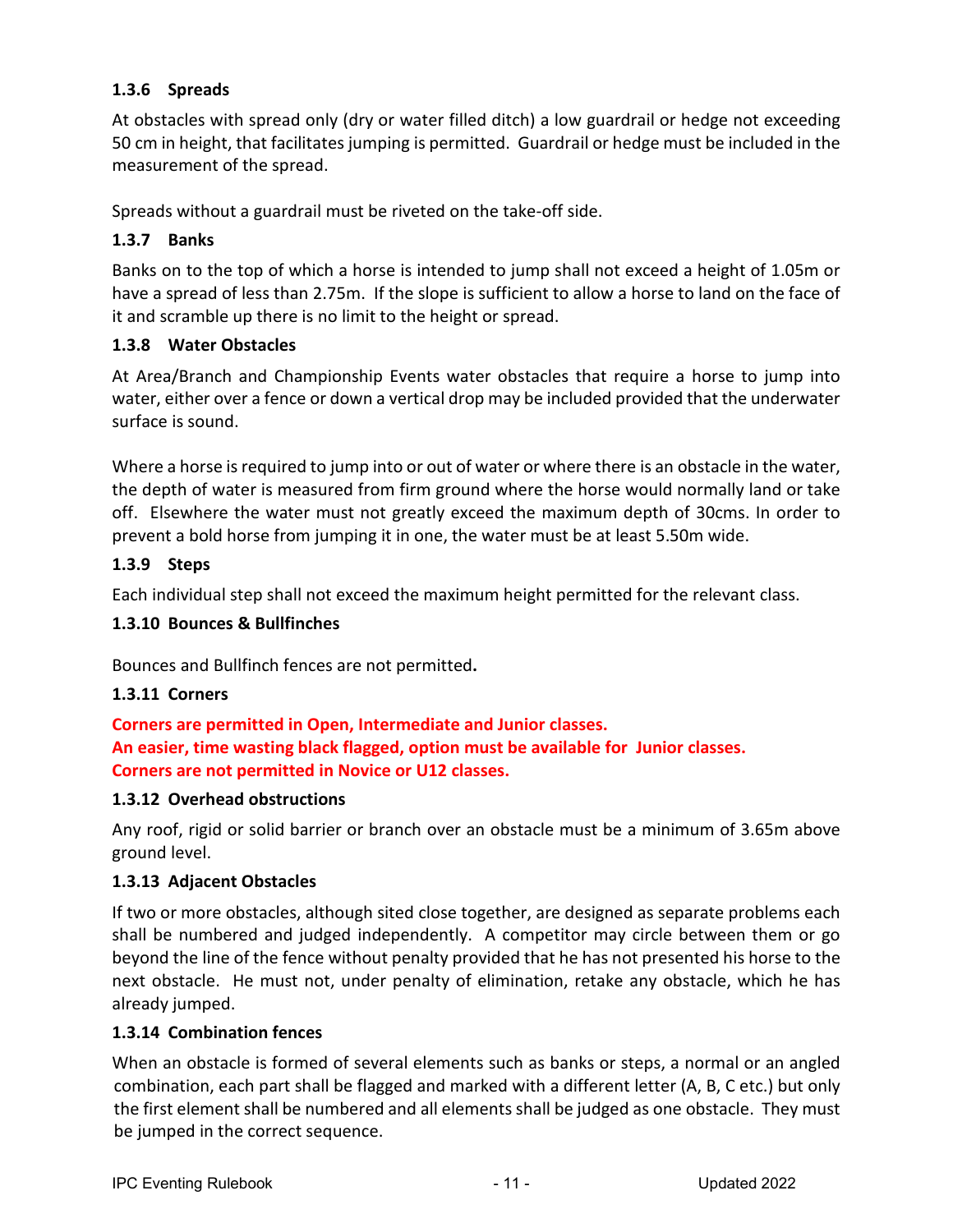A competitor who circles between two lettered elements incurs penalties. He may refuse, run out or circle only twice in all without incurring elimination. The third refusal within the obstacle as a whole eliminates.

If a competitor refuses at any part he may retake any elements already jumped, although he will be penalised for any new fault even if he has previously jumped an element successfully. He may pass the wrong way through the flags of any element without penalty in order to retake an element.



#### <span id="page-14-0"></span>**1.3.15 Hazards**

Certain natural features such as ditches and drops which, although not regarded as obstacles, might cause some horses to refuse, may be classified as hazards. Their dimensions must not exceed the maximum allowed for other obstacles. At hazards, ordinary refusals, run-outs, circles and falls shall not be penalised, and the only penalty shall be elimination if the horse resists its rider for 60 consecutive seconds. Riders may not dismount and lead through or over a hazard on penalty of elimination.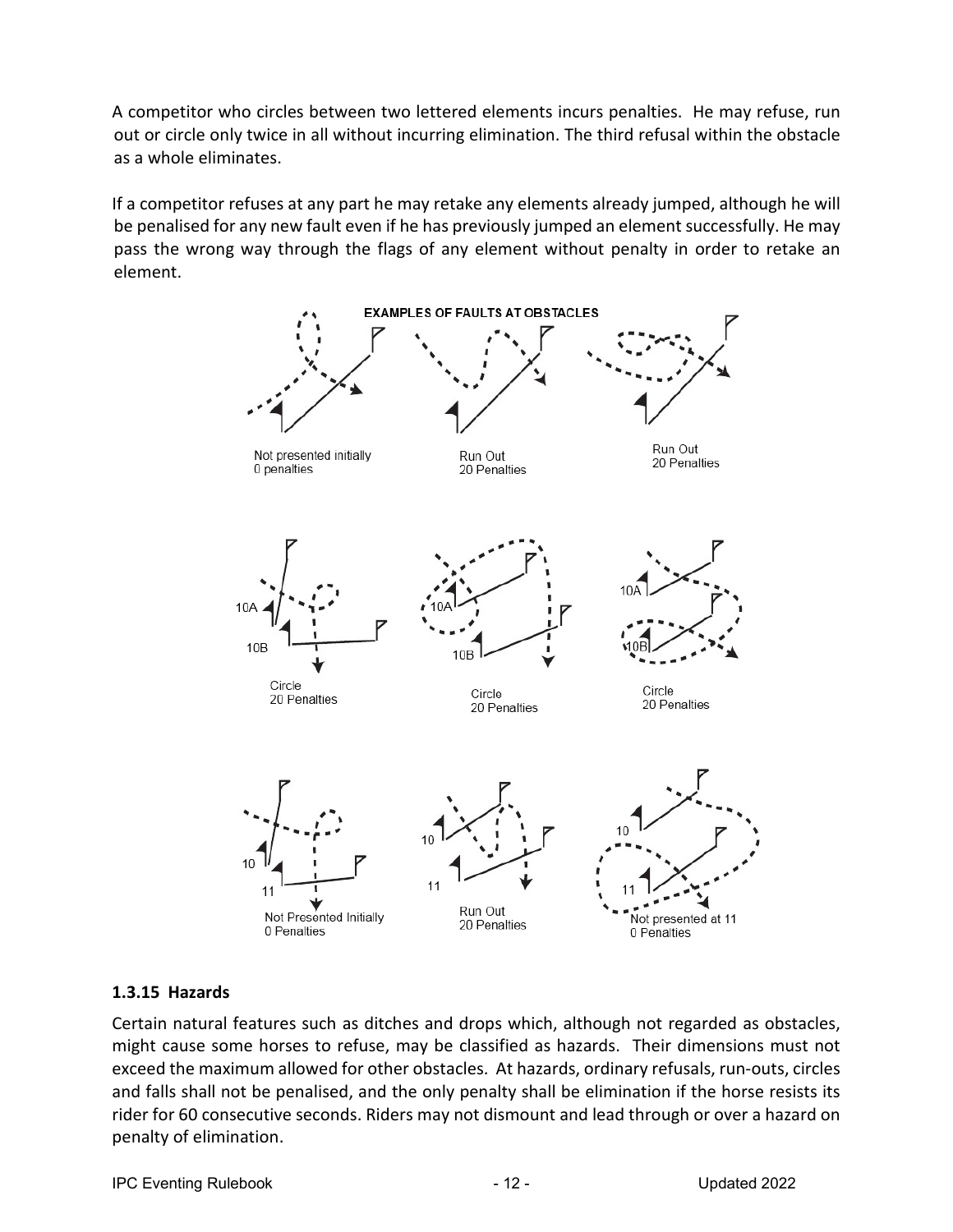#### <span id="page-15-0"></span>**1.3.16 Practice Fence**

A simple practice fence for warming up should be provided near the start marked with red and white flags, the dimensions of which must not exceed the maximum height or spread permitted for the competition in progress. If the obstacle is adjustable adhesive tape must be applied to the holes that are above the permitted maximum height. Another practice fence, which will remain for the duration of the competition as a simple cross pole, is recommended.

#### <span id="page-15-1"></span>**1.3.17 Speed**

The optimum time for completing the course is calculated on the speeds in 1.3.2 C. Chart of Dimensions. Exceeding the optimum time incurs 0.4 penalties for each second.

#### <span id="page-15-2"></span>**1.3.18 Penalties**

| Activating a breakable device ie Mim clip/frangible device                                                                    | 11 penalties                             |
|-------------------------------------------------------------------------------------------------------------------------------|------------------------------------------|
| Jumping out of roped area and compulsory markers on the course                                                                | <b>Elimination</b>                       |
| Starting before the Starter's signal to start                                                                                 | 2 penalties                              |
| First refusal run-out or circle of horse at obstacle                                                                          | 20 penalties                             |
| Second refusal run-out or circle of horse at same obstacle                                                                    | 40 penalties                             |
| Third refusal run-out or circle of horse at same obstacle<br>Third cumulative refusal on the course                           | <b>Elimination</b><br><b>Elimination</b> |
| (The above penalty points are cumulative)                                                                                     |                                          |
| Fall of rider anywhere on the course                                                                                          | Elimination                              |
| Fall of horse anywhere on the course                                                                                          | Elimination                              |
| Error of course not rectified                                                                                                 | Elimination                              |
| Omission of obstacle or boundary flag                                                                                         | Elimination                              |
| Knocking down an obstacle or boundary flag                                                                                    | See Rule 1.3.19 .5                       |
| Jumping obstacle in wrong order                                                                                               | Elimination                              |
| Re-taking, in whatever direction, an obstacle already jumped (see Rule 1.3.13)                                                | Elimination                              |
| Horse resisting rider for 60 consecutive seconds anywhere on the course                                                       | Elimination                              |
| Every commenced period of 1 second in excess of Optimum time                                                                  | 0.4 penalties                            |
| Exceeding the Time Limit (which is twice the optimum time)                                                                    | Elimination                              |
| Continuing the course without hat or with chinstrap unfastened/without back<br>protector or improperly fitting back protector | <b>Elimination</b>                       |
| Forbidden assistance                                                                                                          | Elimination                              |
| Jumping crossed flags                                                                                                         | Elimination                              |

#### <span id="page-15-3"></span>**1.3.19 Definition of Faults**

#### <span id="page-15-4"></span>**1.3.19.1 Refusals**

• At obstacles or elements with height (i.e. exceeding 30 cm) a horse is considered to have refused if it stops in front of the obstacle or element to be jumped. If a horse then jumps from a standstill this is considered a refusal and incurs 20 penalties. If the horse is re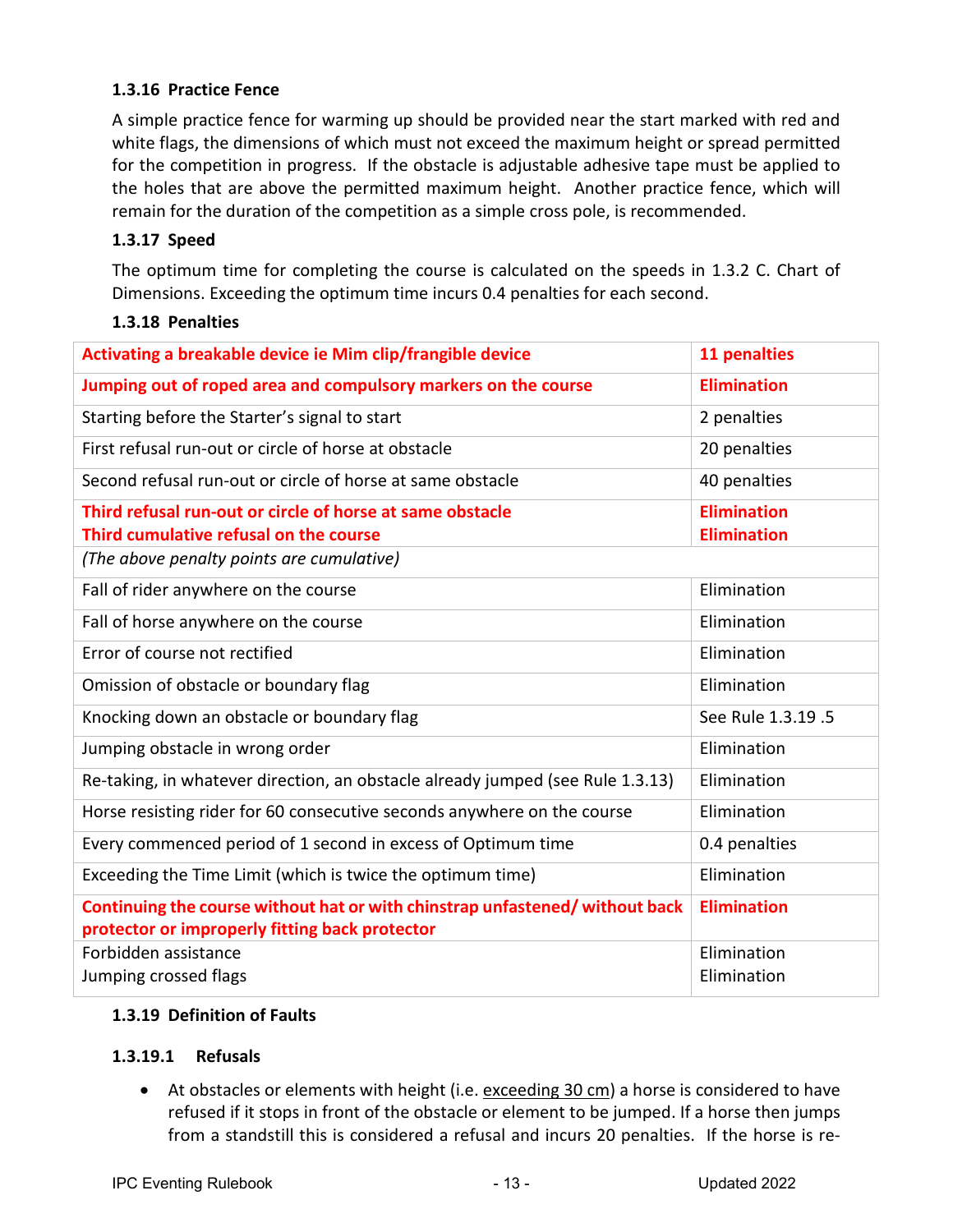presented at the obstacle after stepping back and stops or steps back again, this is a second refusal and incurs a further 40 penalties. A third refusal at the same obstacle incurs elimination.

• At obstacles or elements of 30 cm or less in height a stop, followed immediately by a standing jump, is not penalised unless the stop is sustained or in any way prolonged. The horse may step sideways but if he steps back with even one foot, this is a refusal. After a refusal, if the competitor redoubles or changes his efforts without success, or if the horse is represented at the obstacle after stepping back and stops or steps back again, this is a second refusal. A third refusal at the same obstacle incurs elimination.

# <span id="page-16-0"></span>**1.3.19.2 Run-Outs**

A horse is considered to have run out if having been presented at an obstacle it avoids that obstacle in such a way that it has to be re-presented.

# <span id="page-16-1"></span>**1.3.19.3 Circles.**

A horse is considered to have circled if it crosses its original track, from whichever direction, while negotiating or attempting to negotiate the obstacle, or any part thereof. If a horse completes a circle while being re-presented at the obstacle after a refusal or a run-out, it is penalised only for the refusal or run-out. A competitor may circle without penalty between two separately numbered obstacles even if they are quite close together, provided he clearly does not present his horse in an attempt to negotiate the second obstacle after jumping the first.

#### <span id="page-16-2"></span>**1.3.19.4 Falls**

- A rider is considered to have fallen when he is separated from his horse in such as way as to necessitate remounting or vaulting into the saddle.
- A horse is considered to have fallen when the shoulder and quarters have touched either the ground or the obstacle and the ground.

# <span id="page-16-3"></span>**1.3.19.5 Knocking Down a Fence Flag**

There is no penalty for knocking down a fence (boundary) flag. If in the process the horse's head passes the wrong side of the flag, i.e. to the left of the white or to the right of the red, the competitor must retake the fence and shall be debited the penalties for the run-out(s). Competitors may ask if they have to re-take the fence, and the fence judge is obliged to tell them. This is not considered 'forbidden assistance'.

#### <span id="page-16-4"></span>**1.3.20 Marking the Course**

# **Where parts of the crosscountry course are deemed to be a hazard, these areas must be roped off.**

All flags and markers shall be large and placed in conspicuous positions and should be at least 1.50m high.Flags and flag poles should be made in such a way and of such material that they would break away cleanly if hit by a horse or rider, thereby avoiding injury to either party.

Where different parts of the same obstacle are to be jumped by more than one class, the section of the obstacle applicable to each class must be clearly marked at each end with the appropriate class indicator.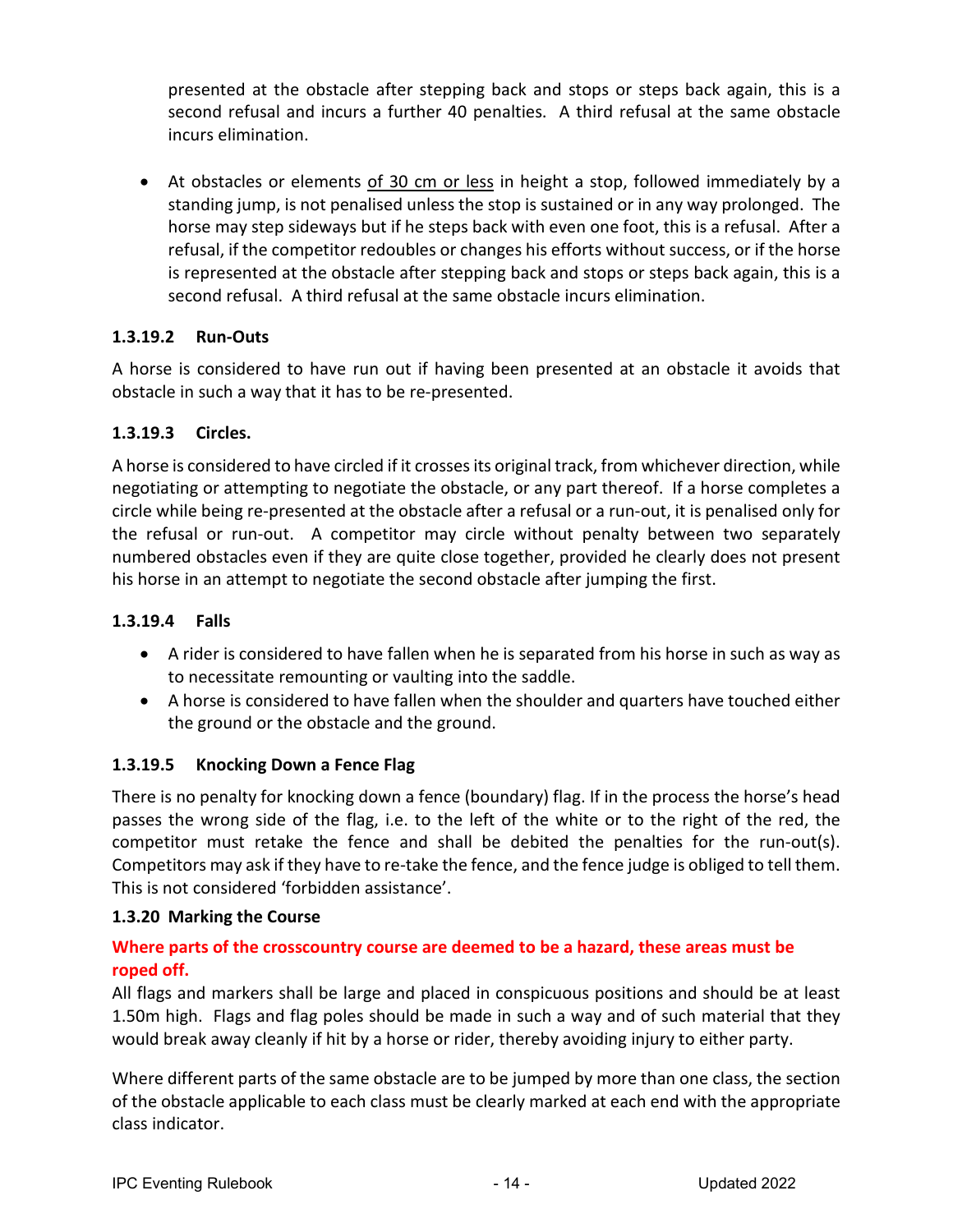Before commencement of each class, the boundary flags must be re-positioned, where necessary, so that they exactly define the course for the class concerned.

Inoperative flags should not be displayed where obstacles for different classes are adjacent. Crossed flags indicate this fence should not be jumped; any competitor jumping crossed flags will be eliminated**.**

# <span id="page-17-0"></span>**1.3.20.1 Boundary Flags**

Red and white boundary flags or indicators are used to mark the start and finish and compulsory sections of the course, to define obstacles and to indicate compulsory changes of direction. They are placed in such a way that a rider must leave a red flag on his right and a white flag on his left. Such red or white flags or indicators must be respected, under penalty of elimination, wherever they may occur on the course, whether singly or in pairs. Only obstacles which are numbered and marked by two boundary flags are judged as obstacles.

#### <span id="page-17-1"></span>**1.3.20.2 Black Line Flags**

A black line on red and white boundary flags is used to show that an obstacle, either single or made up of several elements, has an alternative route which may be jumped without penalty. Both sets of flags will be marked with a black line. A competitor is permitted to change without penalty from one black line flagged route to another (e.g. jumping 9A left hand route then 9B right hand route) provided he has not presented his horse at the next element of the original line.

# <span id="page-17-2"></span>**1.3.20.3 Direction Markers**

Direction Markers should be Orange and are placed so as to mark the route and help the rider in keeping to the course. They may be passed on either side and keeping close to them is not necessary. Boundary flags and direction markers shall be large and placed in conspicuous positions. Compulsory turning flags may be used only if absolutely necessary and will have the red flag on the right and the white on the left. They should be marked on the plan of the course.

#### <span id="page-17-3"></span>**1.3.20.4 Class Colour Codes or Instructions**

For the convenience of competitors while inspecting the course either coloured indicators or/and written instructions must be clearly visible.

| Open           | Blue   |
|----------------|--------|
| Intermediates  | Green  |
| <b>Juniors</b> | Yellow |
| $U/12$ -Novice | Pink   |

# <span id="page-17-4"></span>**1.3.21 Inspection of the Course**

The Cross Country course, in its entirety, should be completed, flagged, and ready for inspection by competitors by 2.00 pm on the day preceding the Cross Country Phase. Depending on the format of the Championships this time may have to be delayed until the current day's competition has been completed. It may be inspected on foot only.

Unauthorised alteration to or tampering with obstacles, direction flags, roping or foliage on the course is strictly forbidden and shall be penalised by elimination. Members climbing over or sitting on Cross Country fences will be disqualified.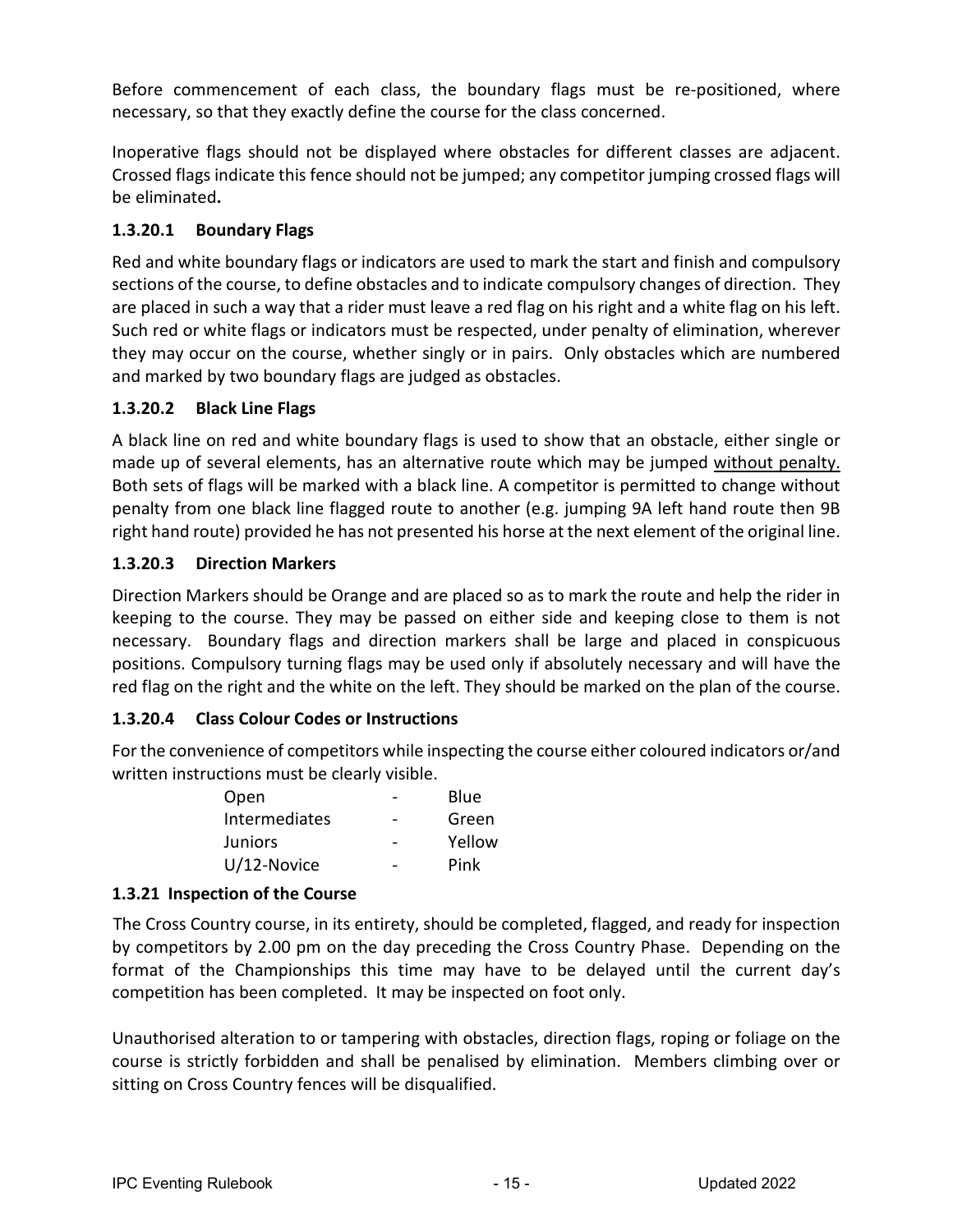#### <span id="page-18-0"></span>**1.3.22 Plan or Map of the Course**

A plan of the course shall be displayed by the time it is open for inspection. It must include for each class

- The course to be followed and its length
- The Time Allowed and the Time Limited
- The numbering of the obstacles
- Any compulsory turning points
- Obstacles with black line flag alternatives

#### <span id="page-18-1"></span>**1.3.23 Modification of the Course**

After the course is open for inspection by competitors, no alteration may be made except that where exceptional circumstances (such as heavy rain) make one or more obstacles unfair or dangerous. The Official Steward if appointed, or the Organiser if there is no Official Steward is authorised to reduce the severity of or to by-pass such obstacles. In such a case, the Cross Country Steward and every competitor must be officially informed of the proposed alteration before the start of the Phase.

No modification to the obstacles is allowed but if it is necessary in the interests of safety to order an obstacle to be taken out during the competition all jumping faults previously incurred at that obstacle shall be cancelled with the exception of eliminations. A time allowance may be made at the discretion of the Official Steward. A competitor who has been eliminated shall NOT be reinstated in the competition. Once taken out, the obstacle shall NOT be re introduced.

#### <span id="page-18-2"></span>**1.3.24 Starting and Timing**

In order to start, the horse, and all parts of it, must be behind the start flags, under the direction of, and at the discretion of the Starter. Competitors should start from a standing position. If they are unable to comply with this requirement they may move around quietly within the start box but must not gain any advantage by so doing. The Starter will alert the riders by counting down from five before giving the signal to start. Competitors who start early will have their time recorded from the moment they started and will have 2 penalties added to their score. If a horse fails to cross the start line within 60 seconds of the signal being given, the competitor is eliminated.

#### <span id="page-18-3"></span>**1.3.24.1 Starting Enclosure**

At the Championships, competitors must start from within a simple enclosure erected at the start and made of wooden posts and wooden or plastic rails measuring approximately 5m square with an open front marked with a red and white flag and a gap in one or both sides through which the horse will enter. At Branch and Area events this will be at the discretion of the Organisers.

Assistance within the starting enclosure is permitted, provided it ceases immediately the signal to start is given. From that instant, competitors are considered to be on the course and any subsequent assistance is forbidden (See Rule 1.3.30 Forbidden Assistance). It is important that the atmosphere at the start is as calm as possible.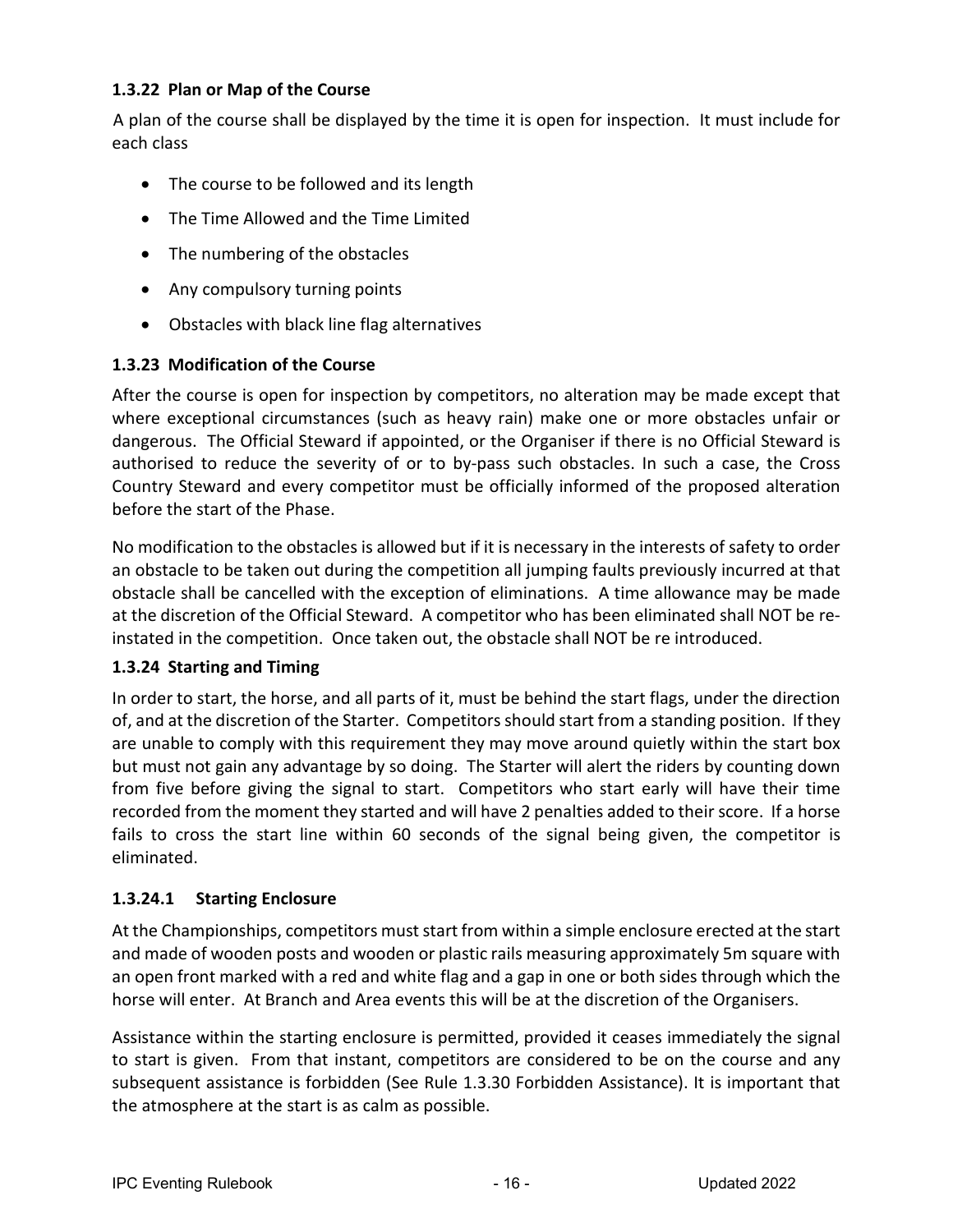#### <span id="page-19-0"></span>**1.3.24.2 Interval between Competitors**

Ideally competitors should be started at two-minute intervals. However, with the permission of the Chief Steward, competitors may be started at a closer interval but never at less than one minute. The starter must never reduce this and must at all times take action to avoid excessive numbers on the course.

Time is counted from the signal to start until the instant when the horse's nose passes the finishing post. n the case of a team competition the finishing time of the last horse counts. It is counted in whole seconds, fractions being taken to the next second about, e.g. 30.5 seconds is recorded as 31 seconds.

#### <span id="page-19-1"></span>**1.3.24.3 Timing of Delays on the Course**

When it is necessary for an official to stop competitors on the course while an obstacle is being repaired or because of an accident, the period during which competitors were held up should be deducted from the above time to give their correct time for completing the course.

If it is necessary to stop competitors because the course has become obstructed, or because of a breach of safety rules, an official or fence judge will record the time as the competitor passes a specific point at full competition speed. He will indicate the requirement to stop by waving a red flag in the path of the competitor. Any signal to stop will be given clearly and only after the competitor has passed the stopping point. An Official will stop competitors only upon the instructions of Control or during an emergency at his own obstacle.

The riders, having been informed of the stopping point at which the time was recorded, may decide where they need to re-start in order to pass the stopping point at full competition speed. The time during which the competitors were stopped will be deducted from the total time taken by the competitors to complete the course.

#### <span id="page-19-2"></span>**1.3.25 Overtaking**

Overtaking is allowed only between fences at a safe and visible place having due consideration for fellow competitors, spectators and officials.

A minimum distance of 40 metres should be kept between competitors at all times except when overtaking (40 metres is the length of the short dressage arena). Therefore riders must stay at least 40 metres apart on the approach to a fence. Joining another competitor and continuing the course together is strictly forbidden.

A stationary rider near a fence, for whatever reason, should make every effort to position the horse so as not to distract other horses from approaching and jumping the fence. He must obey the fence judges' instructions.

# **The penalty for wilful obstruction of an overtaking rider, failure to follow the instructions of the steward or causing danger to another competitor is elimination, at the discretion of the Chief Steward**

Any competitors having already acquired penalties on the course must be particularly vigilant in not causing obstruction and impeding other competitors and must give way to overtaking competitors.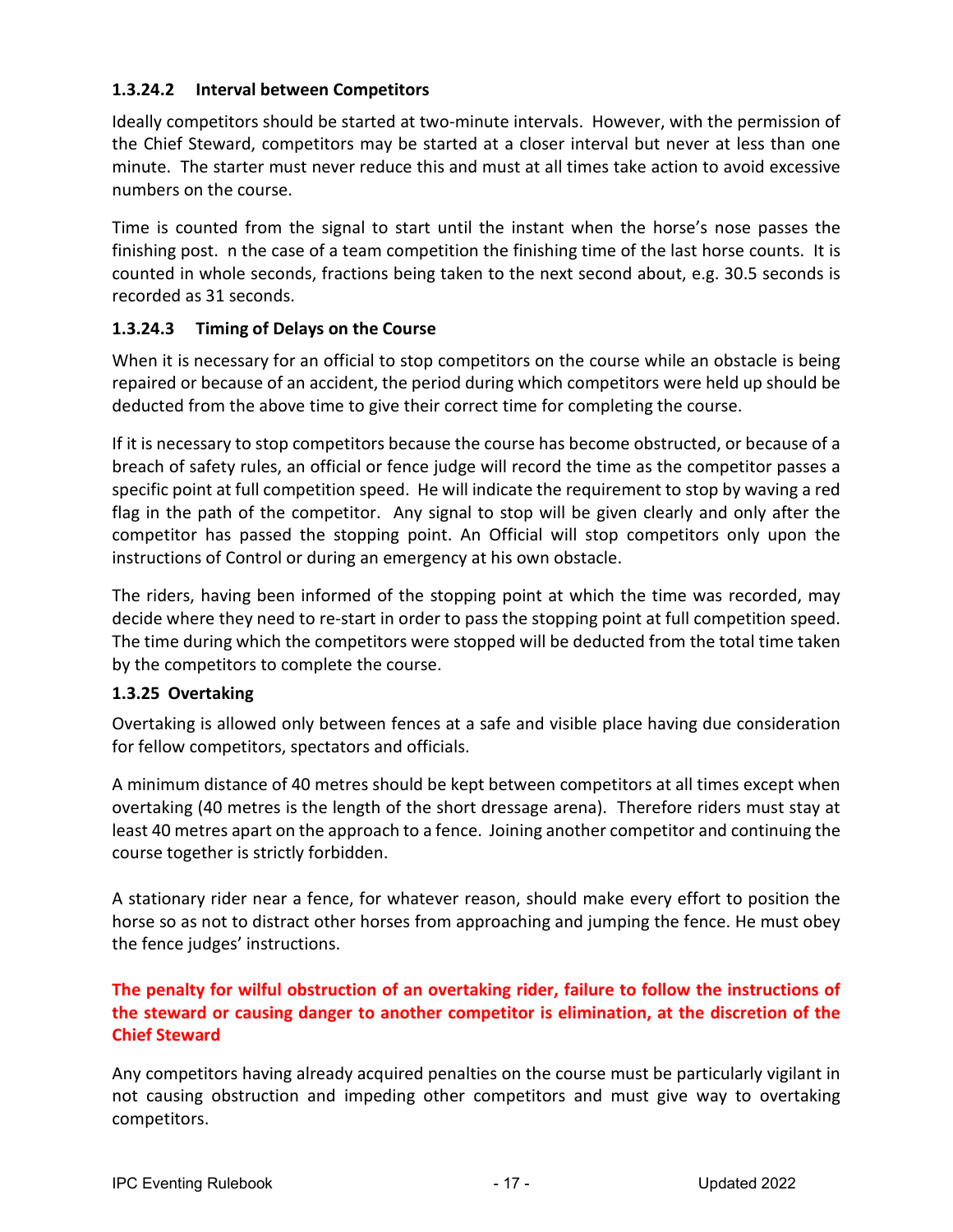Competitors must follow directions from fence judges and officials at all times. Failure to comply with any of the provisions of this rule may lead to disqualification at the discretion of the Official Steward.

# <span id="page-20-0"></span>**1.3.26 Finishing**

On completion of the course competitors will ride directly to the cooling off arena and vacate the finish area in order to avoid a clash with subsequent finishers.

#### <span id="page-20-1"></span>**1.3.27 Elimination and Retiring**

**Competitors eliminated or retiring from any part of the cross country course for any reason whatsoever shall leave the course at a walk and shall take every precaution to avoid disturbing other competitors. No further obstacles may be jumped.**

#### <span id="page-20-2"></span>**1.3.28 Dismounting**

If competitors need to check their horses, adjust saddlery or equipment they may dismount and remount without penalty. If in the vicinity of an obstacle the rider must seek permission from the fence judge in order to avoid the possibility of being penalised for a fall. They may request and receive assistance from fence judges, officials or onlookers while so doing, including remounting.

#### <span id="page-20-3"></span>**1.3.29 Outside Assistance**

Competitors may ask, and fence judges should inform them, of the number of refusals or runouts incurred. Competitors may ask if they have to re-take a fence, and the fence judge is obliged to tell them. This is not considered 'forbidden assistance'.

#### <span id="page-20-4"></span>**1.3.30 Forbidden Assistance**

Competitors may be eliminated for any of the following:

- Any intervention by a third party, whether solicited or not, with the object of facilitating the task of the competitor or of helping his horse is considered illegal assistance.
- Joining another competitor and continuing the course in company with him.
- Posting any persons at certain points to call directions or give signals in passing.
- Anyone at an obstacle actively encouraging the horse by any means whatsoever.
- Anyone, including a fence judge or official, calling back or assisting a competitor by directions to rectify an error of course.
- Receiving any information, by any means whatsoever, about the course, before it is officially open to competitors.
- Whether or not a competitor has received forbidden assistance, and is to be eliminated, will be left to the discretion of the Chief Steward.
- Normally a competitor will be eliminated unless, in the opinion of the Chief Steward, he did not receive benefit in any way from such assistance.

#### <span id="page-20-5"></span>**1.3.31 Scoring**

The penalty points incurred for faults at the obstacles and for exceeding the optimum time are added together to give the competitors penalty points for this phase.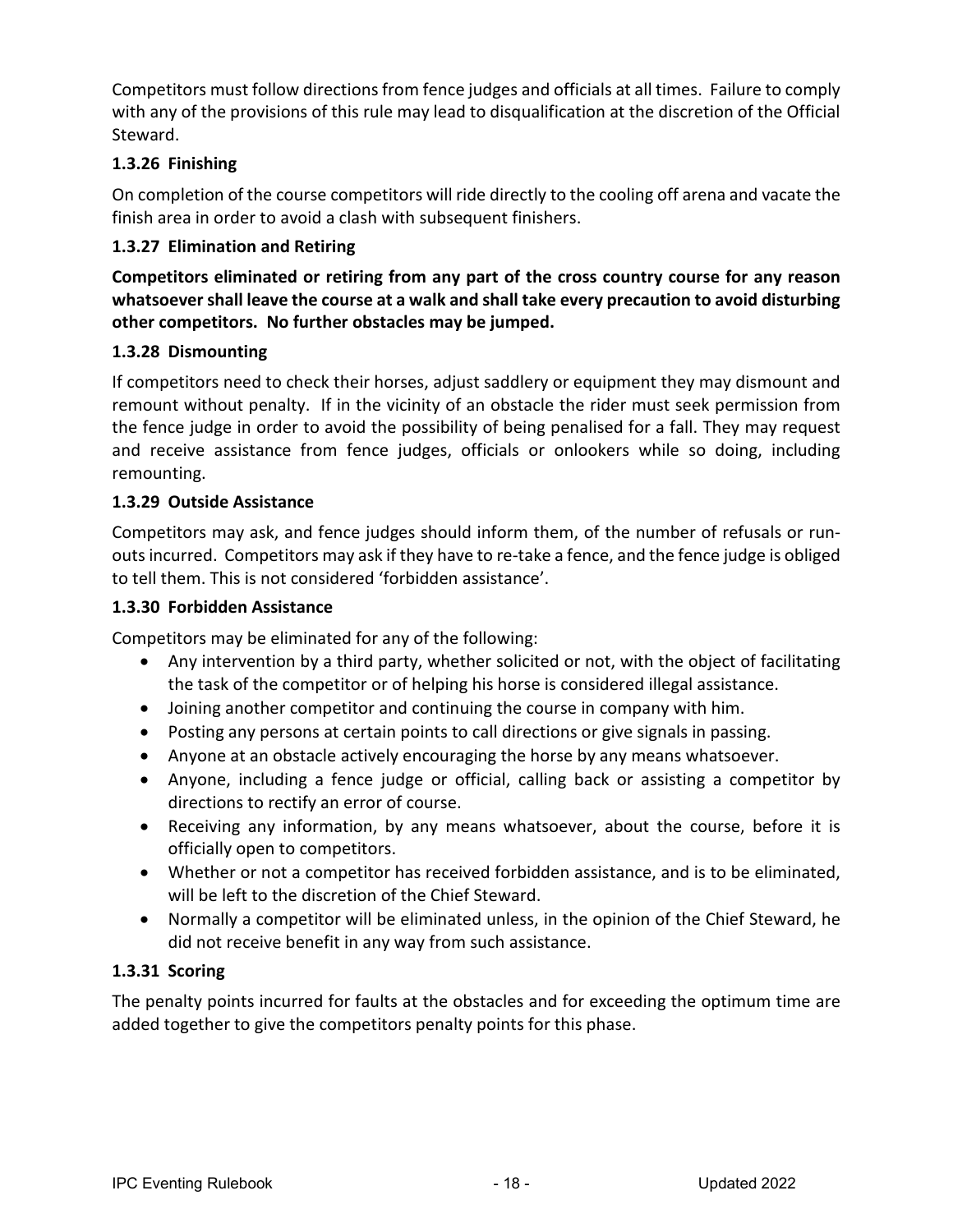#### <span id="page-21-0"></span>**1.4 SHOW JUMPING**

This phase consists of one round of the show jumping course, judged under the Rules of the SJI except where modified below. There is no jump off.

#### <span id="page-21-1"></span>**1.4.1 The Show Jumping Course**

The course should consist of seven to ten numbered obstacles at least three of which shall be spreads and must include a double combination. Safety cups must be used for the back uprights of all spread fences. Flat cups must be used for gates and planks. **At QUALIFIERS and Championships the course will include two double's for Intermediate and Open Classes**. It should be straight forward, flowing and without sharp changes of direction. It is the responsibility of the Chief Steward to ensure that the course is built to a standard height, except for the first two obstacles, which may be 15cms below the standard. In the event of adverse weather conditions or going, obstacles may be reduced in height by not more than 10cms. Obstacles should be as solid and imposing in appearance, as materials will allow.

|                                | Open              | Intermediate | Junior            | U12               |
|--------------------------------|-------------------|--------------|-------------------|-------------------|
| Max height                     | 1.10m             | 1.00m        | 90cms             | 80 <sub>cms</sub> |
| Max spread at highest<br>point | 1.10 <sub>m</sub> | 1.00m        | 90 <sub>cms</sub> | 80 <sub>cms</sub> |
| Max spread at base             | 1.80m             | 1.40m        | 1.20m             | 1.00m             |
| Water                          | 2.70 <sub>m</sub> | Not allowed  | Not allowed       | Not allowed       |
| <b>Water Tray</b>              | permitted         | permitted    | Not allowed       | Not allowed       |

#### **Table of Maximum Dimensions for Show Jumping**

**Exceptions:** At the Championships in the Open competition only, two fences may be set at a maximum height of 1.15cm and a maximum spread at the highest point of 1.15cm and at the base of 1.20cm.

#### <span id="page-21-2"></span>**1.4.2 Practice Fences**

- **If a competitor is deemed to be exceding the height allowed for the class they are entered in the resulting penalty will be automatic elimination from the rest of the competition.**
- **A minimum of two practice fences must be provided, built and jumped in accordance with SJI rules. And not exceed the height for the class being jumped.**
- The SJI Course Builder is responsible for ensuring that a minimum of one upright and one spread obstacle is provided in each practice area.
- A third practice fence, which will remain for the duration of the competition as a simple cross pole, is recommended.
- These obstacles are intended for warming up purposes prior to competing.
- They are not to be used for prolonged schooling by competitors or others immediately before, during or after a competition.
- All elements of practice obstacles must be capable of being knocked down in the normal manner and must not be fixed, jammed or positioned in a manner which prevents or hinders them from falling.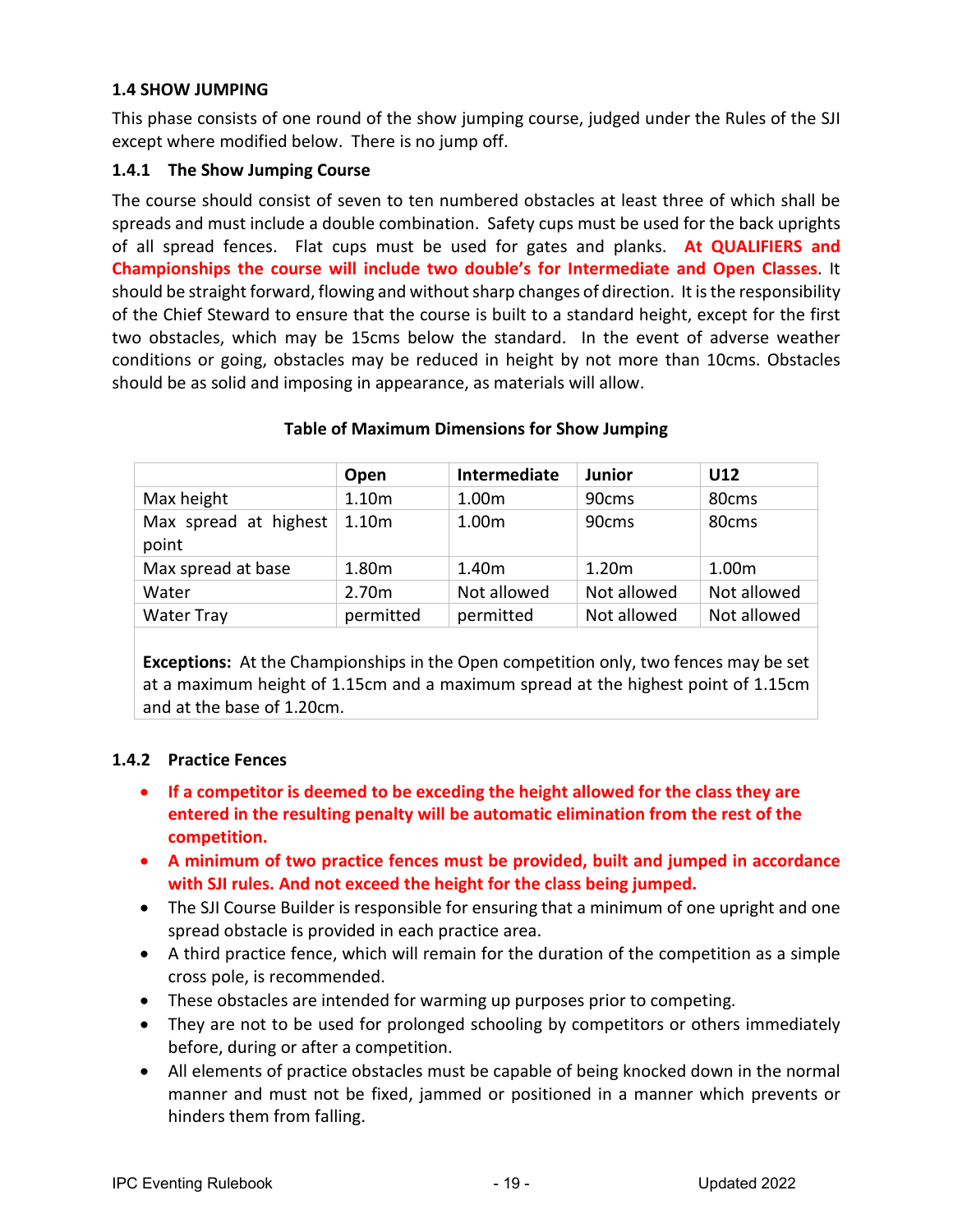- One pole only may be laid flat on the ground at the ground line vertically below the front edge of the first element of the obstacle or up to 1 metre in from and parallel to it on the take off side.
- At least one end of any other pole or plank forming part of a practice obstacle must be supported by a standard cup or fitting.
- Sloping poles are permitted on straight obstacles and on the front element only of spread obstacles, but the unsupported end of this sloping pole must rest at or in front of the ground line.
- False ground lines are not allowed.
- Practice spread obstacles are not to be jumped in such a direction that the front element is higher than the rear element.
- Practice obstacles are to be jumped in one direction only. The direction in which the obstacle is to be jumped must be indicated with red and white flags or supports. The red flags or support must always be passed on the rider's right hand side and the white flag or support on his left.
- Raising, throwing or moving a pole, stick, rope of other object against one or more of the legs of a horse while it is jumping an obstacle, so that the horse in either case is induced to raise such leg or legs higher in order to clear the obstacle, is forbidden.
- The height of the practice obstacles must not exceed the maximum height of obstacles allowed by the rules for the competition in progress. It is recommended that adhesive tape should be applied to the holes on the upright, that are above the recommended height thus preventing the practice fence being raised above the maximum height permitted.
- See Appendix 4.

#### <span id="page-22-0"></span>**1.4.3 Time**

Time allowed is calculated at 325 metres per minute. The time limit is twice the time allowed**.**

#### <span id="page-22-1"></span>**1.4.4 Penalties**

| Knocking down obstacle                                        | 4 penalties |
|---------------------------------------------------------------|-------------|
| First disobedience of horse                                   | 4 penalties |
| Second disobedience of horse in whole course                  | 8 penalties |
| Third disobedience of horse in whole course                   | Elimination |
| Fall of rider                                                 | Elimination |
| Fall of horse                                                 | Elimination |
| Every commenced period of 4 seconds in excess of time allowed | 1 penalty   |
| <b>Exceeding the Time Limit</b>                               | Elimination |
| Error of course not rectified or other reasons                | Elimination |
| See SJI rules                                                 |             |

**Where the Show Jumping phase precedes the cross country, competitors incurring more than 24 jumping penalties or have fallen during the show jumping phase is eliminated for the remainder of the competition. If a competitor incurs 3 refusals during the showjumping phase they are eliminated from the remainider of the competition. A competitor who has fallen must report to the official medic on duty at the event. If a competitor incurs a technical elimination duriing this phase it is at the discrection of the chief steward on the day as to whether that competitor may continue HC on the Crosscountry course.**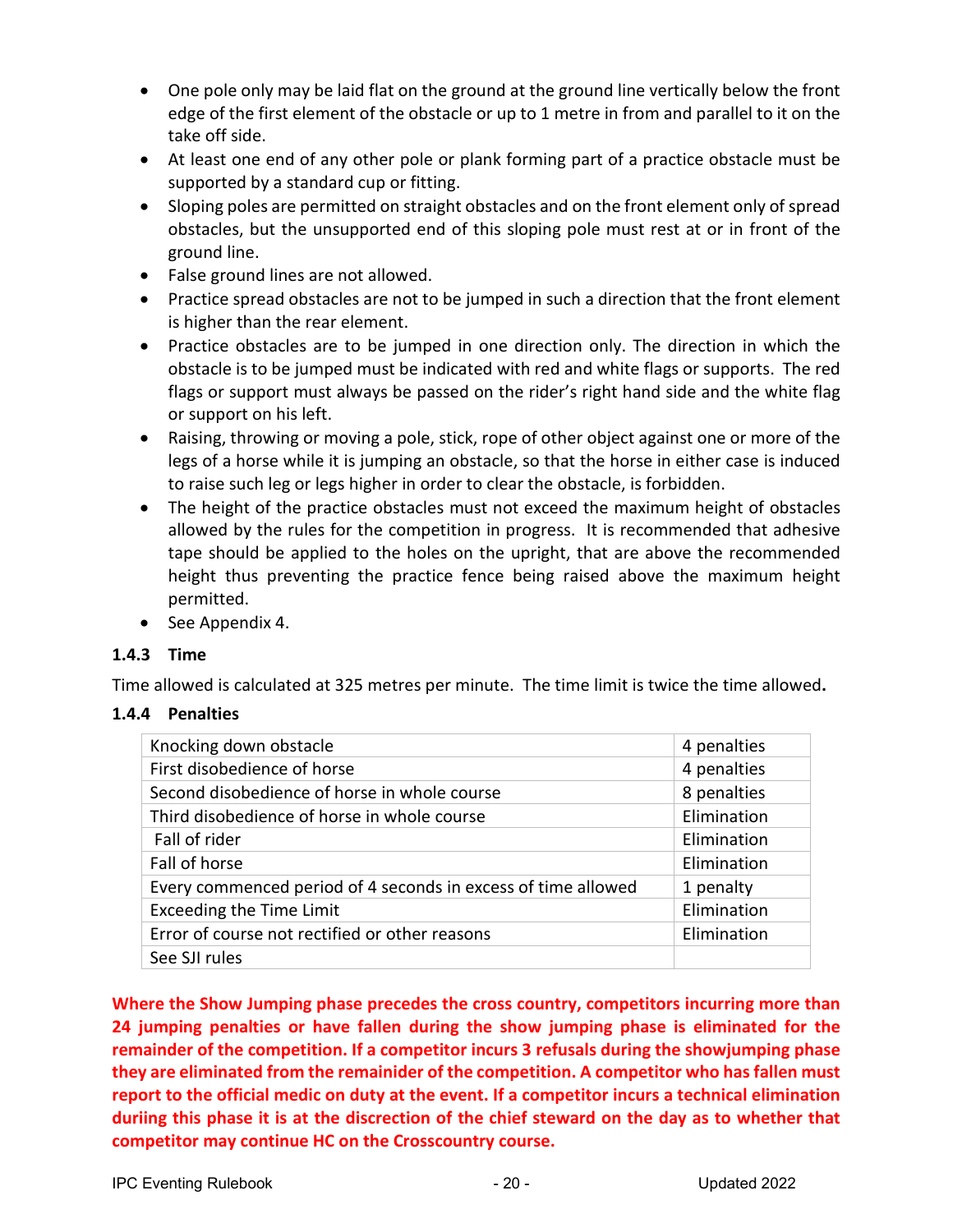#### <span id="page-23-0"></span>**1.4.5 Inspection of the Course**

The course shall be ready for inspection by competitors at least one hour before the commencement of the first show jumping phase.

#### <span id="page-23-1"></span>**1.4.6 Plan of the Course**

A plan of the course shall be displayed by the time the course is ready for inspection showing:

- The course to be followed and its length
- The start and the finish
- The time allowed and the time limit.

#### <span id="page-23-2"></span>**1.4.7 Scoring**

Any jumping and time penalties shall be added together to give the competitor's penalty points.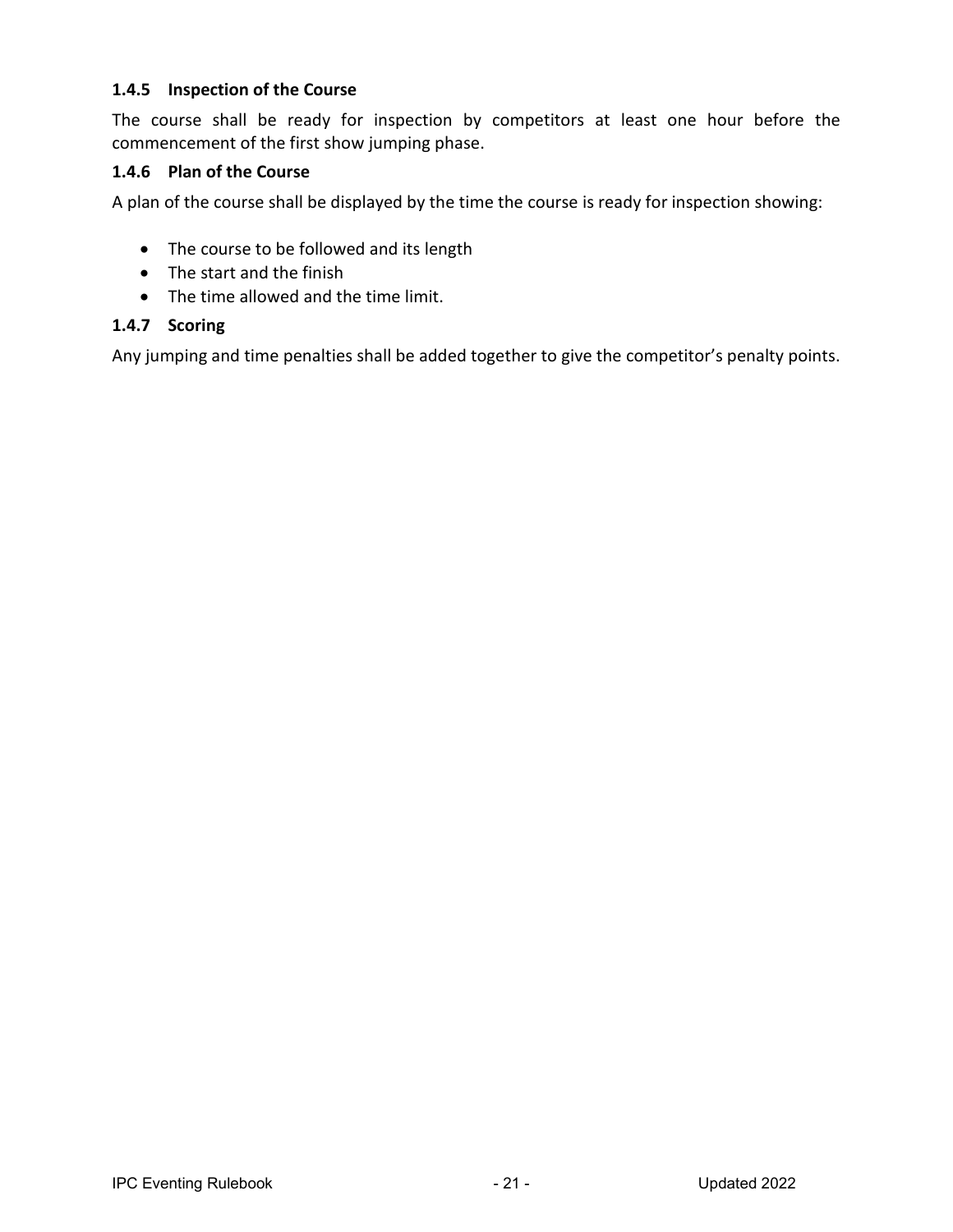# **SECTION 2: GENERAL RULES FOR COMPETITORS**

#### <span id="page-24-1"></span><span id="page-24-0"></span>**2.1 UNATTENDED HORSES**

Horses must not be left unattended while tied in an unconfined space outside a trailer, lorry or stable. The rope attached to the head collar should be passed through a small loop of string and tied with a quick release knot. Horse trailers must remain attached to the towing vehicle at all times. Horses may not be left in unhitched trailers.

#### <span id="page-24-2"></span>**2.2 TACK INSPECTION WITH PASSPORTS**

Tack inspection will take place before competitors enter the warm up arena. This ensures, in so far as possible, that tack is in a serviceable condition and is correctly fitted, and that riders are safely and properly attired. In the interests of fairness and animal welfare competitors must comply with the rules on the current tack sheet. Failure to do so could result in disqualification. Competitors must have the horse's passport available at Tack Inspection. The official name of the horse, as on the passport, must be used on all entry forms and on all programmes without exception. Failure to comply with this requirement could result in disqualification.

#### <span id="page-24-3"></span>**2.3 WARM UP**

#### <span id="page-24-4"></span>**2.3.1 Riding In**

Horses may only be ridden by their designated riders. Competitors may exercise their horses in the area provided. They shall not exercise in the car park or horsebox area or among spectators. Except when actually competing competitors may not, under penalty of elimination, ride in any dressage or show jumping arenas or near any cross country obstacles after these have been prepared for the competition.

#### <span id="page-24-5"></span>**2.3.2 Lunging**

Only with the permission of the Chief Steward and the landowner may horses and ponies be lunged. This must be conducted in a safe manner in an allocated area and only by a competent person.

Lunging in side reins, but not bearing, check or balancing reins, is permitted while exercising or warming up, as is the wearing of boots and bandages. Side reins must be attached under the saddle flaps and not passed between the forelegs.

#### <span id="page-24-6"></span>**2.4 TACK**

Competitors and their trainers/parents should familiarise themselves with the contents of the Current IPC Tack Sheets. These are available on www.irishponyclub.ie and from your Branch Secretary.

- Permitted tack varies from phase to phase as defined in the current Tack Sheet. Only tack allowed for a phase of the competition may be worn before or during that phase.
- After the tack inspection for each phase, no changes are permitted until that phase is completed.
- Neither the feet nor the stirrup leathers or irons may be attached to the girth, nor the feet attached to the stirrup irons. Stirrups should be the correct size to accommodate the rider's boots, and should have 7mm clearance on either side.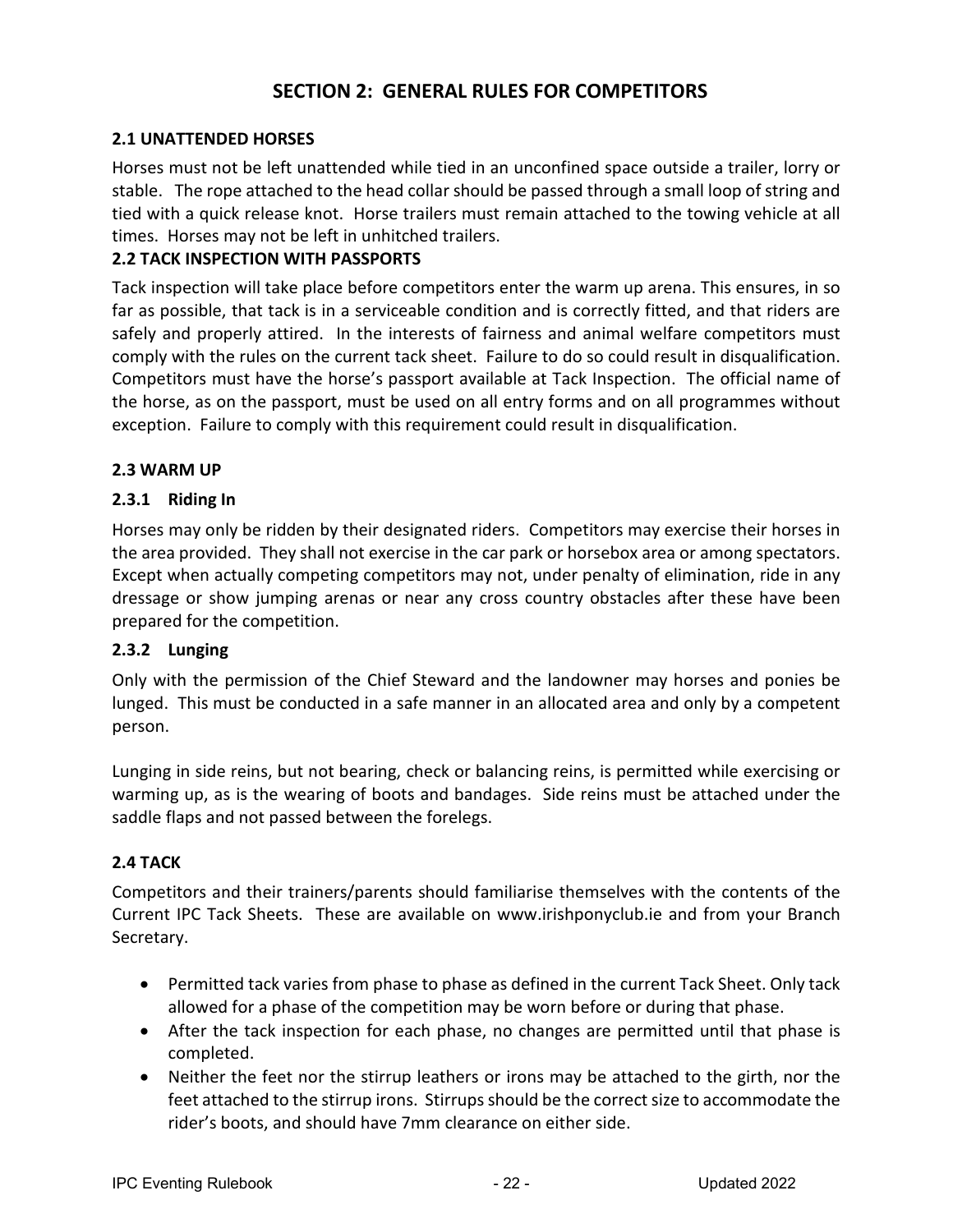- Responsibility it is the responsibility of competitors that their dress, saddlery, whips etc., are in accordance with the rules, irrespective of any inspections.
- The Official Steward has absolute discretion to forbid the use of any bit or gadget, which he considers to be cruel.

#### <span id="page-25-0"></span>**2.5 DRESS**

While walking the cross country course and when dismounted in the collecting ring, competitors must be tidily dressed but not necessarily in riding clothes.While walking the show jumping course competitors must be dressed in riding clothes. At the prize giving mounted or dismounted, competitors must be correctly dressed in their competition riding clothes.

#### <span id="page-25-1"></span>**2.6 WHIPS, SPURS AND BITS**

For the dressage phase whips of any length may be carried. For cross country and show jumping whips may be up to 75cms in length and must not be weighted. Spurs and bits permitted are listed on the current tack sheet.

#### <span id="page-25-2"></span>**2.6.1 Whips**

The use of a whip must be:

- for a good reason The whip must only be used either as an aid to encourage the horse forward or as a reprimand. Thus it must never be used to vent a rider's temper.
- at an appropriate time As an aid, the appropriate time is when the horse is reluctant to go forward under normal aids of seat and legs. As a reprimand, the only appropriate time is immediately a horse has been disobedient, e.g. napping, refusing (but not after elimination, which is always excessive). The whip should not be used after a horse has just jumped the fence.
- in the right place As an aid to go forward, the whip may be used down the shoulder or behind the leg. It must never be used 'over arm', e.g. a whip in the right hand being used to the left flank. The use of a whip on a horse's head, neck etc. is always excessive use.
- with appropriate severity As a reprimand only, a horse may be hit hard. However, it should never be hit more than three times for any one incident; and if the horse is injured by the whip, e.g. the skin is broken or there is a weal, its use is excessive.

#### <span id="page-25-3"></span>**2.6.2 Spurs**

**Spurs must not be used to reprimand a horse. Such use is always "excessive", as is any use that results in a horse being injured by a spur.**

#### <span id="page-25-4"></span>**2.6.3 The Bit**

#### **The bit must never be used to reprimand a horse. Any such use is excessive.**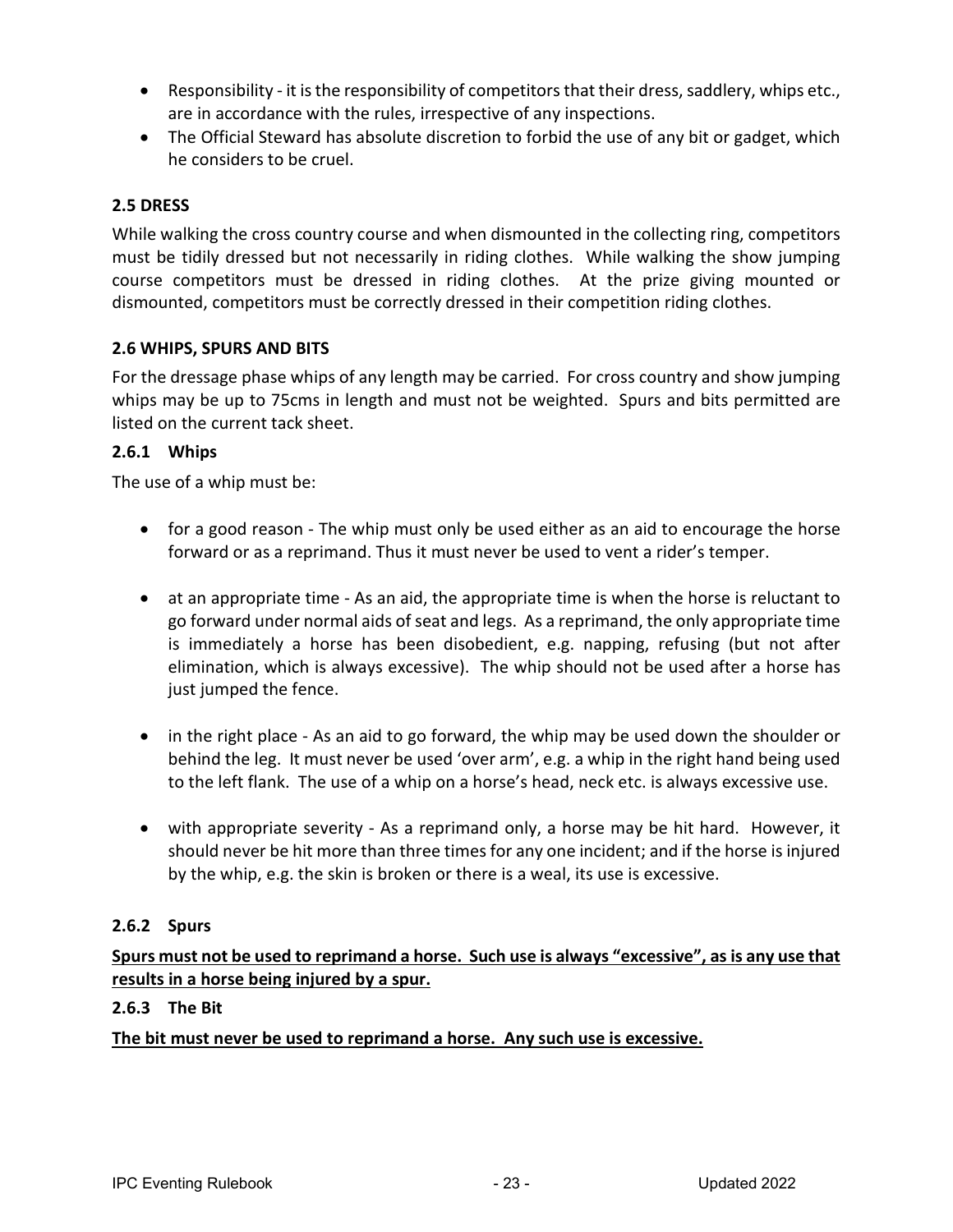# <span id="page-26-0"></span>**2.6.4 Falls**

A rider is considered to have fallen when he is separated from his horse in such as way as to necessitate remounting or vaulting into the saddle.

A horse is considered to have fallen when the shoulder and quarters have touched either the ground or an obstacle and the ground.

#### **A fall, during any of the three phases, of either horse or rider is penalized by elimination.**

**A rider who has had a fall anywhere on the day of competition must report to the medical officer on duty. If they do not report a €50 fine will be issued to the branch and the rider may not ride at any IPC event until a doctors cert has been lodged with the ipc office. All certs to be submitted to [marisa@irishponyclub.ie](mailto:marisa@irishponyclub.ie)**

*In the case of a head injury, or other injury likely to cause concussion the following applies: Concussion – mandatory 21 day suspension from all Irish Pony Club activities which involve riding. For further information on Irish Pony Club rules regarding concussion go to [www.irishponyclub.ie](http://www.irishponyclub.ie/)*

#### <span id="page-26-1"></span>**2.7 DISQUALIFICATION**

The Official Steward, Cross Country Steward or the Chief Judge may disqualify a competitor at any stage of the competition for any of the following:.

- Dangerous riding
- If, in his opinion, the horse is lame, sick or exhausted
- For misuse of whip or spur, or ill-treatment of horse
- For unseemly behaviour, including bad language, rudeness or aggression or for any breach of the Rules
- *For directly questioning any judges on their decisions about any competitor. (For correct procedure see rule 3.17 Queries and Objections)*

#### <span id="page-26-2"></span>**2.8 ANTI-DOPING**

The Irish Pony Club Anti-Doping rules are the Irish Anti-Doping Rules as adopted by the Irish Sports Council, as amended from time to time. The rules contained in the said Irish Anti-Doping Rules shall have effect and be construed as rules of The Irish Pony Club.

These rules are available at: <http://www.irishsportscouncil.ie/Anti-Doping/>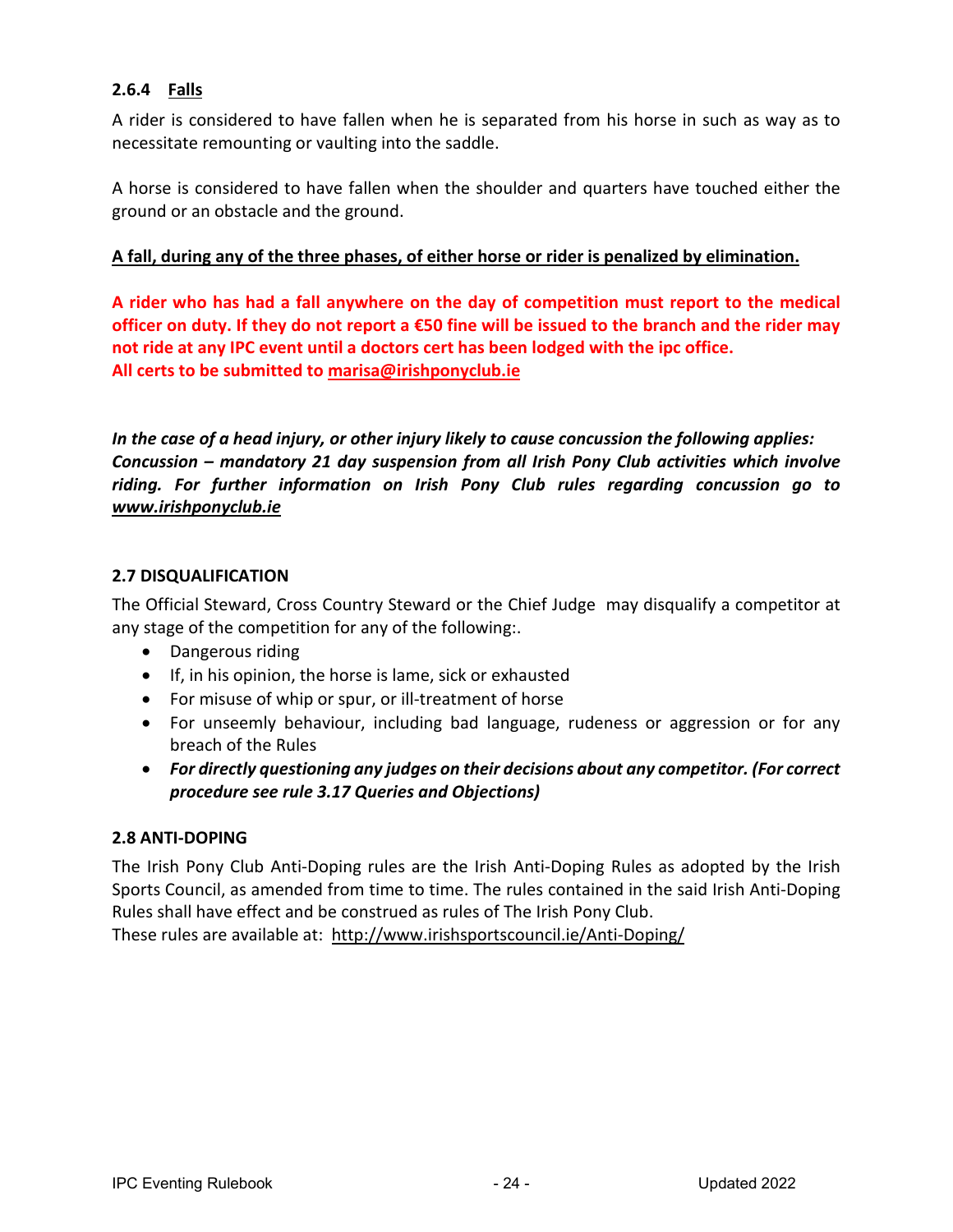# **SECTION 3: QUALIFIERS AND CHAMPIONSHIPS**

# <span id="page-27-1"></span><span id="page-27-0"></span>**3.1 RIDER ELIGIBILITY Open:** Under 23 on 1<sup>st</sup> January of current year. Must have C test **& C+ standard of riding Intermediate:** Under 23 on 1<sup>st</sup> January of current year. Must have C test & C+ standard **of riding**

**Intro Intermediate: Riders must be 15 on January 1st of the current year. Must have C test, and are of C+ standard of riding.**

**Junior:** Under 15 on 1<sup>st</sup> January of current year. Must have C test & C+ standard

**of riding**

#### Under 12: Riders must be in their 10<sup>th</sup> year & *under 12 on 1<sup>st</sup> January of current year.*

*D+ test standard required. DCs must ensure that their members are capable of riding an U12* 

*cross country course.*

#### **It is the responsibilty of the Branch D.C to ensure that all members are capable of riding to the standard and level that the course may require for each individual competition.**

#### *NB: See Appendix 1 – Novice Events*

Riders must be active members of their current or previous branch and be paid up members of the IPC.

Riders must have participated at three appropriate rallies since the 1<sup>st</sup> June of the previous year, two of which should be cross country rallies mounted on the horse on which they wish to enter a one-day event. Attendance at camp counts as one working rally. Team practice and coaching do not count. District Commissioners have discretion. Should a breach of eligibility be discovered, the competitor may be disqualified.

#### <span id="page-27-2"></span>**3.2 FORBIDDEN SUBSTANCES**

It is forbidden for all competitors to take any prohibited substance whatsoever. All competitors should now be aware that they may be liable for testing at any event without notification in accordance with The Irish Sports Council regulations.

#### <span id="page-27-3"></span>**3.3 HORSE/PONY ELIGIBILITY**

• Horses and ponies must be a minimum of 5 years of age.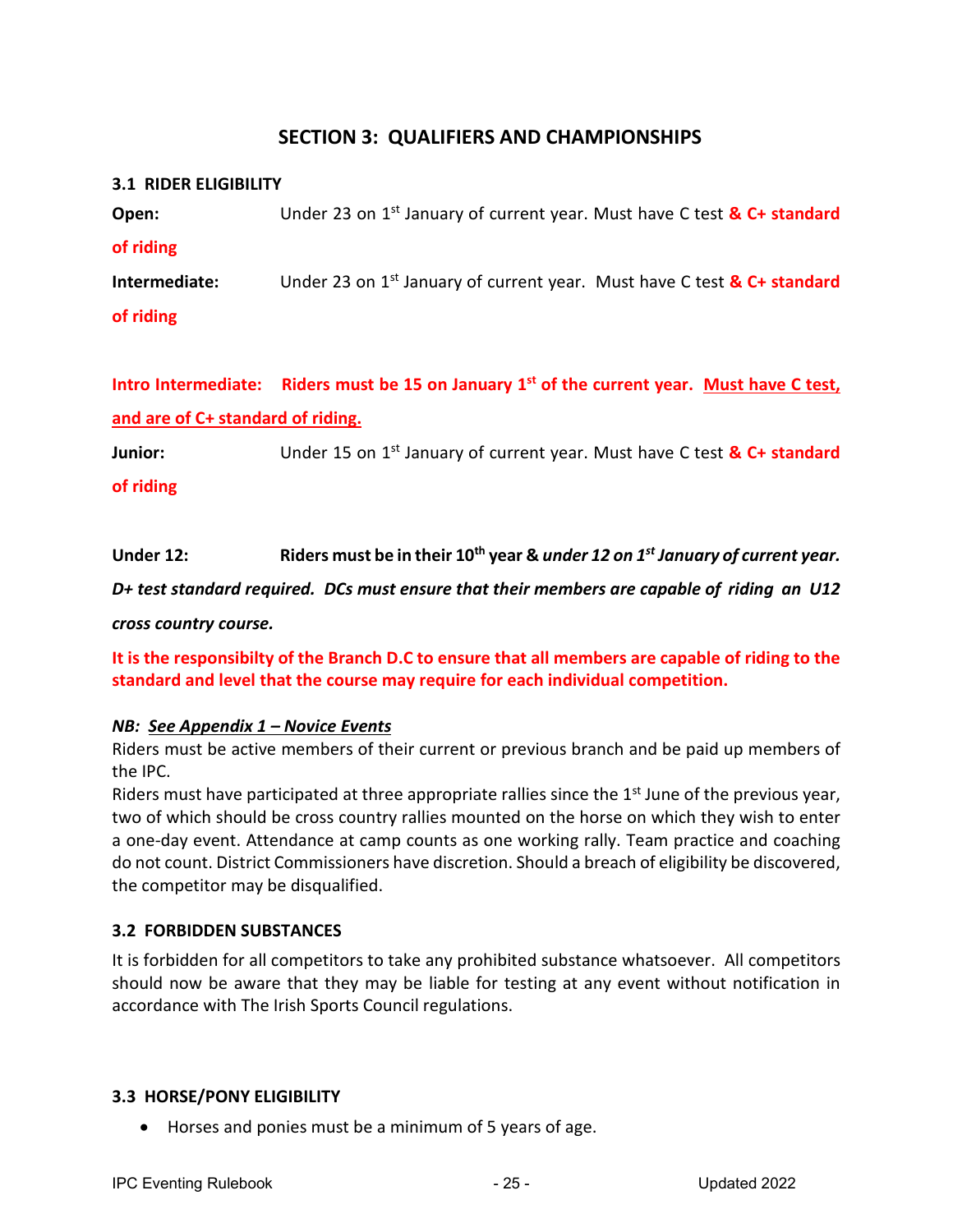- Horses and ponies may be ridden by only one rider on any day of competition**.**
- There is no height limit.
- All horses and ponies must have genuinely participated at a minimum of 3 working rallies since  $1<sup>st</sup>$  June in the previous year, one of which must be in the current year, with a member of the Irish Pony Club.
- Horses that have gained more than 61 points and are registered in the current year are not eligible. (Points which may have been awarded by Eventing Ireland for junior competitions should be deducted from the total points when establishing the horses' eligibility).
- Horses that have gained more than 61 points and have not been registered or have not competed with Eventing Ireland, British Eventing or at any International events in the current year are eligible to compete in the Open, Intermediate and Junior sections in the IPC qualifiers and championships.
- Passports may be requested by the IPC or the Department of Agriculture at any time.
- **All horses must have up to date vaccinations against Equine Influenza and Tetanus as per HSI regulations. No exceptions.**

# <span id="page-28-0"></span>**3.4 HORSE & RIDER COMBINATIONS**

#### **3.4.1**

Horse and rider combinations registered with or competing in Eventing Ireland EI 115, EI 110, EI 110P,classes in the current year are eligible to compete only in the Open class in IPC Eventing.

#### **3.4.2**

Horse and rider combinations registered with or competing in EI 100, EI 100J, EI 100P classes in the current year are eligible to compete only in the Open or Intermediate classes in IPC Eventing.

#### **3.4.3**

Horse and rider combinations registered with or competing in EI 90 or EI 90P classes in the current year are eligible to compete in Open, Intermediate or Junior classes in IPC Eventing.

#### **3.4.4**

Horse and rider combinations that have qualified for the Championships at any level may not compete in Novice events.

#### **3.4.5**

Riders, who have competed it the current year's championship, may not compete in a novice or U12 competition on a horse or pony which was ridden by a different rider at the same championship. Permission from the Chief Steward may be sought in exceptional cases only.

#### **3.4.6**

Horse and rider combinations may compete in only one competition on any day.

#### **3.4.7**

A horse that is eligible to compete only in the Open class but whose rider does not have the necessary experience may enter either Intermediate or Junior section for one year only. The combination must satisfy the following conditions: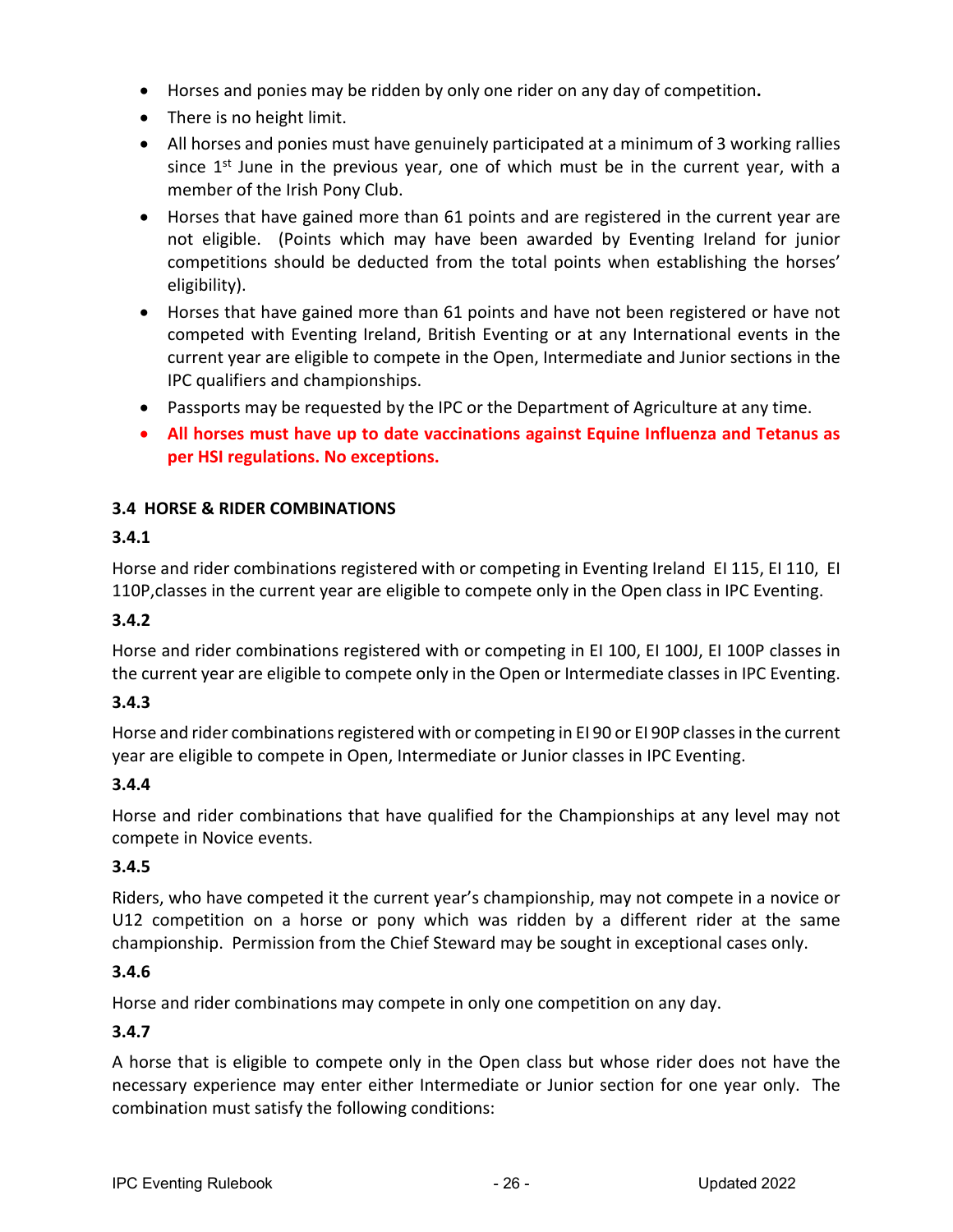- The horse must not be registered with Eventing Ireland or British Eventing in the current calendar year.
- The rider must satisfy the requirements of Rule 3.1 and have no previous relevant Eventing or show jumping experience.
- The combination must not have taken part in any form of competition at any level in any previous calendar year.
- In very exceptional circumstances downgrading of a combination may be permitted.

#### **3.4.8**

.

A written application must be made to the Chairman of Eventing of the IPC. A form will be issued which must be completed and signed by the D.C. and the Eventing area representative. Application needs to be made early in order to complete the process. A panel of three will be appointed to consider the application and their decision will be final.

#### <span id="page-29-0"></span>**3.5 QUALIFICATION FOR EVENTING CHAMPIONSHIPS**

There are three Team Championship competitions

- **The Open Championship**: Winners receive the Irish Pony Club Rose Bowl. For Branch teams of three or four riders, only one of whom may be over 21 years but under 23 years on 1<sup>st</sup> January of the current year.
- **The Intermediate Championship**: Winners receive the IHTS Trophy. For Branch teams of three or four riders, only one of whom may be over 21 years but under 23 years on  $1<sup>st</sup>$ January of the current year.
- **The Junior Championship**: Winners receive the Tommy Brennan Trophy. For Branch teams of three or four riders under 15 years on  $1<sup>st</sup>$  January of the current year.
- **The U12 championship** : Winners receive the Broomfield Cup. For Branch teams of three or four riders over 10 years and under 12 years on  $1<sup>st</sup>$  January of the current year.

#### **A branch which is unable to field a team may enter up to two individuals in each competition .**

#### <span id="page-29-1"></span>**3.5.1 General Conditions**

- **All qualifying competitions must have taken place in the current year. The same combination of horse and rider must qualify at both events.**
- Competitors can ride two mounts in a qualifier as long as the number of entries are not exceeded for the Event. Riders who do not get to compete both mounts will be refunded one entry (to be payed by the organising branch)
- **Two Cross-Country rounds must be completed clear of jumping penalties.**
- **Open competitors must complete two Irish Pony Club One Day Events in the current year to be eligible.**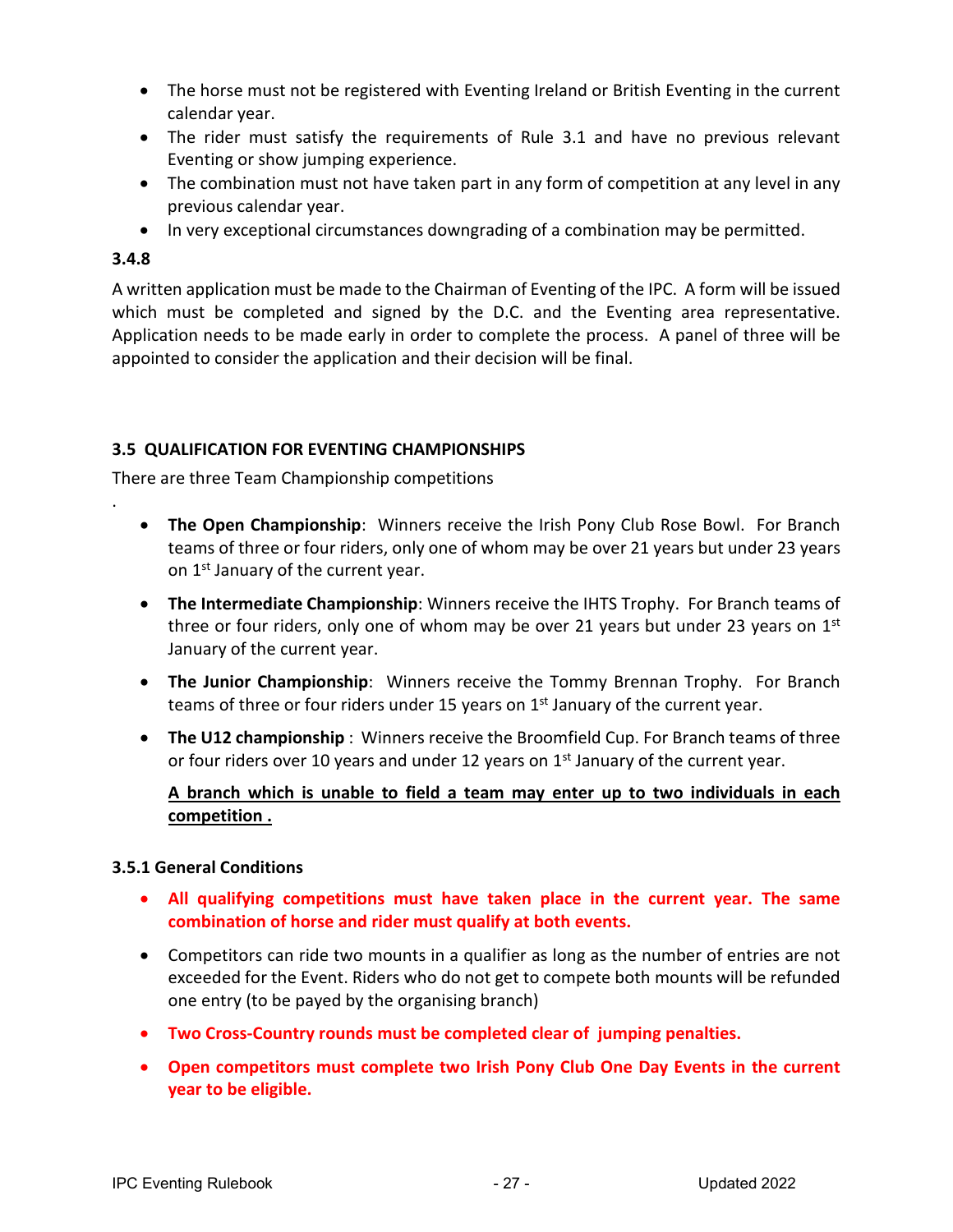- A horse and rider combination having already qualified for selection for the Intermediate Championship may, if they wish, compete at Open level. However, if this same combination qualifies for selection for the Championship it must remain at the higher level and can not return to compete again at Intermediate level in either qualifiers or at the Championships in the current year.
- A horse and rider combination having already qualified for selection for the Junior Championships may if they wish, compete at Intermediate or Open level. However, if this same combination qualifies for selection at Intermediate or Open level they must compete at that level and cannot return to compete at a lower level, in either qualifiers or at the Championships in the current year.
- Only one combination of horse and rider, qualifying under Rule 3.4.7 may be on any team.
- No competitor may ride more than once in any one year in the Eventing Championships.

#### <span id="page-30-0"></span>**3.6 OPEN QUALIFICATION**

To qualify for selection for the Open Championship competitors and their horses, as a combination, must have completed **ALL SECTIONS** of:

• The Open Competition of two approved IPC One Day Events

• or

• **The Open Competition of two approved IPC One Day Event or one EI 115, EI 110, EI 110P Competition in Eventing Ireland alongside one approved IPC One Day Event.**

Qualifying rounds will be acceptable only from different venues, i.e. where a competitor at Open level is using one E.I. competition as a qualifying round he can not use an IPC qualifier at the same venue on a different date.

#### <span id="page-30-1"></span>**3.7 INTERMEDIATE QUALIFICATION**

To qualify for selection for the Intermediate Championship competitors and their horses, as a combination, must have completed **ALL SECTIONS** of two approved Pony Club One Day Events (Intermediate Section) during the period 1st January – 31st August of the current year. **Two qualifying competitions must have been completed without cross country jumping penalties.**

#### <span id="page-30-2"></span>**3.8 JUNIOR & INTRO INTERMEDIATE QUALIFICATION**

To qualify for selection for the Junior Championship, competitors and their horses, as a combination, must have completed **ALL SECTIONS** of two approved Pony Club One Day Events (Junior Section) during the period 1st January – 31st August of the current year. **Two qualifying competitions must have been completed without cross country jumping penalties.**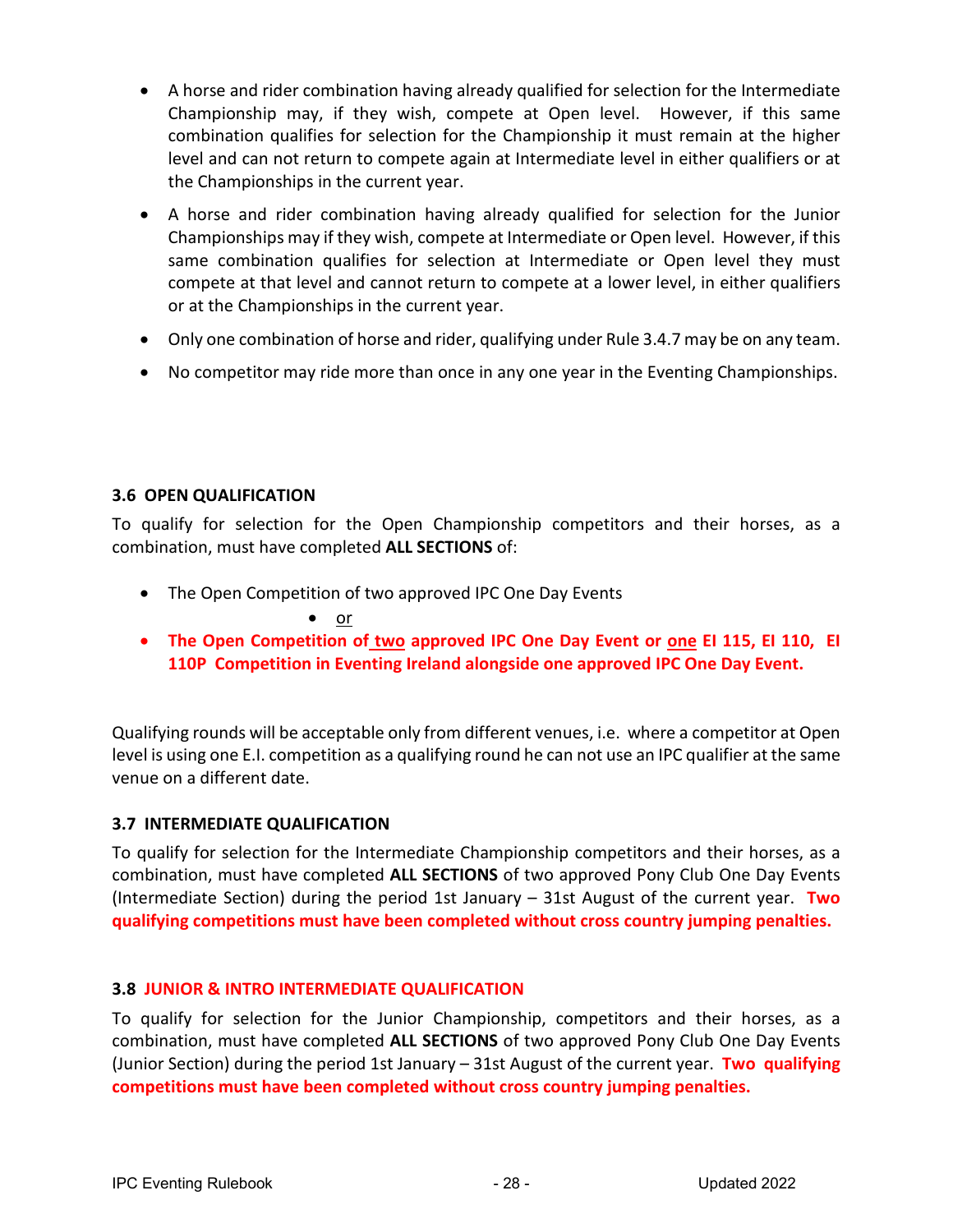#### <span id="page-31-0"></span>**3.9 U12 QUALIFICATION**

**To qualify for selection for the U12 championship,competitors and their ponies/horses,as a combination, must have completed ALL SECTIONS of two approved One Day Enents (U12 class) during the period 1st January to 31st August of the current year. Two qualifying competitions must have been completed without cross country jumping penalties.**

**Riders must be in their tenth year (this is the lowest age to compete at qualifiers)**

#### <span id="page-31-1"></span>**3.10 BRANCH ENTRIES**

District Commissioners of Branches shall submit entries for qualifiers and Championships only on the official IPC form by the required dates and times. They may be sent by e-mail. These forms must be signed and the details given must be accurate. **Late entries, or those received which are not on the official form, will not be accepted. Please note that District Commissioners are required to certify personally that all riders and horses entered are eligible.** The official name of the horse, as on his passport, must be entered on the entry form - not any other name by which he may be known. **Only the rider & pony/horse combinations as per Qualifier results will be accepted.**

#### <span id="page-31-2"></span>**3.11 BRANCH REPRESENTATIVES**

If the District Commissioner of a competing team or individual is unable to be present at the competition, he or she must inform the organiser of the event, or the secretary at the Championships, in writing of the name of the person appointed to be his or her representative.

#### <span id="page-31-3"></span>**3.12 SUBSTITUTION**

After the closing date for entries, no substitutions may be made of horses or riders except in the cases of illness, lameness or other unavoidable circumstances. These must be certified in writing by the District Commissioner giving full details of qualifying competitions.

- If a horse has to be substituted, an alternative rider may be nominated
- If a rider has to be substituted, an alternative horse may be nominated
- If a Branch enters two teams, a substitution may be made from one team to the other.
- No substitutes shall be allowed after the competition has started
- No horse or rider replaced by a substitute may re-enter the competition

If an invitation to compete in the UKPC Open Team Championship was received any substitution of a competitor from the winning IPC Eventing Championship Open team must have the approval of the IPC Chairman and two members of the IPC Eventing Committee*.* The substituted combination must have competed in the Championship in the current year.

#### <span id="page-31-4"></span>**3.13 SCORING AND CLASSIFICATION**

#### <span id="page-31-5"></span>**3.13.1 Individuals**

The penalty points incurred by a competitor in each of the three Phases shall be added together to give his final score for the whole competition, the competitor with the least penalties being the winner. A competitor disqualified or eliminated in one Phase shall be eliminated from the whole competition.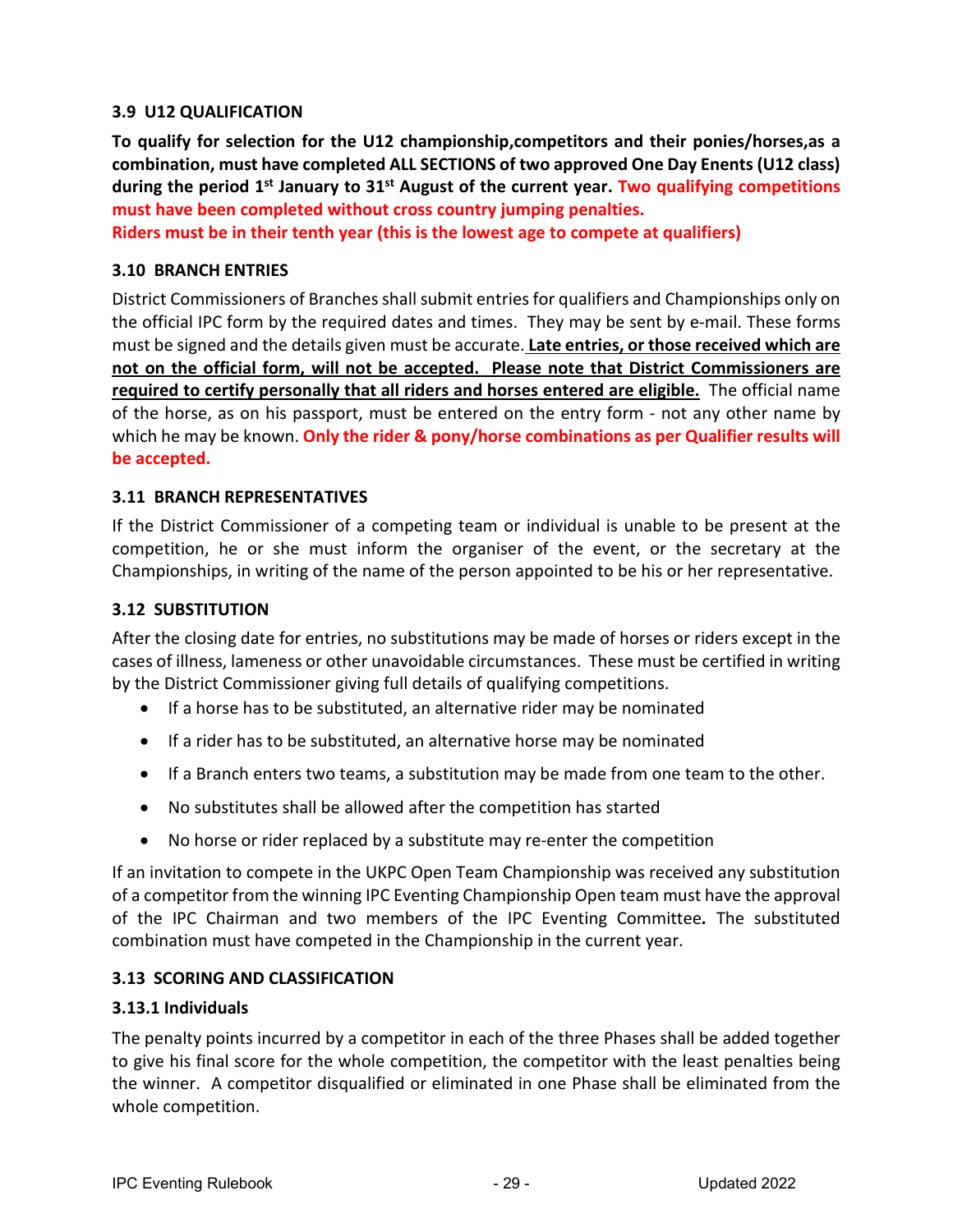#### <span id="page-32-0"></span>**3.13.2 Teams**

A team may consist of either three or four members from the same branch but only the three best scores of each team shall be counted. These are added together to give the team's final score, the team with the least penalties being the winner. If less than three members of a team complete the competition, there is no team score.

#### **3.13.3 MIXED BRANCH TEAMS**

**THE FOLLOWING RULE APPLIES TO BRANCHES WITH A MAXIMUM OF 30 OR LESS MEMBERS REGISTERED WITH THE IPC WHO CANNOT FIELD A TEAM FOR THE CHAMPIONSHIP. AND WHO MAY WISH TO FIELD A MIXED BRANCH TEAM FOR THE EVENTING CHAMPIONSHIPS.** 

**THE SAME QUALIFYING RULE APPLIES THAT THEY MUST HAVE HAD TWO CLEAR CROSS COUNTRY ROUNDS EXCLUDING ANY TIME PENALTIES TO QUALIFY FOR THE CHAMPIONSHIPS IN THE CURRENT CALENDAR YEAR.** 

**EACH BRANCH WILL PUT FORWARD THE NAMES OF THE QUALIFIED COMBINATIONS TO THE IPC OFFICE FOR A TEAM SELECTION PROCESS. THE TEAMS WILL THEN BE SELECTED BY REPRESENTATIVES FROM THE EVENTING COMMITTEE AND WILL BE APPROVED BY THE CHAIRPERSON OF THE EQUINE EXECUTIVE COMMITTEE. THEY WILL THEN BE PLACED INTO EITHER TEAMS OF THREE OR FOUR. THIS NEW PROCESS APPLIES ONLY TO U12, JUNIOR AND INTERMEDIATE TEAM EVENTS. THIS IS FOR A TRIAL PERIOD IN 2022 AND WILL BE REVIEWED AT THE YEAR END.** 

#### <span id="page-32-1"></span>**3.14 EQUALITY**

In the event of equality for individual places, the total penalties in the cross country phase (jumping and time penalties) shall decide the final placing. If these are equal, the penalties in dressage shall be the deciding factor. Should the penalties in all three phases be the same, the winner will be the competitor whose cross country time was closest to the optimum time. If the scores are still equal, then the result is a tie

#### <span id="page-32-2"></span>**3.15 AWARDS AT CHAMPIONSHIPS**

Rosettes are awarded to competitors gaining from 1**st**- 6**th** place in the following:

- The team competition in all classes.
- The individual competition within each arena in all classes.
- Best dressage performances in each arena in all classes.

Best turned out team rosettes will be awarded in each class.

The Eventing Bursary will be awarded to the Open rider, under 21 on  $1<sup>st</sup>$  January of the current year, who in the opinion of the judges appointed by the Eventing Committee has ridden the most competent horsemanship round on the cross country course.

#### <span id="page-32-3"></span>**3.16 AWARDS AT AREA AND BRANCH EVENTS**

Rosettes are awarded to competitors placed  $1<sup>st</sup>-6<sup>th</sup>$  overall in each arena and for the Best Dressage in each arena.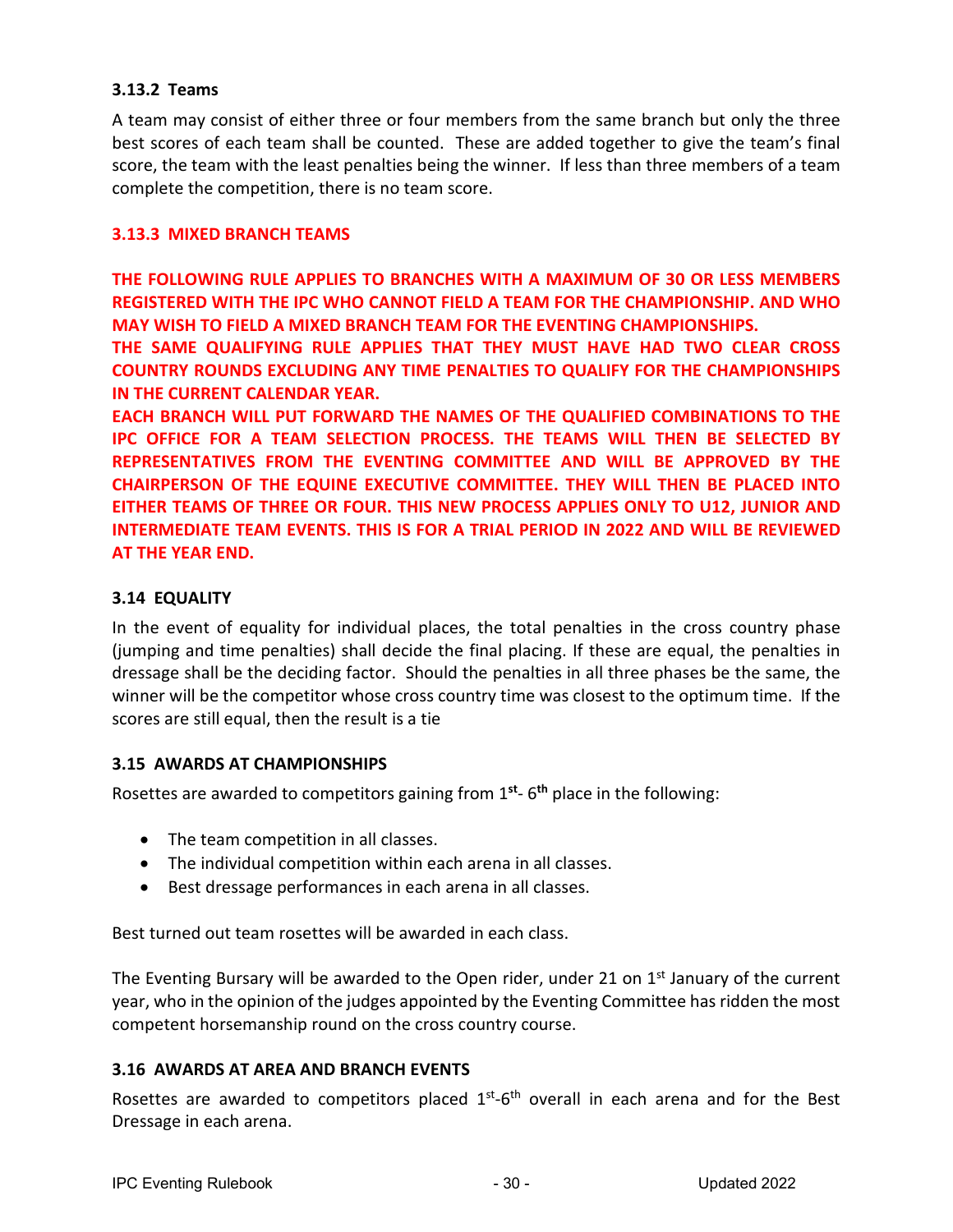Prizes in kind should be presented to competitors placed  $1<sup>st</sup>$ ,  $2<sup>nd</sup>$  and  $3<sup>rd</sup>$  overall in each arena. These should be in addition to any prizes given by our generous sponsors. It is recommended that the first prize should be equivalent in value to the entry fee and thereafter on a declining scale.

# <span id="page-33-0"></span>**3.17 QUERIES AND OBJECTIONS**

Queries must be made as soon as is reasonably possible after the incident which gave rise to them. Queries on dressage scores must be made not later than 1 hour after the score-sheets have been released. It is essential that queries on results should be made as soon as they have been posted, but within 30 minutes, in order to allow the Official Steward and the Scoring Team the necessary time to investigate the matter.

Any query to final scores must be lodged within 30 minutes of the final results having been posted**. There will be no change of results after the day of competition. The onus is on the competitor to ensure that his result has been accurately recorded on the official score sheet before he/she leaves the venue.**

District Commissioners or their appointed representative, Area Representatives or Officials of the Event are entitled to lodge a query in writing on the appropriate form which will be provided by the Secretary on request. Video evidence will not be considered. The Secretary will inform the Official Steward who will then give his decision on the matter.

If the decision of the Official Steward is not accepted then the Jury of Appeal will consider the objection and after investigation their decision will be final The originator may amplify his case before the Jury of Appeal but will not be present at their deliberations. €50 must accompany the objection and will be forfeited unless the Jury of Appeal decides that there were good and reasonable grounds for the objection. *NO VIDEO EVIDENCE WILL BE TAKEN INTO ACCOUNT FROM PARENTS/GUARDIANS IN THE EVENT OF A DISPUTE. IT IS AT THE DISCRETION OF THE APPEALS COMMITTEE TO REVIEW ANY ON COURSE FOOTAGE PROVIDED BY THE ORGANISING COMMITTEE.*

#### <span id="page-33-1"></span>**3.18 JURY OF APPEAL**

The Organiser of the event shall appoint three persons to the Jury as the need arises who should remain at the venue for half an hour after the final scores have been posted.

At Area and Branch competitions, the Jury of Appeal shall consist of three of the following:

- District Commissioner of host branch and **two** of the following;
- The Area IPC Eventing Committee member
- A Dressage Judge
- The Chief Show Jumping Judge
- The Cross Country Steward
- Any other member of the IPC Eventing Committee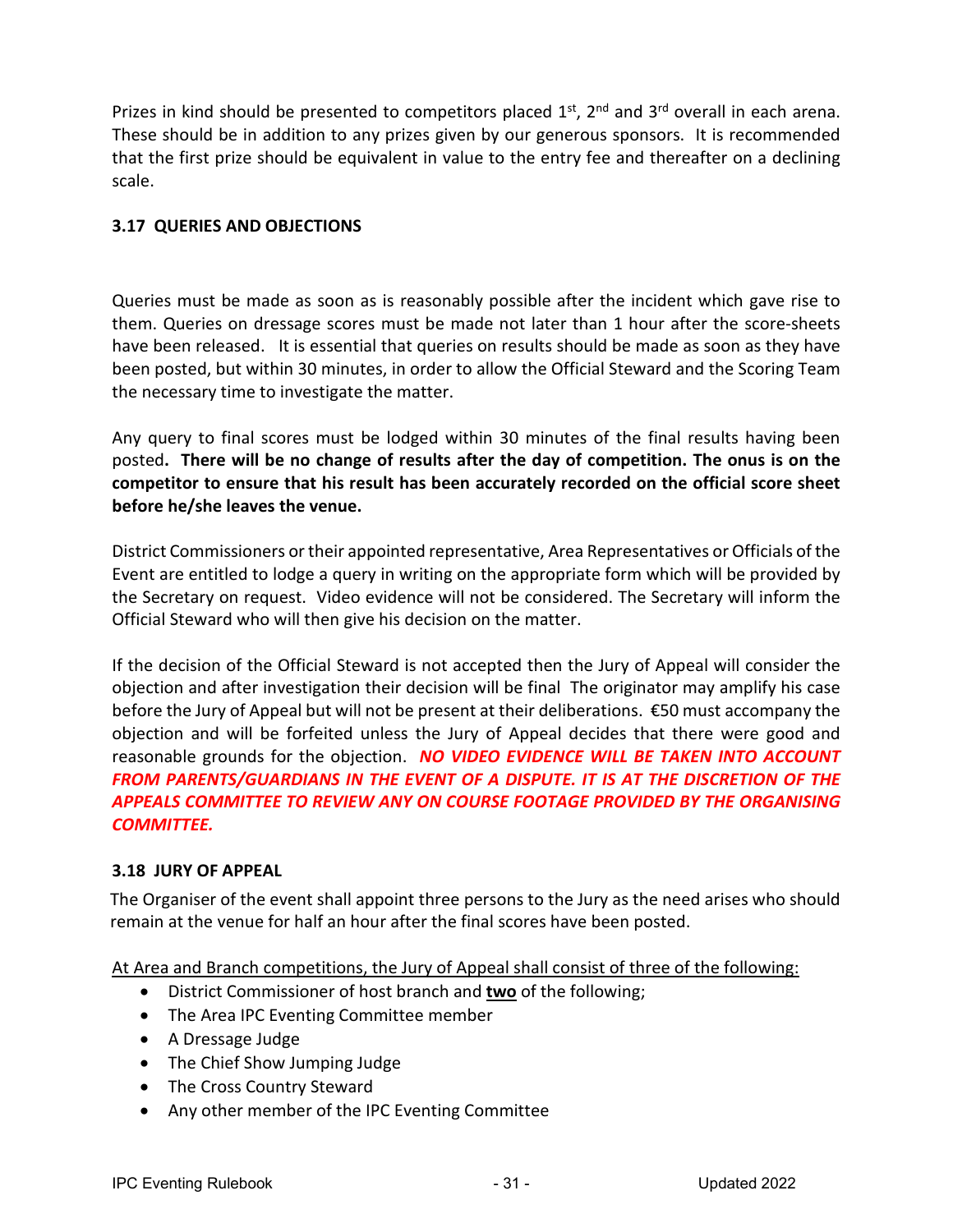At the Championship the Jury of Appeal shall consist of three of the following:

- The Chairman of the Irish Pony Club
- The Eventing Chairman
- The Technical Delegate
- The Cross Country Chief Steward
- Those members of the Irish Pony Club Eventing Committee who are present
- A Dressage Judge or a Show Jumping Judge

# **SECTION 4: ORGANISATIONAL REQUIREMENTS**

#### <span id="page-34-1"></span><span id="page-34-0"></span>**4.1 SAFETY STATEMENT**

The following statement must be included in all Event programs.

*"The Organizer of this Event has taken reasonable precautions to ensure the health and safety of everyone present. For these measures to be effective, everyone must take all reasonable precautions to avoid and prevent accidents occurring and must obey the instructions of the Organizer and all the officials and stewards."*

The Chief Steward and the Safety Officer may take such action as they feel necessary to protect the health and safety of horses and riders, or anyone attending an event. Organizers must require all drivers and passengers on all terrain vehicles, or riders of motorcycles, to wear a suitable head protector and must not allow passengers to be carried on such vehicles (unless designed or specifically adapted for the purpose) except in an emergency.

#### <span id="page-34-2"></span>**4.2 OFFICIAL STEWARD**

**THE CHIEF STEWARD ON THE DAY HAS THE FINAL SAY TO WHEN EACH PHASE OF THE COMPETITION BEGINS AND ENDS**. Official stewards shall be appointed to attend each Event. They shall check that all necessary medical and veterinary personnel or arrangements are in place and that the risk assessment and crisis management forms have been satisfactorily completed. They shall be responsible for the standard of the cross country course, brief the fence judges and ensure that the event is run according to these rules. They shall check the results, deal with queries and attend prize giving.

#### <span id="page-34-3"></span>**4.3 SAFETY OFFICER**

A safety officer must be present at the event and must have completed the risk assessment form in advance of the Event. He will ensure that the fall report forms are completed, monitor general safety throughout the day and report to the Official Steward. He may need assistants at some venues.

#### <span id="page-34-4"></span>**4.4 MEDICAL COVER**

At all Eventing competitions it is mandatory to have either a **doctor / paramedic** and an ambulance present on site during the dressage phase. Before the show jumping warm up arena is open to competitors, and throughout the show jumping and cross country phases, the official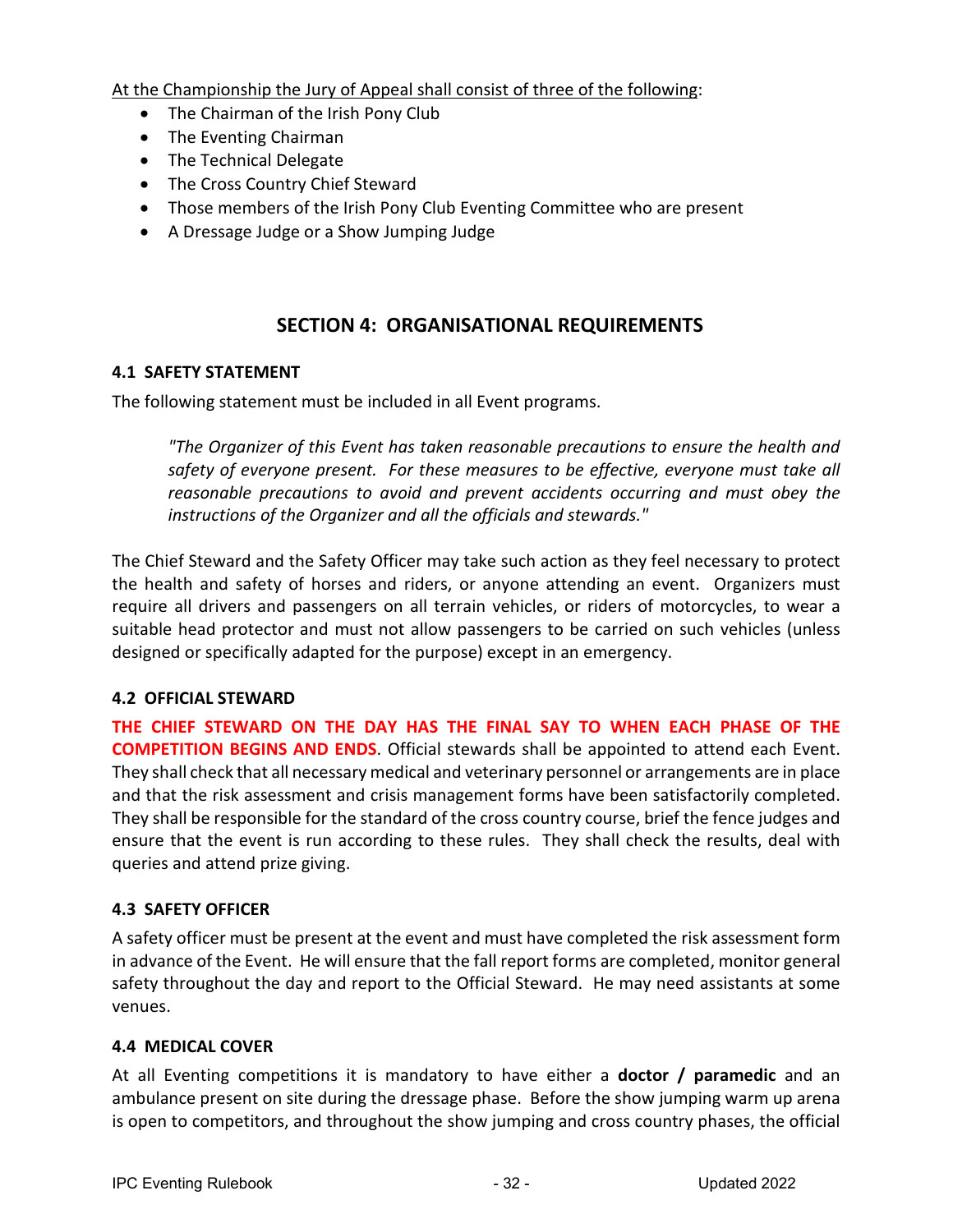**doctor / paramedic** and the ambulance and its crew must be present. Should the ambulance need to leave the venue to transport a patient then all activity must be halted until its return. For this reason it is advisable to engage two ambulances. A plan should be made with the doctor/first-aid personnel for an alternative arrangement should it be necessary for the ambulance or the doctor to leave the ground during the competition. The doctor's vehicle which should be four wheel drive, and at least one ambulance or four wheel drive vehicle fitted with a stretcher, must be able to reach the dressage and show jumping arenas and all parts of the cross country course.

**ALL COMPETITORS WHO HAVE TAKEN A FALL MUST REPORT TO THE AMBULANCE OR MEDICAL TEAM ONSITE.** 

**IF THEY HAVENT/ REFUSE TO SEE THE DOCTOR OR MEDICAL TEAM A €50 FINE MUST BE PAID BY THE CLUB TO HEAD OFFICE. IN ORDER TO COMPETE AT NEXT EVENT A DOCTORS LETTER CLEARING THE MEMBER TO RIDE MUST BE SUBMITTED TO HEAD OFFICE BEFORE 3PM ON THE FRIDAY BEFORE THE NEXT COMPETITION. OTHERWISE, ENTRY WILL BE REFUNDED AND COMPETITOR CANNOT COMPETE.**

#### <span id="page-35-0"></span>**4.5 VETERINARY COVER**

At all events a veterinary surgeon should be present at the venue. If this is not possible a local practise must give a commitment to be available, should the need arise. . Contact details must be displayed at the secretary's office. An arrangement such as this must be made well in advance of the competition. An empty trailer with suitable towing vehicle, tarpaulin and screens must be available.

#### <span id="page-35-1"></span>**4.6 DESTRUCTION OF SEVERELY INJURED HORSES**

If in the opinion of the official Veterinary Surgeon a horse is so severely injured that on humanitarian grounds it ought to be destroyed the following procedure will apply: If the owner or his authorised representative is present, his agreement will first be obtained by the official Veterinary Surgeon. If the owner or his representative is not available the Official Steward, acting on the advice of the Official Veterinary Surgeon may order the destruction of the horse

#### <span id="page-35-2"></span>**4.7 FARRIER COVER**

Ideally a farrier should be present at the venue. If not, an agreement should be reached that one would attend if required. An arrangement such as this need to be made well in advance of the competition.

#### <span id="page-35-3"></span>**4.8 COURSE MAINTENANCE**

Throughout the day of competition a course maintenance crew must be available. They will maintain the take-off and landing areas of fences, repair ground, flags, roping and damaged fences. They will be responsible for making screens and tarpaulins rapidly available if and when required.

#### <span id="page-35-4"></span>**4.9 COOLING OFF ARENA**

**In the interests of animal welfare it is recommended that an arena should be provided where horses may be led round while recovering after the cross country round. A knowledgeable**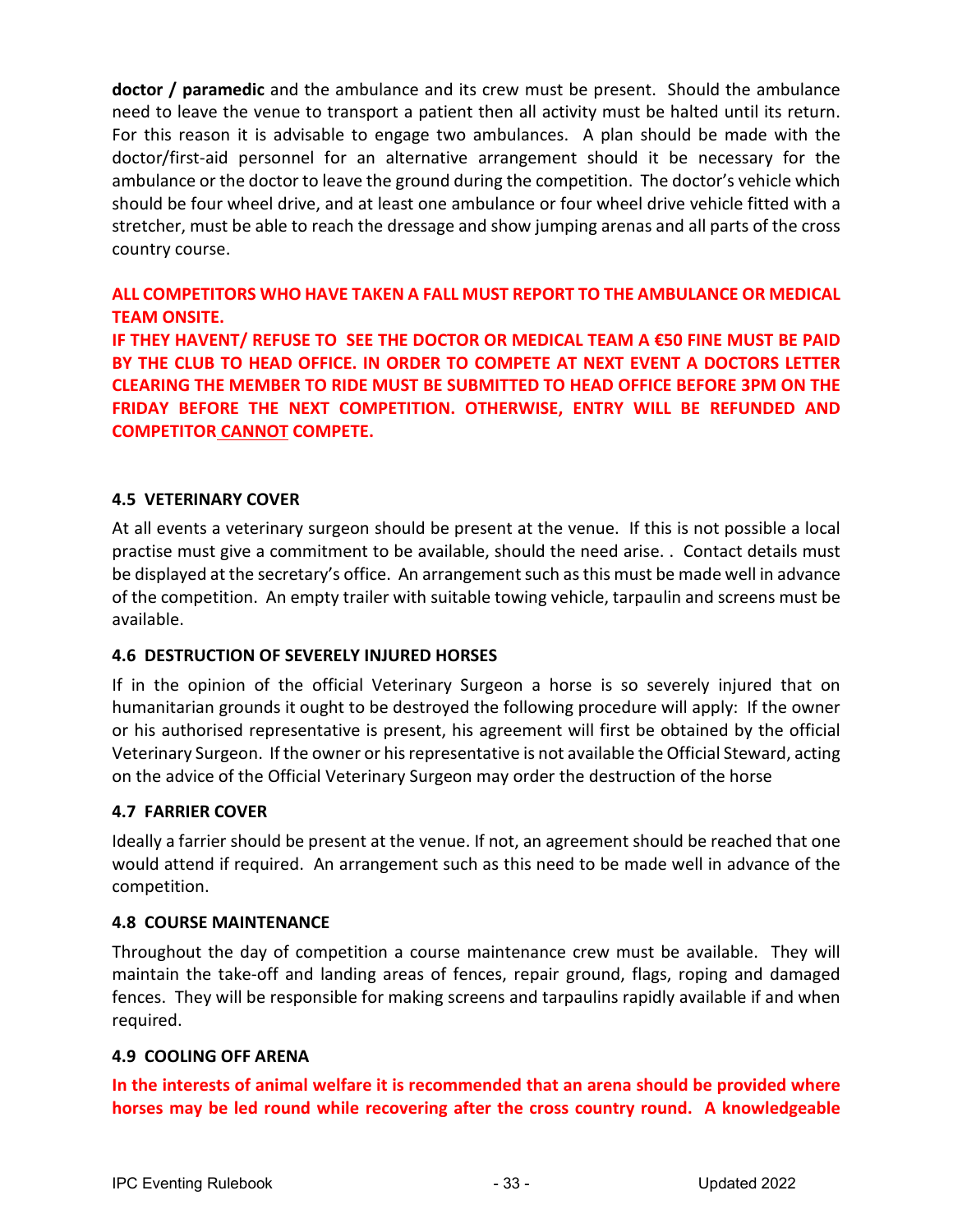**steward should oversee this in an effort to promote education in this matter. Where possible it is desirable that a fresh water supply should be convenient to this arena.**

#### <span id="page-36-0"></span>**4.10 COMMUNICATIONS**

It is essential that rapid communication is in place to cover all eventualities. The principal reason for having radios is to be in a position to instantly alert the medical and veterinary personnel about a problem. A second reason is to help with the smooth running of the event, and thirdly, to provide information to the commentary personnel. Radios are required for the doctor, ambulances, vet, safety steward, course maintenance personnel, organiser, secretary, scorers, tack inspector, arena stewards, starter, zone stewards and/or fence stewards.

Mobile phones are not an adequate substitute due to the possibility of poor coverage or loss of network.

#### <span id="page-36-1"></span>**4.11 COMMENTARY**

Good commentary is a necessary requirement at an event, particularly during the cross country phase. It gives the competitors and their supporters, sponsors, spectators and volunteers up to date information and ensures important announcements can be communicated efficiently. It is helpful if the commentator is provided with additional information and so able to fill in should a delay occur.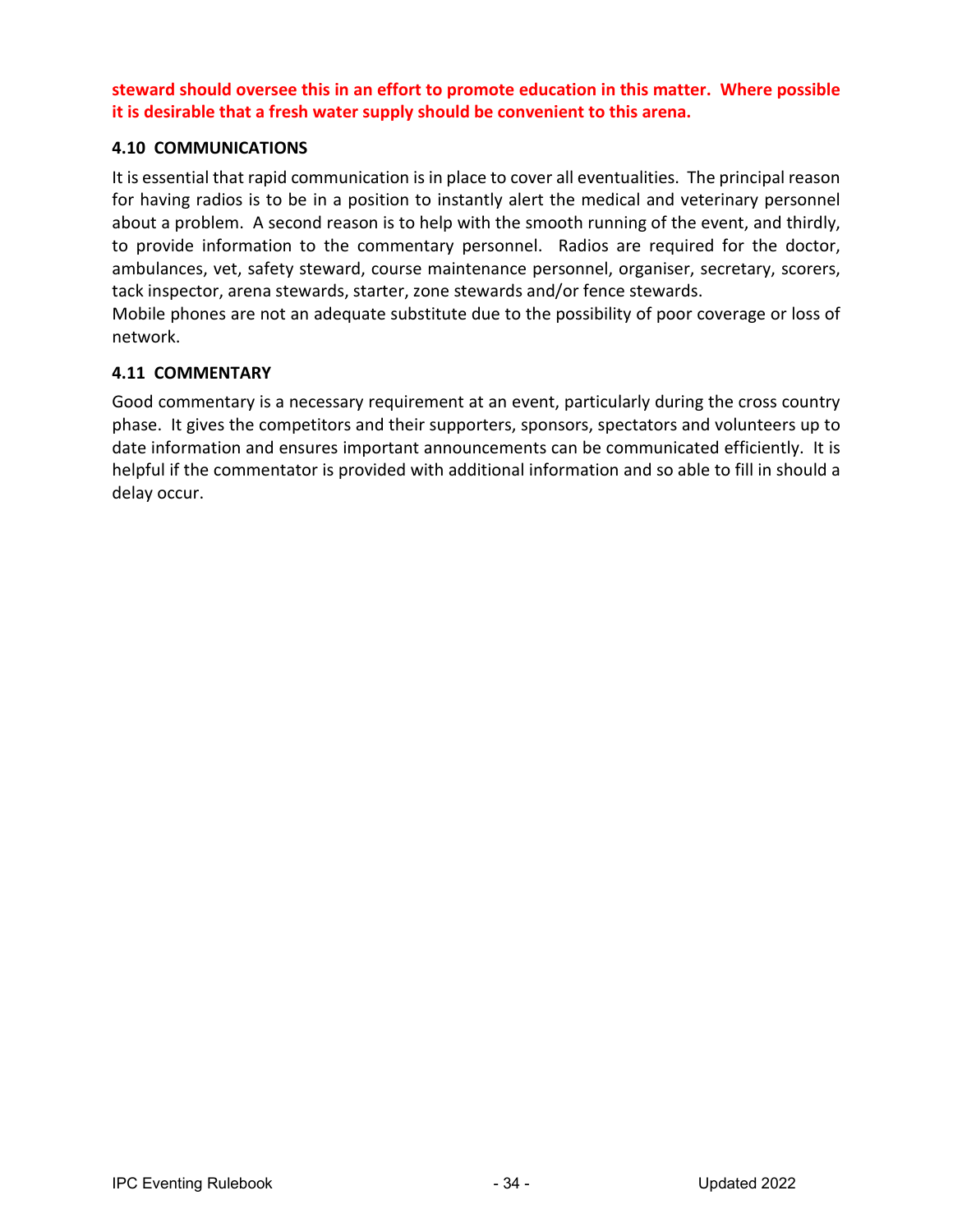# **APPENDIX 1 – NOVICE EVENTS**

<span id="page-37-0"></span>Classes other than Open, Intermediate and Junior are known as Novice Events. These are suitable for the less experienced and younger members, and for the more knowledgeable members with green horses, as an introduction to Eventing.

Members competing over the 90 cms. cross country tracks must have passed the "C" test. No exceptions will be made.

#### **Under 12 Events**

For the U12 class the specifications for the cross country and the show jumping courses are included in the Charts of Dimensions for the Open, Intermediate and Junior classes, and is a maximum of 80 cms. There may be a requirement for a class of a maximum of 70 cms, or even less, in which case the specification of the course, along with relevant dressage test, needs to be included on the notice for the event.

All others, entering for classes running over lower tracks, must be of "D+" test standard as verified by their DC.

Pony eligibility: Rule 3.3 will apply page 23.

All these competitions will be governed by the IPC Rules for Eventing.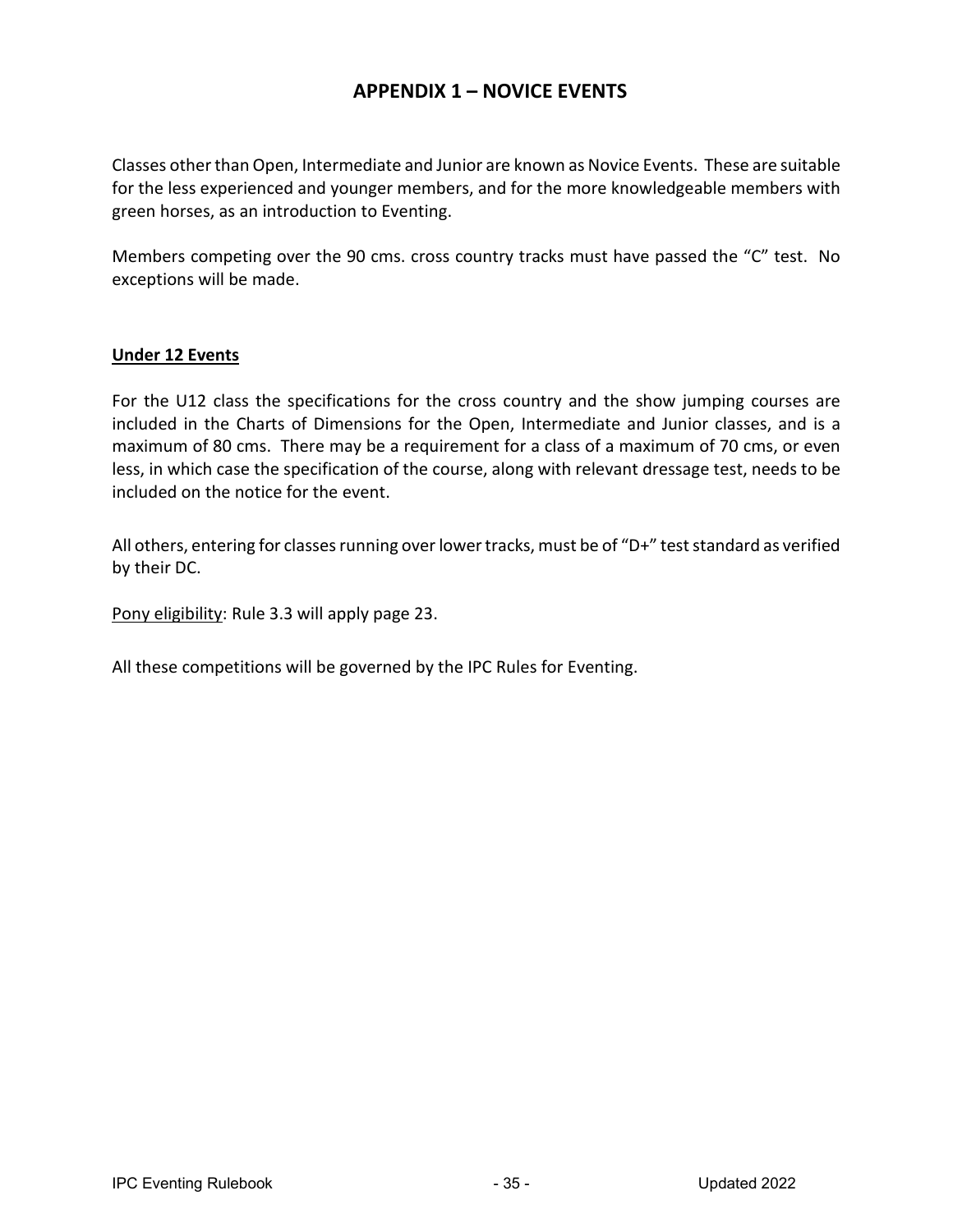# <span id="page-38-0"></span>**APPENDIX 2 - CONDITIONS OF THE RED MILLS IRISH PONY CLUB EVENTING LEAGUE**

- 1. Open only to current Irish Pony Club members. Competitors must be under 21 years on 1st January of the current year.
- 2. Points will be awarded to the same horse or pony and rider combinations placed 1st-6th in their respective classes and arenas at the current years Red Mills Irish Pony Club Horse Trial qualifiers and at the Red Mills Irish Pony Club Eventing Championship.
- 3. **There will be 5 sections:**
	- **I. RedMills U12 League.**
	- **II. RedMills Junior League.**
	- **III. RedMills Intro Intermediate League**
	- **IV. RedMills Intermediate League.**
	- **V. RedMills Open League**
- 4. Rules of eligibility as per current Irish Pony Club Eventing Rules.
- 5. Points will be awarded at each qualifier as follows:  $1$ ct: 6 points  $2nd: E$  points  $2rd: 4$  points

| <b>EST:</b> 6 DOINTS | zna: 5 points | 3rd: 4 points             |
|----------------------|---------------|---------------------------|
| 4th: 3 points        | 5th: 2 points | 6th: 1 point are totalled |

Double points will be awarded at the Championships.

- 6. Red Mills will present rugs and rosettes to winners, and rosettes to those placed 2nd 6th in the League. These presentations will be made at the Championships.
- **7.** Members may not compete on the same horse at qualifiers on two consecutive days. Anyone found in breach of this rule will forfeit Red Mills League points for both days.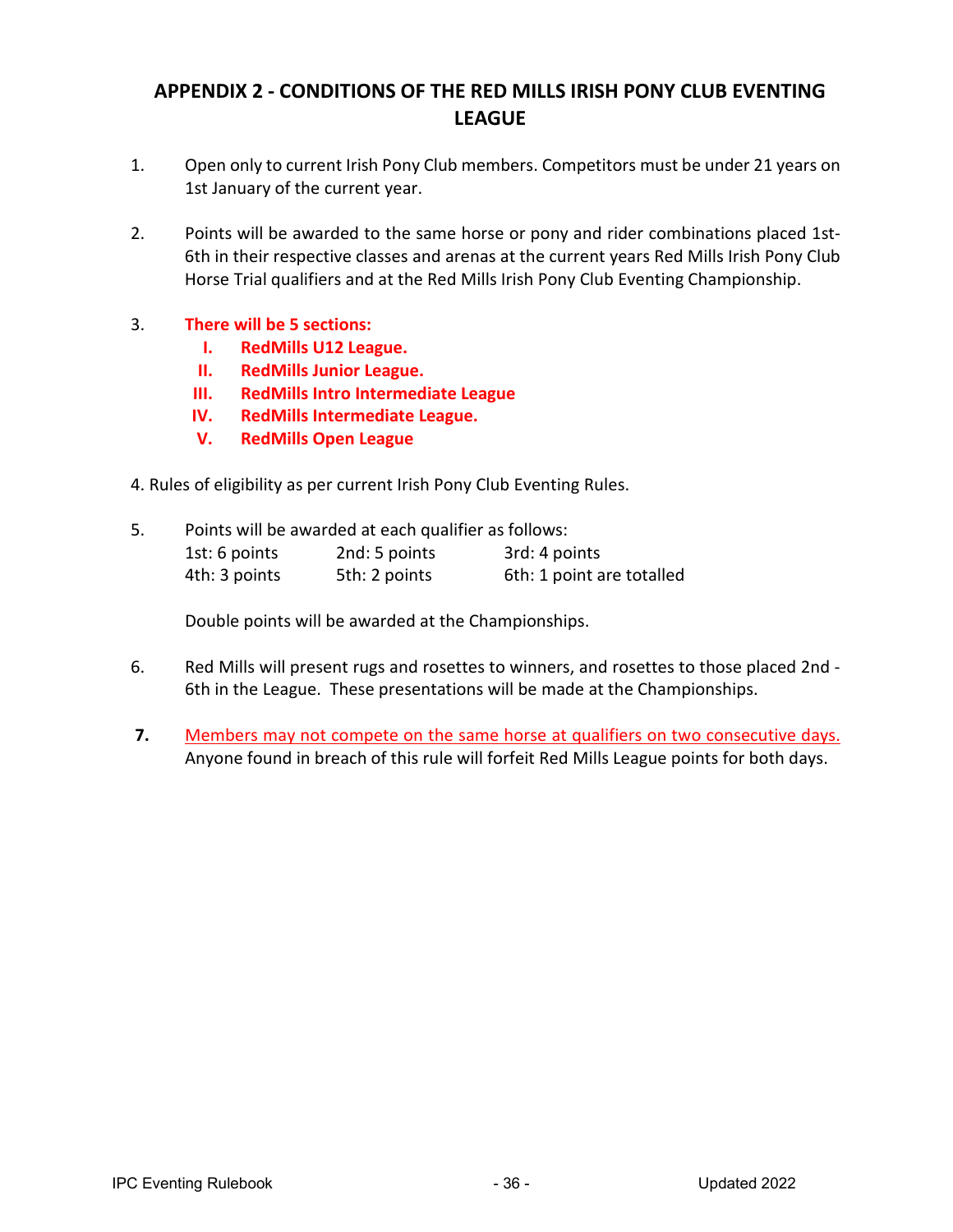# **APPENDIX 3 - EVENT CHECKLIST**

<span id="page-39-0"></span>

| <b>Personnel</b>                  | Equipment                            |
|-----------------------------------|--------------------------------------|
| <b>Competition Secretary</b>      | Road signs                           |
| <b>Chief Steward</b>              | Venue signs                          |
| <b>Technical Advisor</b>          | <b>Current rulebook</b>              |
| Safety Steward                    | <b>Current tack sheets</b>           |
| <b>Chief Scorer</b>               | <b>Tent or Caravan</b>               |
| Commentator                       | Portaloos                            |
| Dressage Steward                  | Programme                            |
| Dressage Judges and Scribes       | <b>Competitors Numbers</b>           |
| Dressage Tack Steward             | Rosettes                             |
| SJ Course Builder (SJI)           | Prizes                               |
| Arena Party                       | Dressage arenas and letters          |
| SJ Judge(s) and Scribe(s)         | Dressage score sheets                |
| SJ Arena steward                  | Show Jumps                           |
| SJ Arena party                    | Show Jumping score sheets            |
| Warm up arena steward             | XC timing clock                      |
| SJ Tack Steward                   | XC numbers, letters, signs           |
| <b>XC Course Builder</b>          | XC score books/sheets                |
| <b>XC Fence Stewards</b>          | XC time sheets                       |
| <b>XC Call Up Steward</b>         | Score boards, pencils/pens           |
| <b>XC Tack Steward</b>            | Stopwatches                          |
| <b>XC Starter</b>                 | <b>Results sheets</b>                |
| <b>XC Score Sheet Collectors</b>  | Results board                        |
| <b>XC Timer and Scribe</b>        | Master score sheets                  |
| Car park Steward                  | Radios                               |
| <b>Hospitality Steward</b>        | <b>Public Address</b>                |
| Ambulance Personnel               | Ambulances                           |
| Doctor                            | Trailer available for veterinary use |
| Vet                               | <b>High Viz Vests</b>                |
| Farrier                           | Whistles                             |
| <b>XC Course Maintenance Crew</b> | Mobile Tack Shop                     |
| <b>Appeals Committee</b>          | <b>Mobile Caterer</b>                |
|                                   |                                      |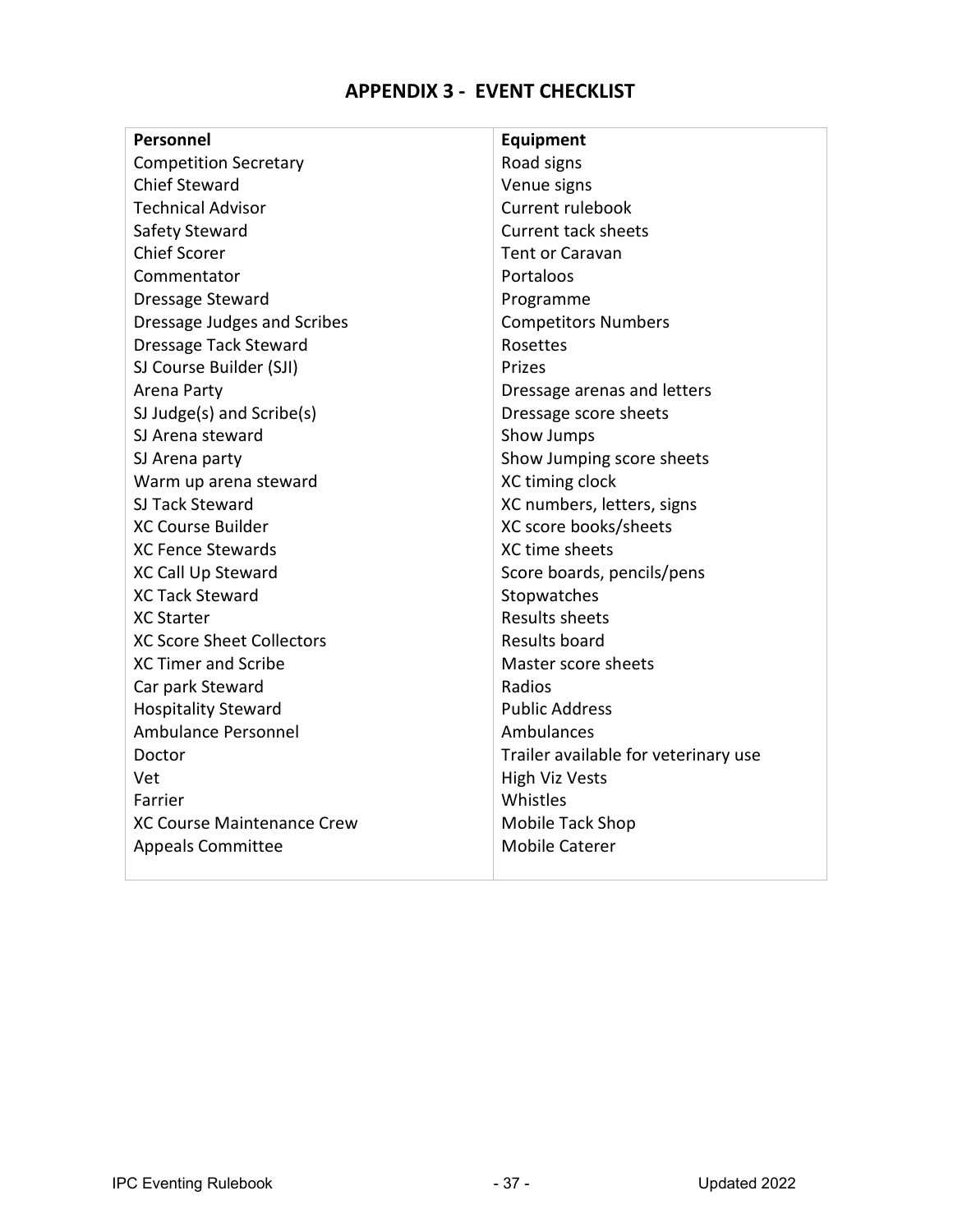# <span id="page-40-0"></span>**APPENDIX 4 - EXAMPLES OF PRACTICE SHOWJUMPING FENCES THAT ARE NOT ALLOWED**

# Examples of practice showjumping fences that are not allowed



Held by hand





Neither end of cross pole supported by standard cup or fitting

Top end of sloping pole higher than horizontal pole







Pole on ground forming false ground line

Front element higher than rear element





Neither end of sloping poles is supported by standard cup or fitting

Top end of sloping poles higher than horizontal pole and not supported by standard cup or fitting in the usual manner



Alternate sloping poles, eg. St Andrews Cross